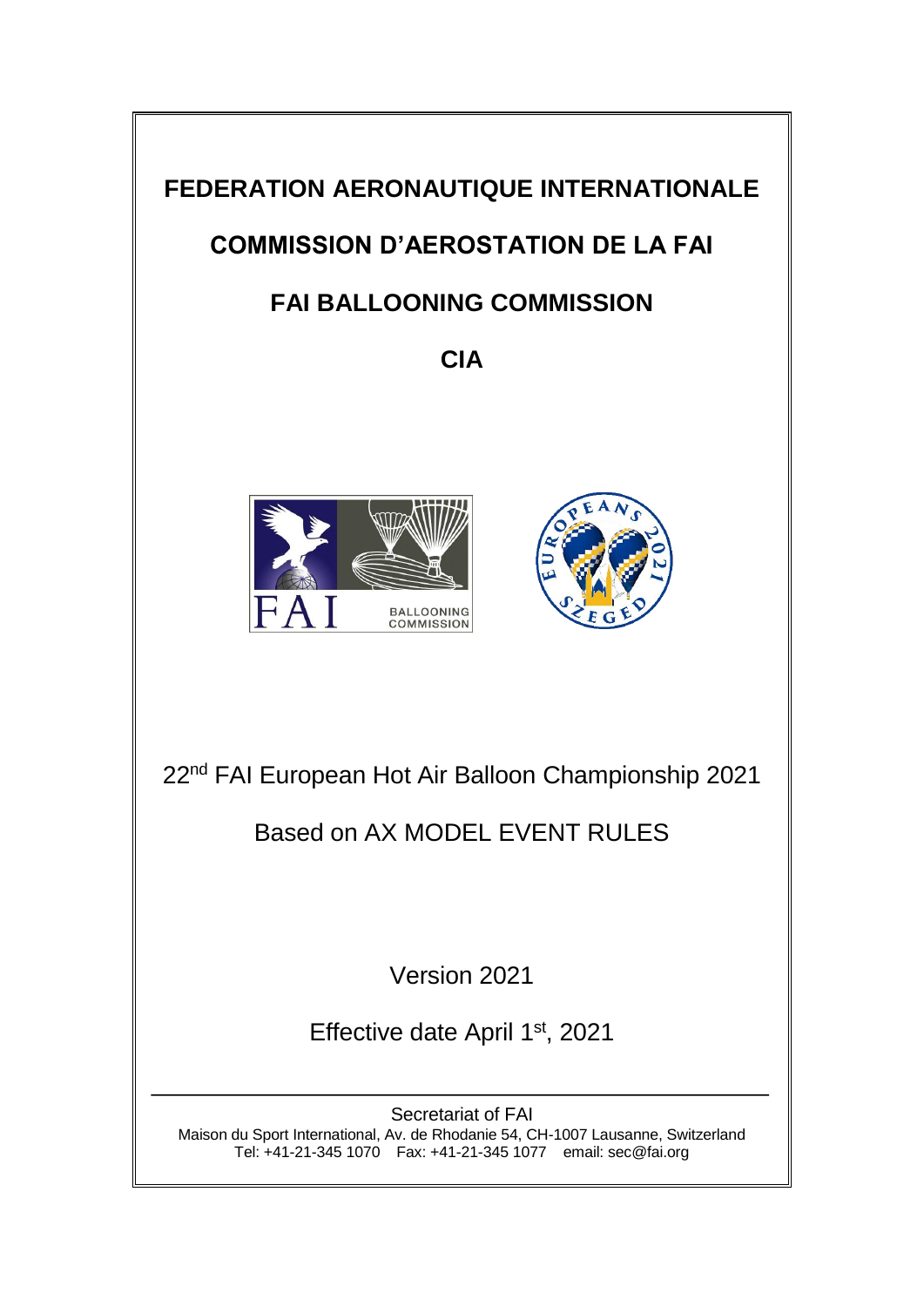| $\mathsf{L}$ 1          |                                                                       |  |
|-------------------------|-----------------------------------------------------------------------|--|
| 1.2                     |                                                                       |  |
| $\mathsf{I}.\mathsf{3}$ |                                                                       |  |
| 1.4                     |                                                                       |  |
| 1.5                     |                                                                       |  |
| 1.6                     |                                                                       |  |
| L <sub>7</sub>          |                                                                       |  |
| 1.8                     |                                                                       |  |
| 1.9                     |                                                                       |  |
| 1.10                    |                                                                       |  |
| 1.11                    |                                                                       |  |
| 1.12                    |                                                                       |  |
| I. 13                   |                                                                       |  |
|                         |                                                                       |  |
| II. 1                   |                                                                       |  |
| II.2                    |                                                                       |  |
| II.3                    |                                                                       |  |
| II.4                    |                                                                       |  |
| II.5                    |                                                                       |  |
| II. 6                   |                                                                       |  |
| II. $7$                 |                                                                       |  |
| II.8                    |                                                                       |  |
| II.9                    |                                                                       |  |
| II. 10                  |                                                                       |  |
| II. 11                  |                                                                       |  |
| II. 12                  |                                                                       |  |
| II. 13                  |                                                                       |  |
| II. 14                  |                                                                       |  |
| II. 15                  |                                                                       |  |
| II.16                   |                                                                       |  |
| II. 17                  |                                                                       |  |
| II. 18                  |                                                                       |  |
| II. 19                  |                                                                       |  |
| II.20                   | ASSESSED MARK (12.15.2) (for events with observers and no loggers)  4 |  |
| II.21                   |                                                                       |  |
| II.22                   | 2D/3D SCORING METHODS (12.22.2) (for events with logger scoring)  4   |  |
| II.23                   |                                                                       |  |
| II.24                   |                                                                       |  |
|                         |                                                                       |  |
|                         |                                                                       |  |
|                         |                                                                       |  |
| 1.1                     |                                                                       |  |
| 1.2                     |                                                                       |  |
| 1.3                     |                                                                       |  |
| 1.4                     |                                                                       |  |
|                         |                                                                       |  |
|                         |                                                                       |  |
| 2.1                     |                                                                       |  |
| 2.2                     | COMPETITOR'S RIGHTS OF REPRESENTATION (GS 4.7.1, S1 5.1.1)  2         |  |
| 2.3                     |                                                                       |  |
| 2.4                     |                                                                       |  |
| 2.5                     |                                                                       |  |
| 2.6                     |                                                                       |  |
| 2.7                     | ACCEPTANCE OF SPORTING CODE, RULES AND REGULATIONS (GS                |  |
|                         |                                                                       |  |
| 2.8                     |                                                                       |  |
| 2.9                     |                                                                       |  |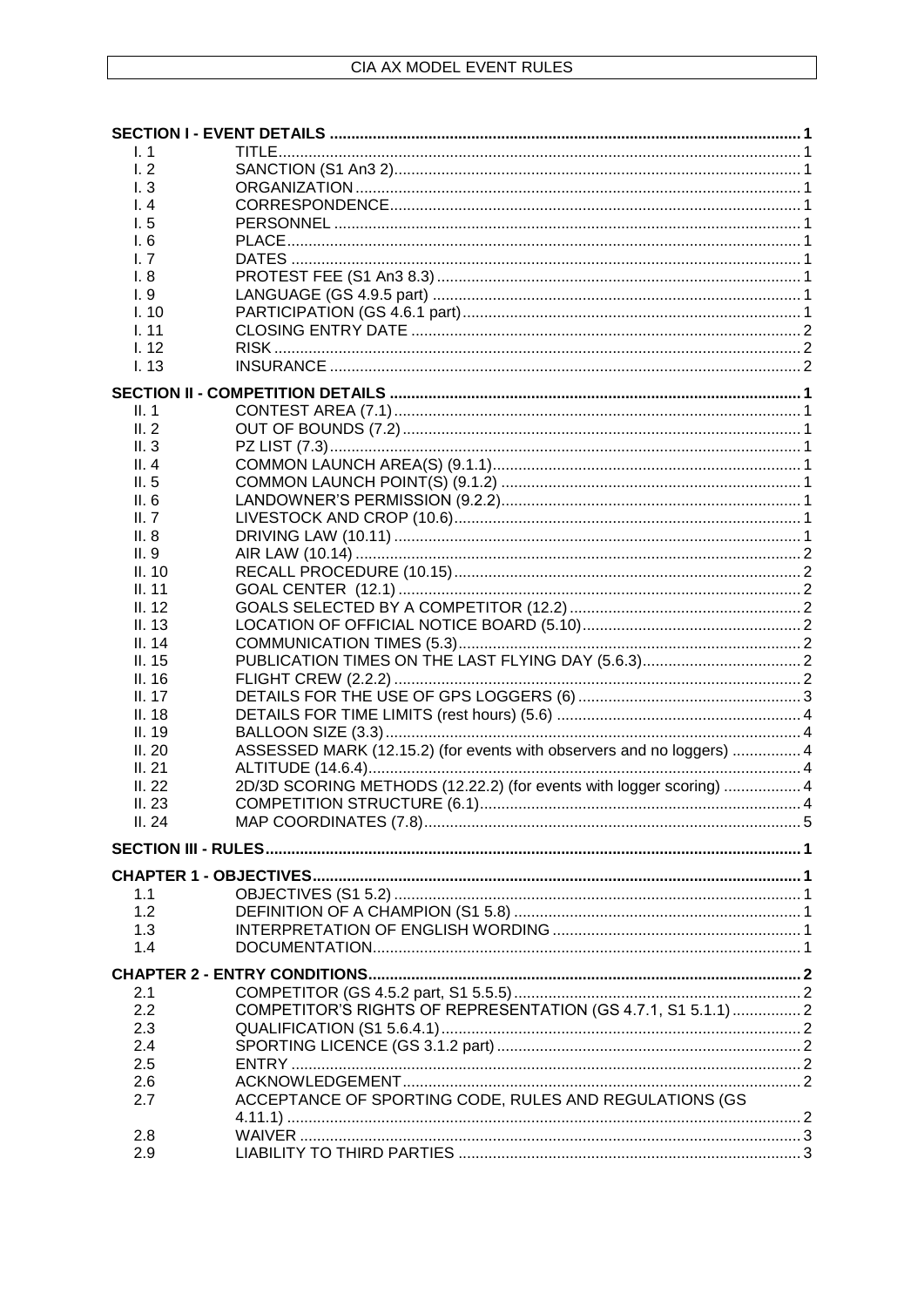| 2.10  |                                                                         |  |
|-------|-------------------------------------------------------------------------|--|
| 2.11  |                                                                         |  |
| 2.12  |                                                                         |  |
|       |                                                                         |  |
|       |                                                                         |  |
|       |                                                                         |  |
| 3.1   |                                                                         |  |
| 3.2   |                                                                         |  |
| 3.3   |                                                                         |  |
| 3.4   |                                                                         |  |
| 3.5   |                                                                         |  |
| 3.6   |                                                                         |  |
|       |                                                                         |  |
| 3.7   |                                                                         |  |
| 3.8   |                                                                         |  |
| 3.9   |                                                                         |  |
| 3.10  |                                                                         |  |
|       |                                                                         |  |
|       |                                                                         |  |
| 4.1   |                                                                         |  |
| 4.2   |                                                                         |  |
|       | DUTIES OF THE INTERNATIONAL JURY (GS 5.4.1.1, 5.4.2.4, 5.4.2.5. S1 5.10 |  |
| 4.3   |                                                                         |  |
|       |                                                                         |  |
| 4.4   |                                                                         |  |
|       |                                                                         |  |
|       |                                                                         |  |
| 5.1   |                                                                         |  |
| 5.2   |                                                                         |  |
| 5.3   |                                                                         |  |
| 5.4   |                                                                         |  |
|       |                                                                         |  |
| 5.5   |                                                                         |  |
| 5.6   |                                                                         |  |
| 5.6.1 |                                                                         |  |
| 5.6.2 |                                                                         |  |
| 5.6.3 | SHORTENED TIME LIMITS FOR COMPLAINTS AND PROTESTS (S1 An3 7.6,          |  |
|       |                                                                         |  |
|       |                                                                         |  |
| 5.7   |                                                                         |  |
| 5.8   |                                                                         |  |
| 5.9   | JURY APPROVAL OF SCORES & PRIZEGIVING (GS 5.4.2.7.2, 4.16.1) 8          |  |
| 5.10  |                                                                         |  |
|       |                                                                         |  |
|       |                                                                         |  |
| 6.1   |                                                                         |  |
|       |                                                                         |  |
| 6.2   |                                                                         |  |
| 6.3   |                                                                         |  |
| 6.4   |                                                                         |  |
| 6.5   |                                                                         |  |
| 6.6   |                                                                         |  |
| 6.7   |                                                                         |  |
|       |                                                                         |  |
| 6.8   |                                                                         |  |
| 6.9   |                                                                         |  |
| 6.10  |                                                                         |  |
| 6.11  | FLIGHT REPORT FORM (FRF) (in events without observers)  11              |  |
| 6.12  |                                                                         |  |
|       |                                                                         |  |
| 6.13  |                                                                         |  |
|       |                                                                         |  |
|       |                                                                         |  |
| 7.1   |                                                                         |  |
| 7.2   |                                                                         |  |
| 7.3   |                                                                         |  |
| 7.4   |                                                                         |  |
| 7.5   |                                                                         |  |
| 7.6   |                                                                         |  |
|       |                                                                         |  |
| 7.7   |                                                                         |  |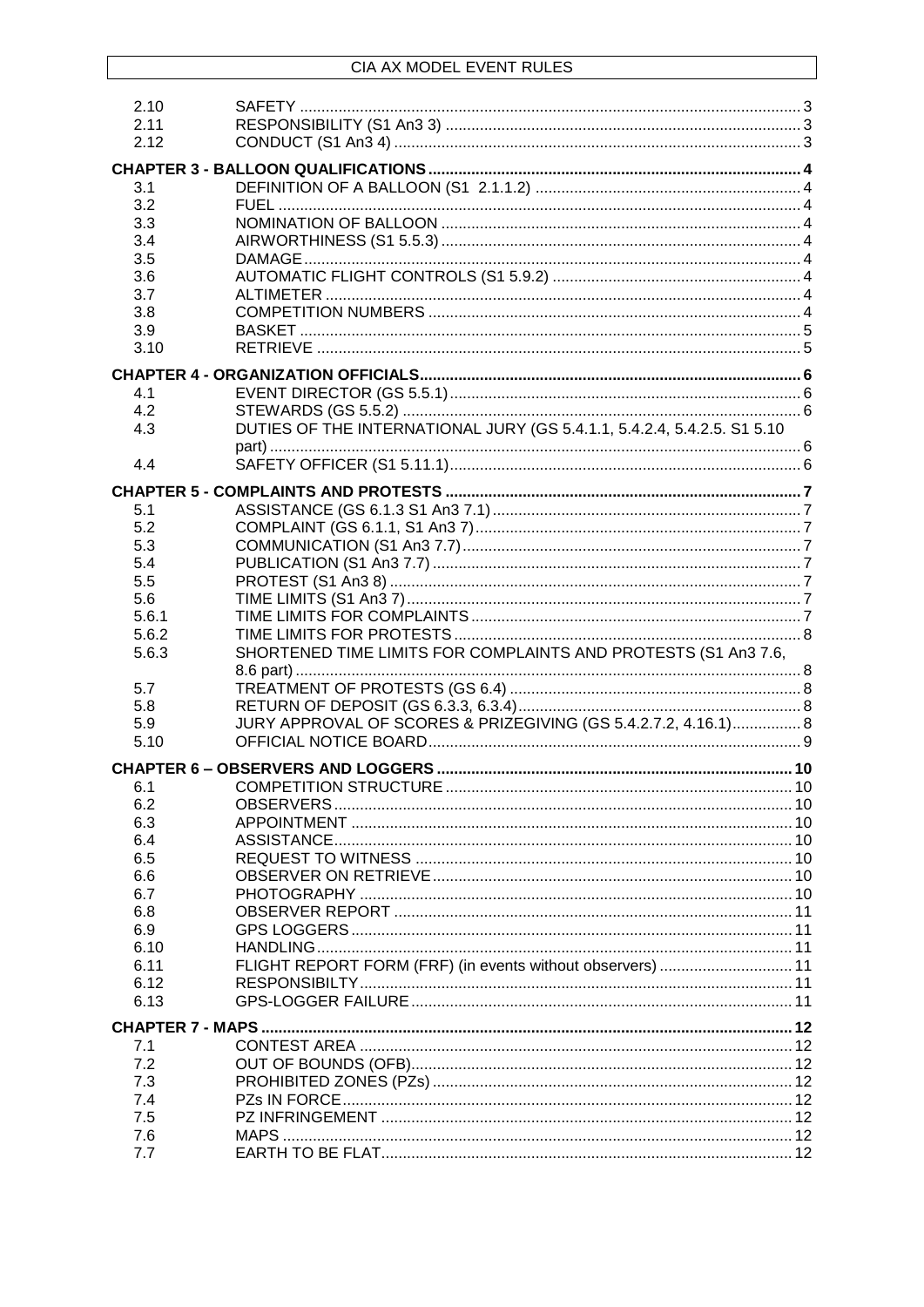| 7.8<br>7.9 |                                                   |  |
|------------|---------------------------------------------------|--|
|            |                                                   |  |
| 8.1        |                                                   |  |
| 8.2        |                                                   |  |
| 8.3        |                                                   |  |
| 8.4        |                                                   |  |
| 8.5        |                                                   |  |
| 8.6        |                                                   |  |
| 8.7        |                                                   |  |
| 8.8        |                                                   |  |
| 8.9        |                                                   |  |
| 8.10       |                                                   |  |
| 8.11       |                                                   |  |
| 8.12       |                                                   |  |
|            |                                                   |  |
| 9.1        |                                                   |  |
| 9.2        |                                                   |  |
| 9.3        |                                                   |  |
| 9.4        |                                                   |  |
| 9.5        |                                                   |  |
| 9.6        |                                                   |  |
| 9.7        |                                                   |  |
| 9.8        |                                                   |  |
| 9.9        |                                                   |  |
| 9.10       |                                                   |  |
| 9.11       |                                                   |  |
| 9.12       |                                                   |  |
| 9.13       |                                                   |  |
| 9.14       |                                                   |  |
| 9.15       | PROCEDURES WHEN LAUNCH MASTERS ARE COMPULSORY  19 |  |
| 9.16       | PROCEDURES WHEN LAUNCH MASTERS ARE OPTIONAL 19    |  |
| 9.17       |                                                   |  |
| 9.18       |                                                   |  |
| 9.19       |                                                   |  |
| 9.20       |                                                   |  |
| 9.21       |                                                   |  |
|            |                                                   |  |
| 10.1       |                                                   |  |
| 10.2       |                                                   |  |
| 10.3       |                                                   |  |
| 10.4       |                                                   |  |
| 10.5       |                                                   |  |
| 10.6       |                                                   |  |
| 10.7       |                                                   |  |
| 10.8       |                                                   |  |
| 10.9       |                                                   |  |
| 10.10      |                                                   |  |
| 10.11      |                                                   |  |
| 10.12      |                                                   |  |
| 10.13      |                                                   |  |
| 10.14      |                                                   |  |
| 10.15      |                                                   |  |
|            |                                                   |  |
| 11.1       |                                                   |  |
| 11.2       |                                                   |  |
| 11.3       |                                                   |  |
| 11.4       |                                                   |  |
|            |                                                   |  |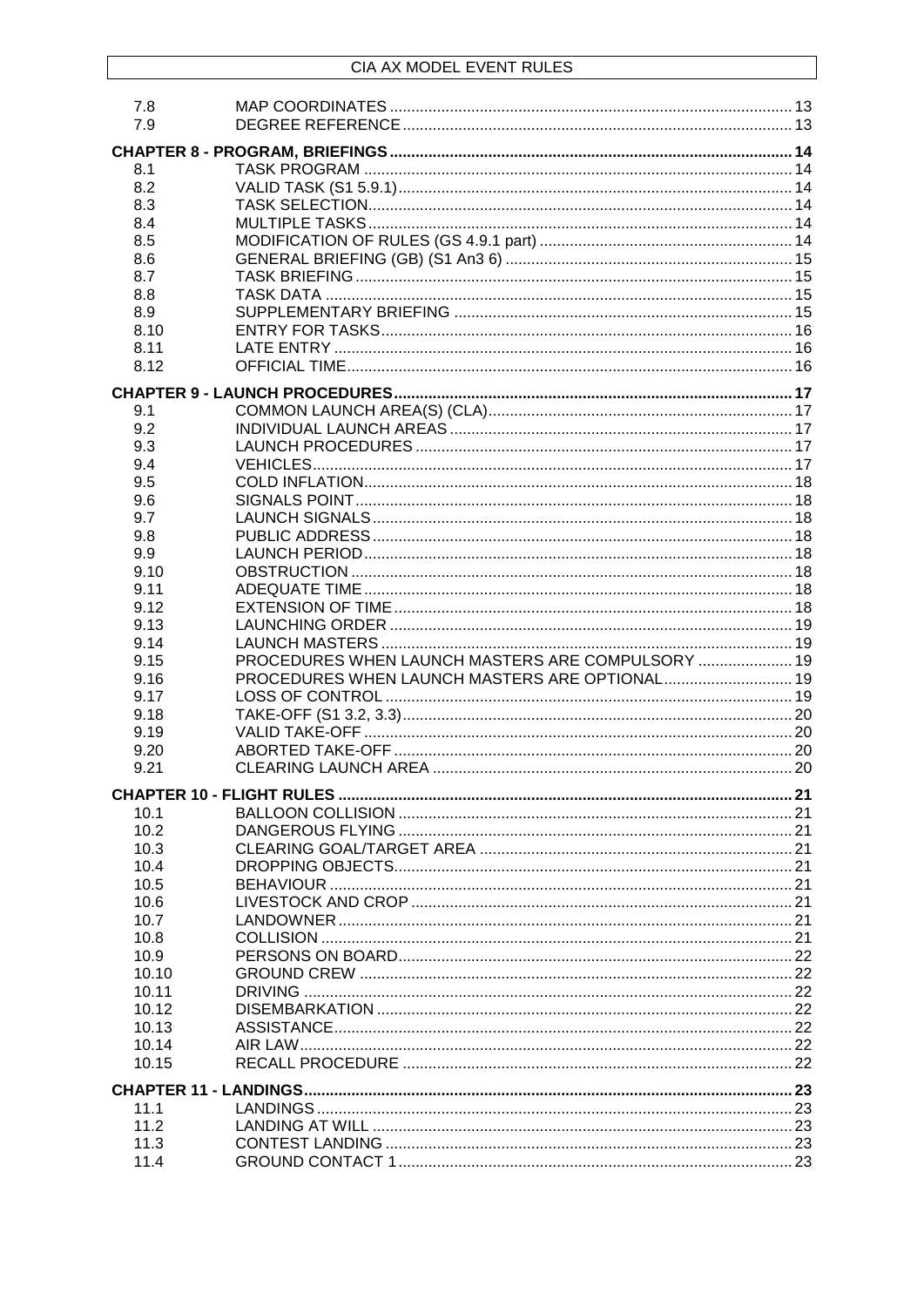| 11.5           |                                                                  |  |
|----------------|------------------------------------------------------------------|--|
| 11.6           |                                                                  |  |
|                |                                                                  |  |
| 12.1           |                                                                  |  |
| 12.2           |                                                                  |  |
| 12.3           |                                                                  |  |
| 12.4           |                                                                  |  |
| 12.5           |                                                                  |  |
| 12.6           |                                                                  |  |
| 12.7           |                                                                  |  |
| 12.8           |                                                                  |  |
| 12.9           |                                                                  |  |
| 12.10          |                                                                  |  |
| 12.11          |                                                                  |  |
| 12.12          |                                                                  |  |
| 12.13          |                                                                  |  |
| 12.14          |                                                                  |  |
| 12.15          |                                                                  |  |
| 12.16          | LOST MARKER (in events with observers and no logger scoring)  27 |  |
| 12.17          |                                                                  |  |
| 12.18          |                                                                  |  |
|                |                                                                  |  |
| 12.19          |                                                                  |  |
| 12.20          |                                                                  |  |
| 12.21          |                                                                  |  |
| 12.22          |                                                                  |  |
| 12.23          |                                                                  |  |
| 12.24          |                                                                  |  |
|                |                                                                  |  |
| 13.1           | SERIOUS INFRINGEMENTS, UNSPORTING BEHAVIOUR (sS1 An3 5) 29       |  |
|                |                                                                  |  |
| 13.2           |                                                                  |  |
| 13.3           |                                                                  |  |
|                |                                                                  |  |
| 13.4<br>13.5   |                                                                  |  |
|                |                                                                  |  |
|                |                                                                  |  |
| 14.1           |                                                                  |  |
| 14.2           |                                                                  |  |
| 14.3           |                                                                  |  |
| 14.4           |                                                                  |  |
| 14.5           |                                                                  |  |
| 14.6           |                                                                  |  |
| 14.7           |                                                                  |  |
| 14.8           |                                                                  |  |
| 14.9           |                                                                  |  |
|                |                                                                  |  |
|                |                                                                  |  |
| 15.1           |                                                                  |  |
| 15.2           |                                                                  |  |
| 15.3           |                                                                  |  |
| 15.4           |                                                                  |  |
| 15.5           |                                                                  |  |
| 15.6           |                                                                  |  |
| 15.7           |                                                                  |  |
| 15.8           |                                                                  |  |
| 15.9           |                                                                  |  |
| 15.10          |                                                                  |  |
| 15.11          |                                                                  |  |
| 15.12          |                                                                  |  |
| 15.13<br>15.14 |                                                                  |  |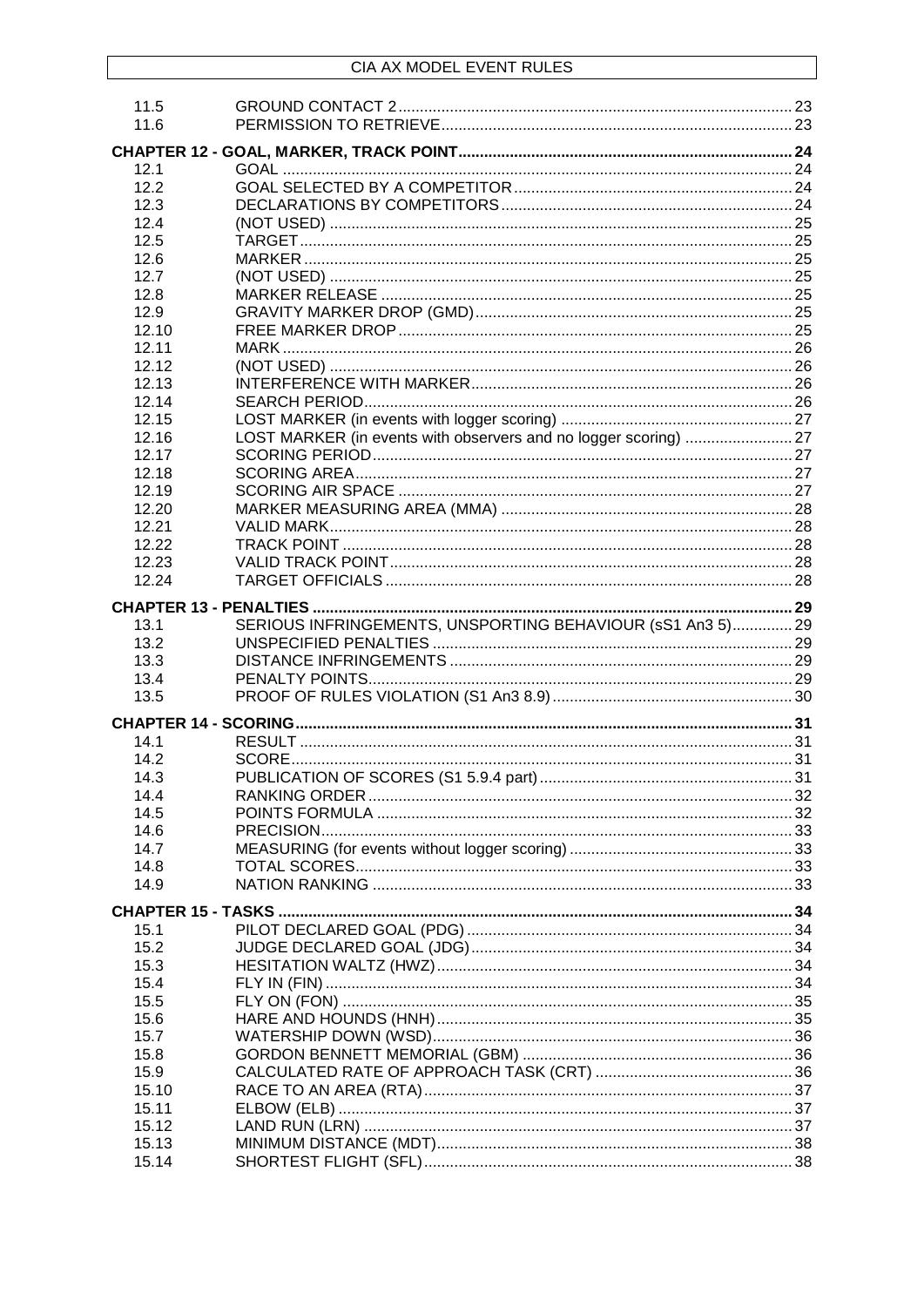| 15.15 |  |
|-------|--|
| 15.16 |  |
| 15.17 |  |
| 15.18 |  |
| 15.19 |  |
| 15.20 |  |

ANNEX 1 - ABBREVIATION LIST

Related Documents (latest version):

- GS Sporting Code, General Section<br>S1 Sporting Code, Section 1
- S1 Sporting Code, Section 1<br>SOH Safety Officer Handbook
- SOH Safety Officer Handbook<br>COH Competition Operation Ha
- **Competition Operation Handbook**

Note: Guidelines for software developers and scoring officials are provided in the COH. Furthermore, the Penalty Guide in the COH provides formulas to quickly calculate penalties for PZ infringements.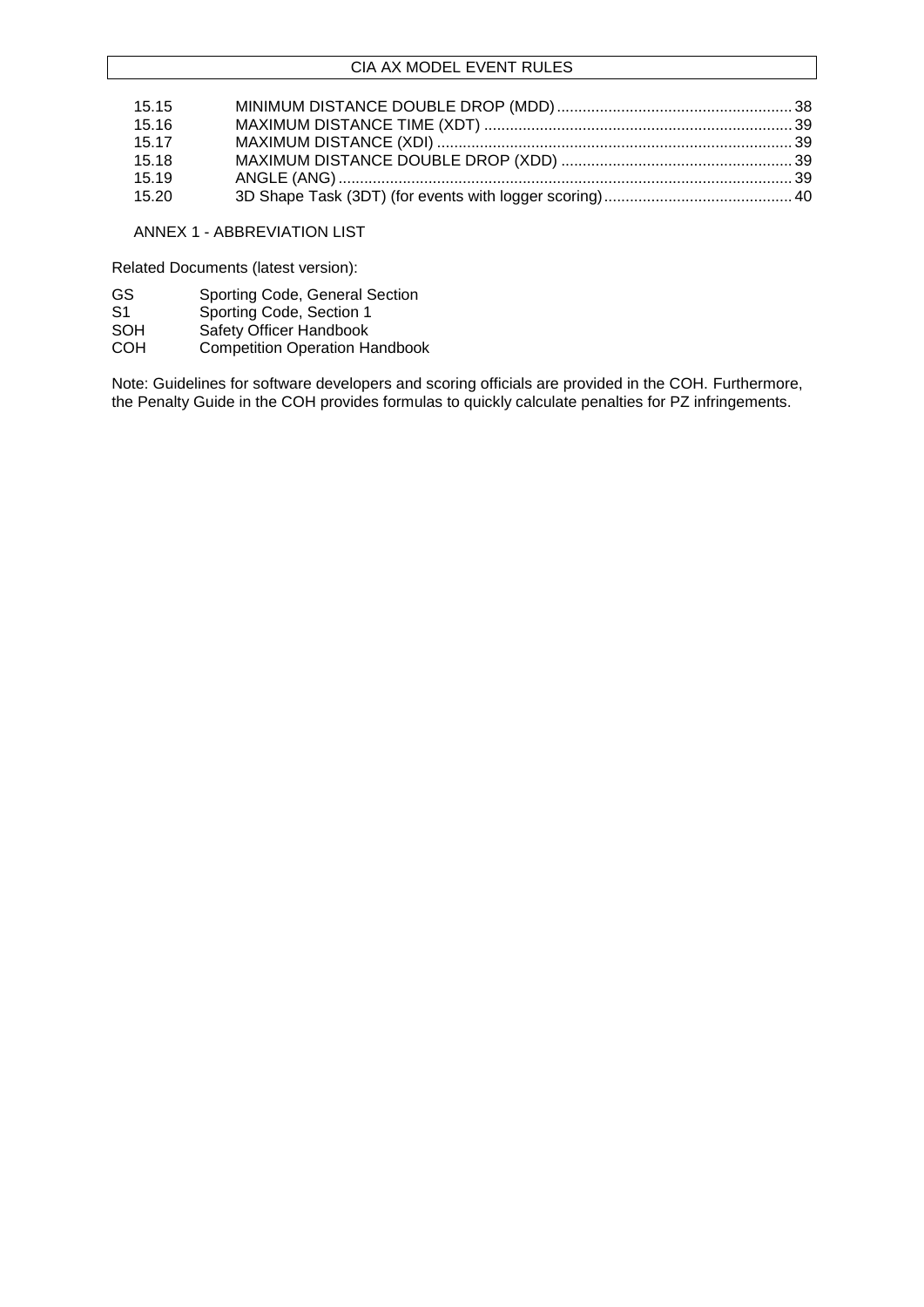# <span id="page-6-0"></span>**SECTION I - EVENT DETAILS**

### <span id="page-6-1"></span>**I. 1 TITLE**

The Event shall be known as: 22nd FAI European Hot Air Balloon Championship 2021

#### <span id="page-6-2"></span>**I. 2 SANCTION** (S1 An3 2)

THE EVENT IS AN APPROVED FAI FIRST CATEGORY SPORTING EVENT SANCTIONED BY THE FAI BALLOONING COMMISSION (CIA).

#### <span id="page-6-3"></span>**I. 3 ORGANIZATION**

The Event is organised by:

Szegedi Közlekedési Kft. and Cameron Balloons Hungary SE.

#### <span id="page-6-4"></span>**I. 4 CORRESPONDENCE**

All entries and official correspondence should be addressed to:

Szegedi Közlekedési Kft. Repülőtér, 6720 Szeged, Zrínyi u. 4-8., email: [phz@ballon.hu.](mailto:phz@ballon.hu)

# <span id="page-6-5"></span>**I. 5 PERSONNEL**

| Event Director:  | David BAREFORD   | <b>GBR</b> |
|------------------|------------------|------------|
| Deputy Director: | Zoltán PÁLHEGYI  | <b>HUN</b> |
| Safety Officer:  | Goran GRGIC      | <b>SLO</b> |
| Jury President:  | John GRUBBSTRÖM  | <b>SWE</b> |
| Jury members:    | Linas KAVOLIUS   | LTU        |
|                  | Ilona GIZATULINA | <b>RUS</b> |

#### <span id="page-6-6"></span>**I. 6 PLACE**

The Event will be held in Szeged (HUN) and the surrounding area.

#### <span id="page-6-7"></span>**I. 7 DATES**

The Event will run from 12<sup>th</sup> September 2021. The last flying day will be PM 17<sup>th</sup> September 2021. unless the minimum tasks under rule 1.2 have not been achieved, in which case the last flying day will be AM 18<sup>th</sup> September 2021.

#### <span id="page-6-8"></span>**I. 8 PROTEST FEE** (S1 An3 8.3)

THE PROTEST FEE TO ACCOMPANY A PROTEST SHALL BE 100 EUROS OR ITS EQUIVALENT IN LOCALLY RATED CURRENCY: 36 000 HUF..

#### <span id="page-6-9"></span>**I. 9 LANGUAGE** (GS 4.9.5 part)

- I. 9.1 THE OFFICIAL LANGUAGE(S) OF THE EVENT SHALL BE ENGLISH IN ALL INTERPRETATIONS THE ENGLISH LANGUAGE VERSION SHALL PREVAIL.
- I. 9.2 Printed material (e.g. Task Data, Meteorological information etc) shall be in English. The language used verbally during briefings shall be English.
- I.9.3 In the rules the masculine form is used as a standard. Wherever you find the masculine form, it is implied that the feminine form is included.

#### <span id="page-6-10"></span>**I. 10 <b>PARTICIPATION** (GS 4.6.1 part)

THE EVENT IS OPEN TO ALL NACs IN THE CONTINENT OF Europe WHICH HAVE MET THEIR OBLIGATIONS TO THE FAI.

| Version 2021 | Section I - Event Details | Page |
|--------------|---------------------------|------|
|--------------|---------------------------|------|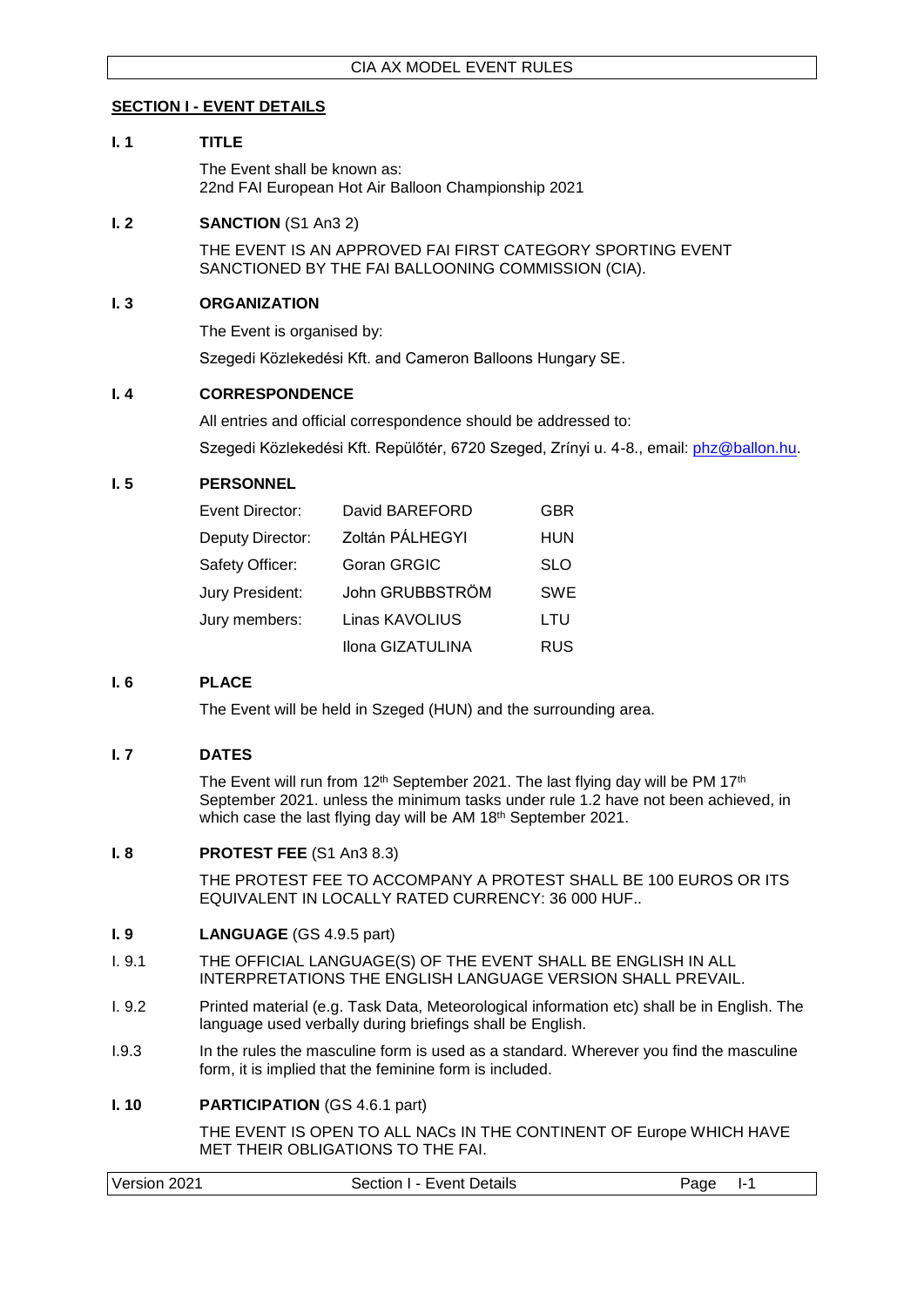#### <span id="page-7-0"></span>**I. 11 CLOSING ENTRY DATE**

The closing entry date for the Event is:

- 1st round 28th April 2021, 23:59 local.
- $\bullet$  2<sup>nd</sup> round 31st May 2021. 23.59 local

### <span id="page-7-1"></span>**I. 12 RISK**

The balloon and other property of a competitor shall be at the risk of the competitor at all times. By entering an Event a competitor agrees to waive all claim for injury to himself or loss or damage to his property.

#### <span id="page-7-2"></span>**I. 13 INSURANCE**

Each balloon shall be insured against all claims by third parties to a minimum as specified in the EU directives.

#### **Third Party:**

| 750 000 SDR (~ 875 000 EUR)    |
|--------------------------------|
| 1 500 000 SDR (~1 750 000 EUR) |
| 3 000 000 SDR (~3 500 000 EUR) |
| 7 000 000 SDR (~8 166 000 EUR) |
|                                |

# **Passenger liability / non-commercial flights:**

100 000 SDR (117 000 EUR) per passenger.

The competitor shall produce documentary evidence of this insurance valid for the period of the Event covering any balloon which he may fly.

\* A Special Drawing Right (SDR) is a 'virtual' currency of the IMF. For conversion in Euro or your currency see [\(http://coinmill.com/SDR\\_calculator.html\)](http://coinmill.com/SDR_calculator.html).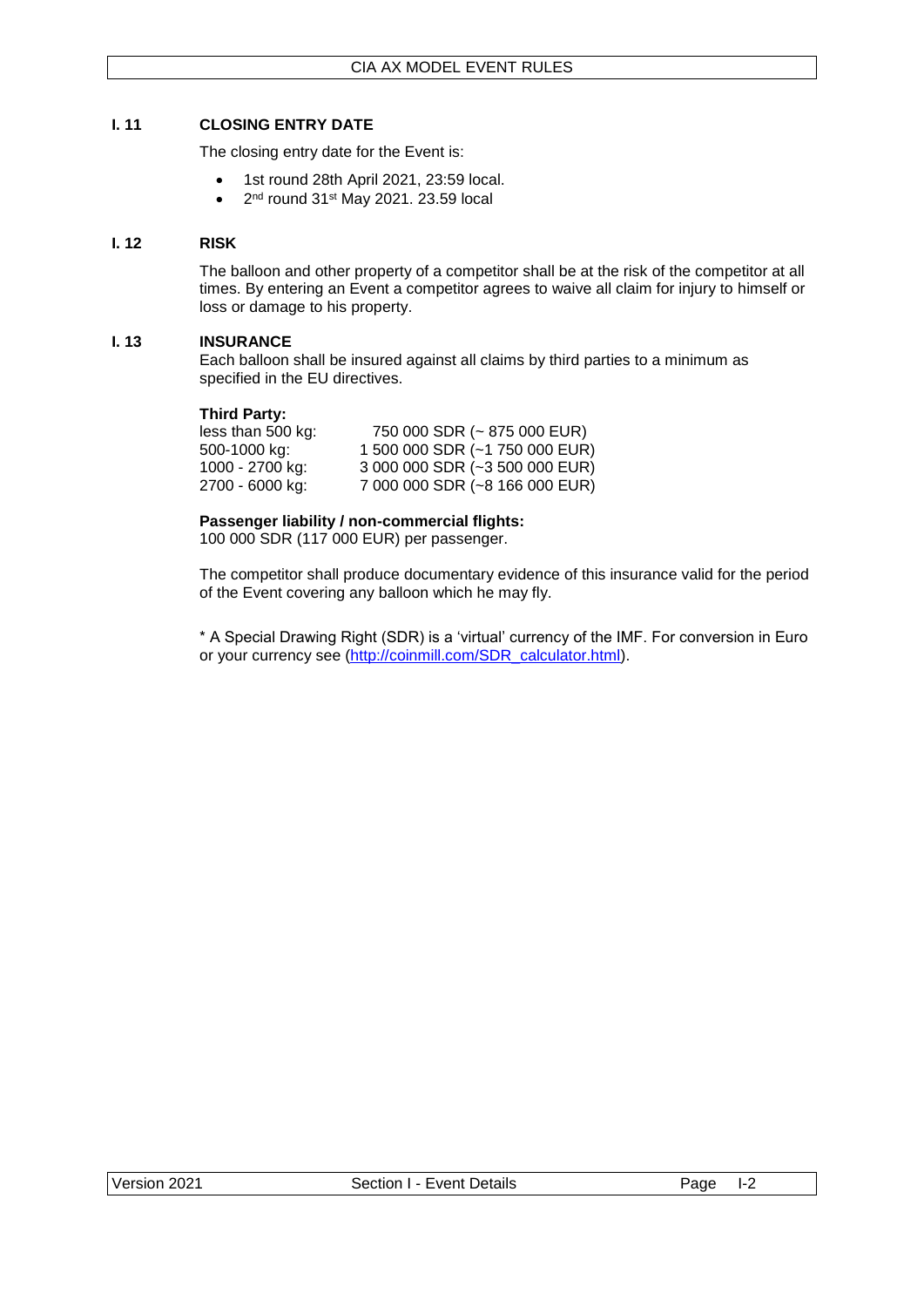# <span id="page-8-0"></span>**SECTION II - COMPETITION DETAILS**

#### <span id="page-8-1"></span>**II. 1 CONTEST AREA** (7.1)

The competition map will be available from the Electronic Notice Board. The grid system is UTM/UPS WGS84, map zone 34T. Magnetic declination: 5,37° E.

The contest area is UTM,34T,410635,5146042 -409009,5112066 - 417604,5115380 - 424328,5115326 - 426708,5112193 - 430390,5115386 - 433934,5112309 - 436895,5113466 - 442060,5109584 - 445461,5111832 - 449025,5125956 - 450629,5144337 - 410669,5146140.

#### <span id="page-8-2"></span>**II. 2 OUT OF BOUNDS** (7.2)

All active red and blue PZs are considered out of bounds. Ground contact and other penalties will be applied.

| PZ Nr.          | Colour | Coordinate or name | <b>Radius</b><br>m. | Alt. ft.<br><b>MSL</b> | Reason             |
|-----------------|--------|--------------------|---------------------|------------------------|--------------------|
| PZ <sub>1</sub> | Red    | 431881,5122269     | 300                 | 800                    | Zoo                |
| PZ <sub>2</sub> | Red    | 432855,5128459     | 200                 | 800                    | Power station      |
| PZ3             | Red    | 427951,5130632     | 200                 | 800                    | Horses             |
| PZ4             | Red    | 439393,5129656     | 3000                | 7500                   | LHR <sub>14</sub>  |
| PZ <sub>5</sub> | Red    | 415566,5119322     | 150                 | 800                    | <b>Horses</b>      |
| PZ <sub>6</sub> | Red    | Also-TVD-TK        |                     | 1500                   | Protected area     |
| PZ7             | Red    | <b>Borderland</b>  |                     | 1500                   | Military operation |
| PZ8             | Blue   | <b>TIZ Szeged</b>  |                     | 9500                   | TIZ Szeged         |
| PZ <sub>9</sub> | Blue   | Contest area       |                     | 9500                   | <b>NOTAM</b>       |

# <span id="page-8-3"></span>**II. 3 PZ LIST** (7.3)

#### <span id="page-8-4"></span>**II. 4 COMMON LAUNCH AREA(S)** (9.1.1)

CLA1 – Szeged Airport. More CLAs may be announced latest at the General Briefing.

#### <span id="page-8-5"></span>**II. 5 COMMON LAUNCH POINT(S) (9.1.2)**

CLP1 – 3032 / 2236, 251 ft

#### <span id="page-8-6"></span>**II. 6 LANDOWNER'S PERMISSION** (9.2.2)

Additionally to Rule 9.2.2 the following applies: Public areas, such as public parks, squares and river sides, are considered as places without need for permission for takeoff and landings. Furthermore, a take-off without permission may be made from minor roads or tracks, if the balloon envelope can be laid out in the adjacent field and provided, it is freshly harvested and/or not cultivated and no damage is done. The road traffic may not be obstructed.

#### <span id="page-8-7"></span>**II. 7 LIVESTOCK AND CROP** (10.6)

Balloons shall not fly closer than 500 ft from livestock or buildings containing livestock .

#### <span id="page-8-8"></span>**II. 8 DRIVING LAW** (10.11)

Speed limits:

- in built-up areas 50 km/h

- outside built-up areas 90 km/h

- motorways 130 km/h

| Version 2021<br>Section II - Competition Details<br>Page II-1 |  |
|---------------------------------------------------------------|--|
|---------------------------------------------------------------|--|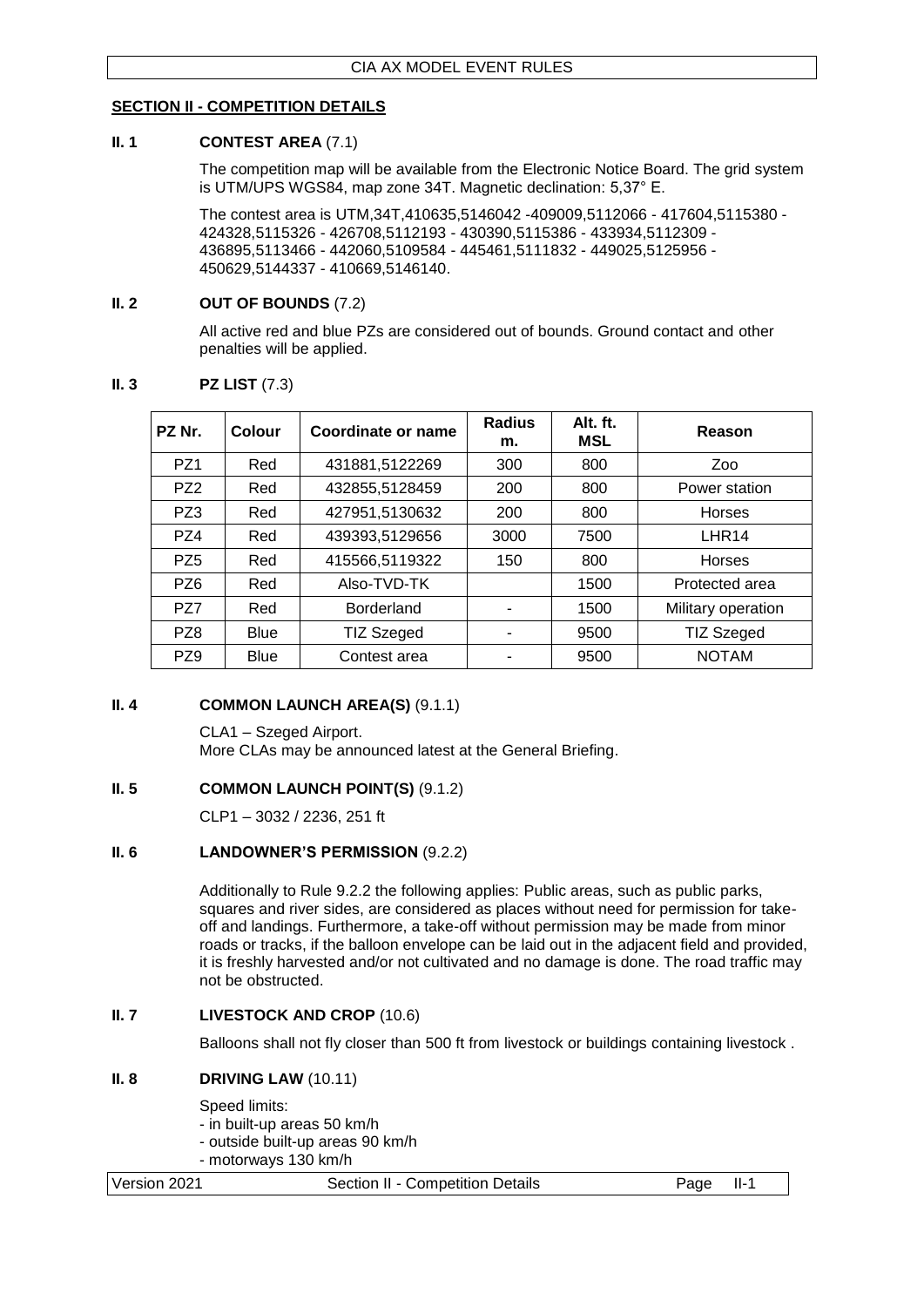Blood alcohol level: max. 0.0 mg/ml

# <span id="page-9-0"></span>**II. 9 AIR LAW** (10.14)

Special air law such as event related NOTAM will be published on the Official Notice Board.

# <span id="page-9-1"></span>**II. 10 RECALL PROCEDURE** (10.15)

Sending messages by WhatsApp to the competitors' cell phones will be used as recall procedure. The number and phone will be tested at registration. The competitors' phone must be switched on at all times. Minor task changes may be send out by WhatsApp, before the launch period, in case of unexpected problems with goals or other safety matters

# <span id="page-9-2"></span>**II. 11 GOAL CENTER** (12.1)

The centerpoint of the intersections of roads will be the intersection of the centerlines of the roads .

# <span id="page-9-3"></span>**II. 12 GOALS SELECTED BY A COMPETITOR** (12.2)

The following types of roads and intersection of them are permitted for the purpose of goals selected by competitors any intersection except the limitations:

No goal selected by a competitor shall be:

a. within a built-up area - not applied

- b. within a blue PZ;
- c. within 200 meters of:
	- 1. a red PZs
	- 2. a motorway or a road designated to be of motorway status (M5 and M43, measured from the outer edge as shown on the map).
	- 3. a power line and railway shown on the competition map

#### <span id="page-9-4"></span>**II. 13 LOCATION OF OFFICIAL NOTICE BOARD** (5.10)

On-line Official Notice Board (ONB) is used, it will be at [europeans2021.eu,](https://europeans2021.eu/index.php/official-notice-board/) Electronic notifications of postings to the ONB may be made using WhatsApp messaging system. The fallback paper Official Notice Board will be located at competition headquarters.

### <span id="page-9-5"></span>**II. 14 COMMUNICATION TIMES** (5.3)

Replies to general inquiries or notification of replies to complaints will be posted immediately as available on the ONB. An electronic notification may be made using WhatsApp messaging system. Timing requirements of 5.6.2 will start at the time of the ONB posting.

#### <span id="page-9-6"></span>**II. 15 PUBLICATION TIMES ON THE LAST FLYING DAY** (5.6.3)

All scores, complaints, responses to complaints, protests and jury reports will be posted immediately as available. Electronic notification of postings to the ONB may be made simultaneously using WhatsApp messaging system.

# <span id="page-9-7"></span>**II. 16 FLIGHT CREW** (2.2.2)

Rule 2.2.2 applies as written.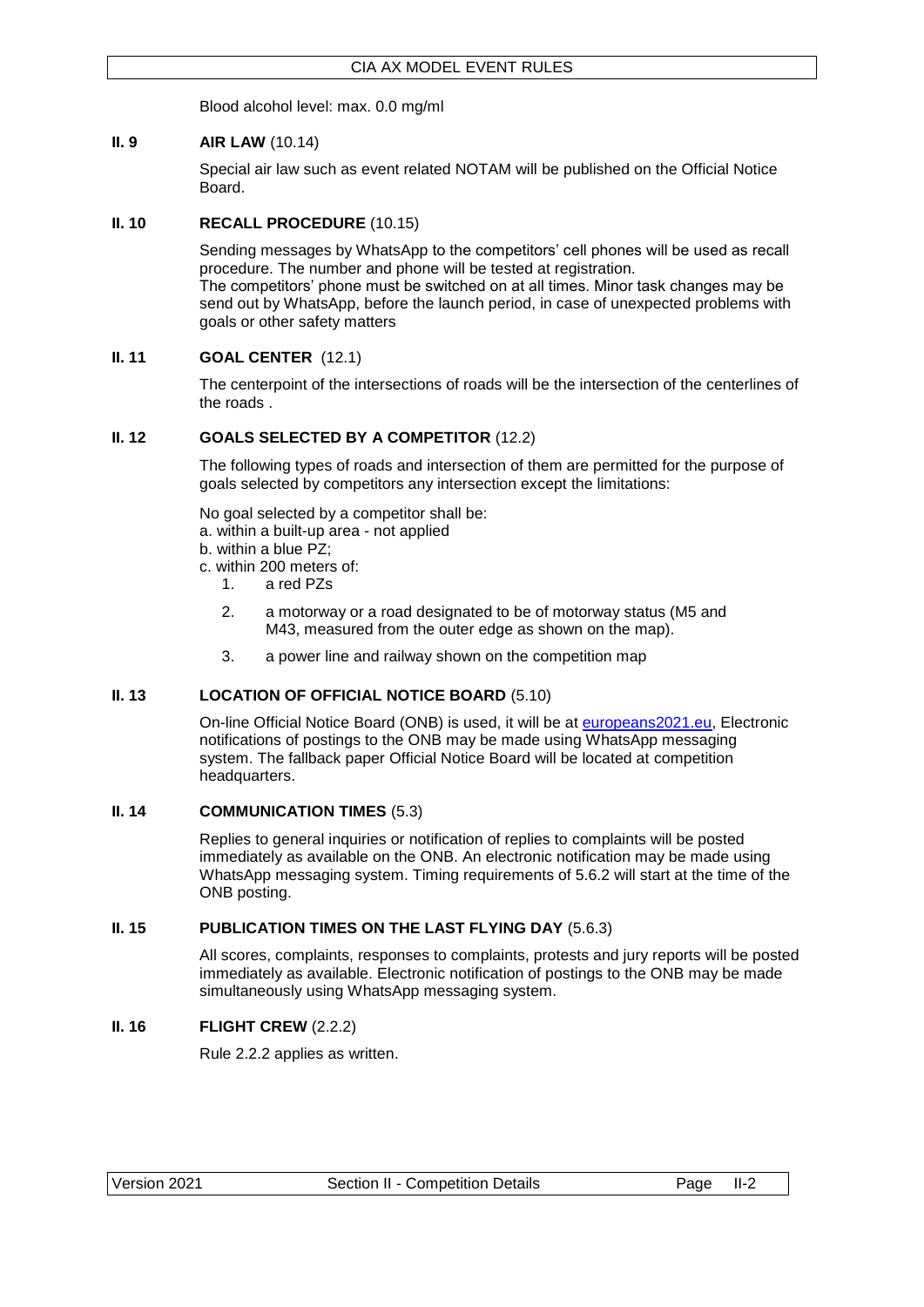# <span id="page-10-0"></span>**II. 17 DETAILS FOR THE USE OF GPS LOGGERS** (6)

# **a) Logger:**

- The Logger used in this Event is the FAI/CIA Flytec logger.
- The logger will be configured by the Event Direction and at no time a competitor is allowed to interfere with the configuration. If the competitor notices a different setup he shall contact the appointed official.

Details on the operation of the logger can be seen on the website <http://www.balloonloggers.org/> , a tutorial is available at [http://www.debruijn.de/FAIlogger/lgrindex.php.](http://www.debruijn.de/FAIlogger/lgrindex.php)

# **b) Configuration:**

The setup for this event will be:

- time interval: 1 second
- altitude: Barometric altitude, corrected for QNH
- altitude unit: feet
- date/time: local time
- map datum: WGS84 / UTM

To qualify as backup a competitor's logger should be set up to a time interval of 5 seconds or less. Satellite based augmentation (WAAS) should be enabled.

# **c) Handling by competitor:**

- The logger will be handed out at the General Briefing. The competitor is responsible for storing, charging and handling the logger throughout the event.
- The logger must be switched on 10-5 min before the intended take-off to allow proper GPS initialization.
- During flight the logger must remain attached to the basket to ensure optimum GPS reception.
- Marker drops and goal declarations are registered at the time the OK key is pressed.
- Declarations in the logger must be made in 4/4 format unless otherwise stated in the TDS.
- Altitudes do not need to be declared unless otherwise stated in the TDS.
- 5-10 minutes after landing the logger must be switched off.
- The SD card in the logger may not be removed or used for any purpose by the competitor except with the explicit permission or instruction of the appointed official
- Competitors experiencing logger operation problems must contact the appointed official before any self-remedy is exercised.

#### **d) Scoring:**

- Unless otherwise stated in the TDS, an electronic mark is mandatory for each task where no valid mark has been achieved by physical marker.
- In case the same logger-goal is declared more than once the last valid declaration will be used.
- If a required altitude declaration is missing, or the declared altitude is below the ground, the competitor will be scored 3D-distance (as per II.22) to the goal on the ground.

**e)** As a back-up for tracks, declarations and electronic marks the below PB System, own FAI loggers or the Balloon Live App will be accepted.

# **f) PB System:**

- Competitors will be issued with a separate logger for officials to visualise real time tracks.
- These require to be carried in the balloon on each flight.
- They require an android phone and SIM card that will be issued to competitors who need them.
- Further information will be published nearer the time of the event.

| Version 2021 | Section II - Competition Details | Page II-3 |  |
|--------------|----------------------------------|-----------|--|
|              |                                  |           |  |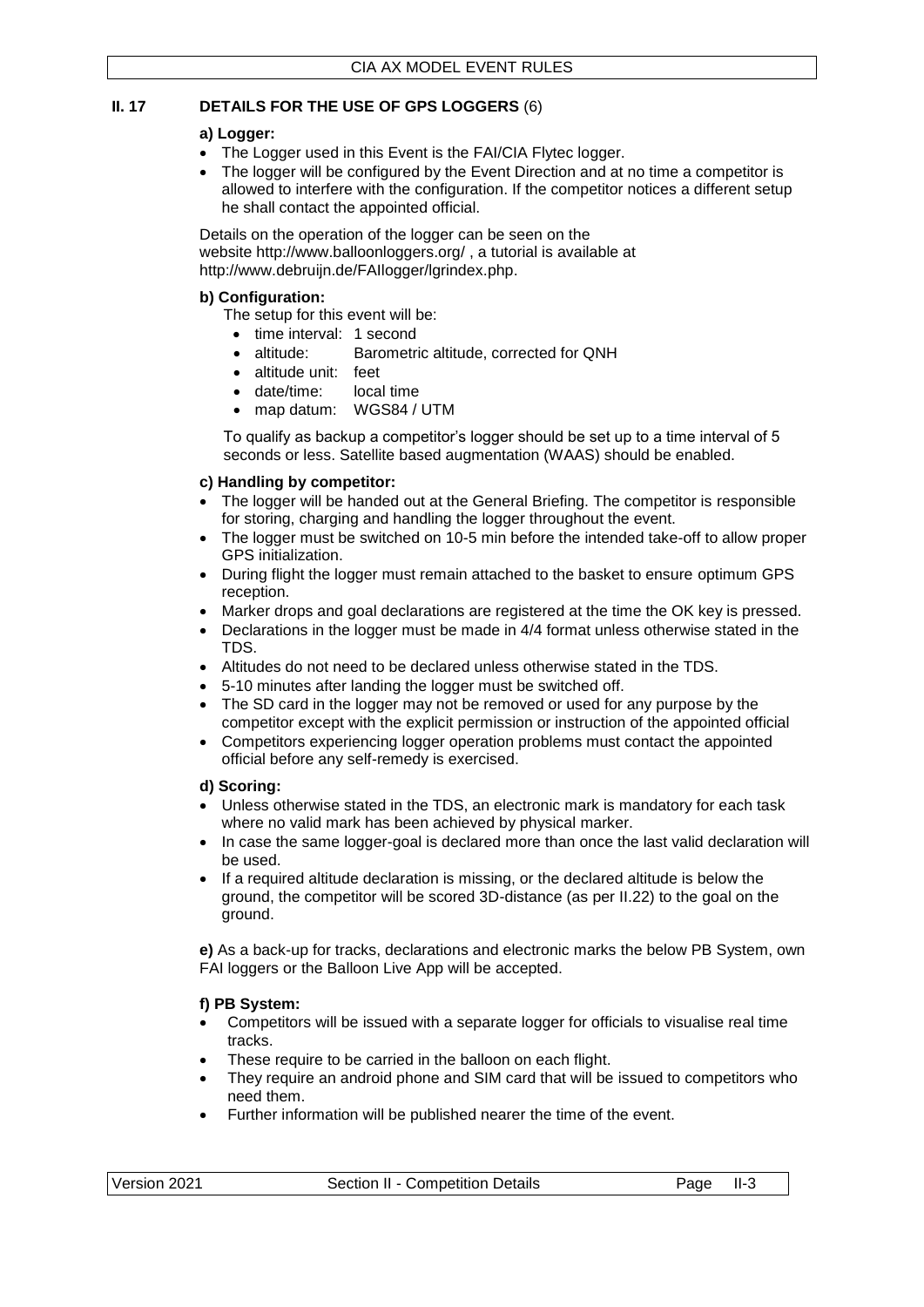# **g) Track data:**

The logger tracks are the property of the competitor but may be made available to the public for live tracking. In such case, explicit permission must be given by the competitor and the publication should have a minimum of 10 min delay.

Failure to follow the instructions 'Details for the use of GPS Loggers' may be penalized without warning.

# <span id="page-11-0"></span>**II. 18 DETAILS FOR TIME LIMITS** (rest hours) (5.6)

The hours between 2100 and 0700, and between 1200 and 1430 local time will be disregarded for the purpose of the time limits of complaints and protests .

# <span id="page-11-1"></span>**II. 19 BALLOON SIZE** (3.3)

Rule 3.3 applies as written.

# <span id="page-11-2"></span>**II. 20 <b>ASSESSED MARK** (12.15.2) (for events with observers and no loggers)

Not used.

# <span id="page-11-3"></span>**II. 21 ALTITUDE** (14.6.4)

Barometric altitude, corrected for QNH (as per TDS), will be used in this event.

# <span id="page-11-4"></span>**II. 22 2D/3D SCORING METHODS (12.22.2) (for events with logger scoring)**

The separation altitude between 2D and 3D scoring in this event is 600 ft MSL *.*

When goals or targets on the ground are used, results based on track points will be the:

- 3D-distance to the point at the separation altitude above the goal/target if the track point or electronic mark is above the separation altitude



or

- 2D-distance to the goal/target if

the track point/electronic mark is at or below the separation altitude.

When goals/targets above the ground are used, results based on track points will be the 3D-distance.

#### <span id="page-11-5"></span>**II. 23 COMPETITION STRUCTURE** (6.1)

The competition will be conducted using FAI loggers and physical markers. No observers will be used.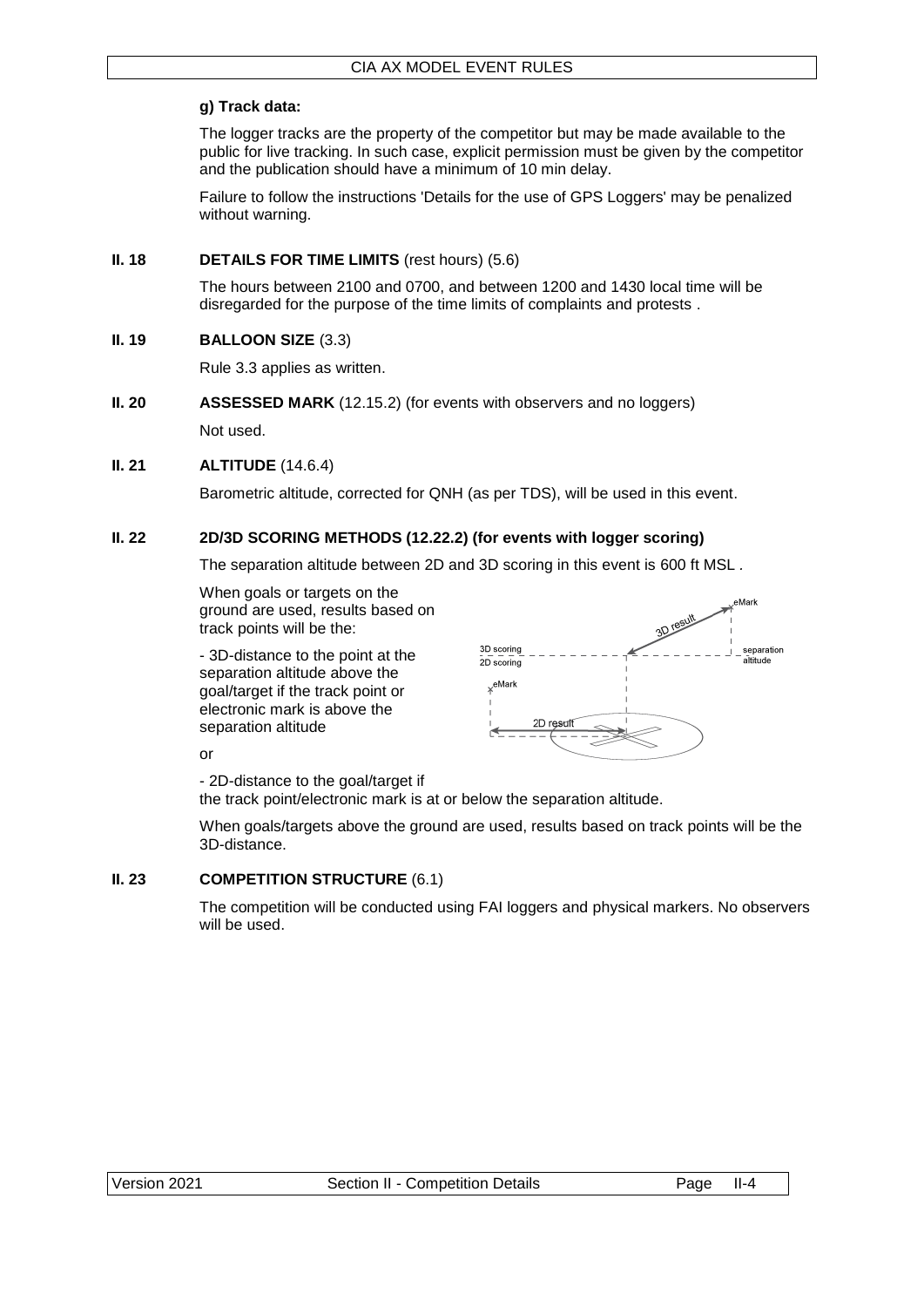# <span id="page-12-0"></span>**II. 24 MAP COORDINATES** (7.8)

The basic map coordinate of a UTM map with WGS84 datum is:

34T (Zone reference, where 33=zone and U=latitude band) 430319 (6 digit Easting) 5122359 (7 digit Northing)

To identify a point on the competition map, the coordinates must be written in one of the following formats:

- 6-7 format: this complies with the standard UTM grid format. First six digits easting and second, seven digits northing. (e.g. 458565-5552261 alternatively 0458565-5552261)
- 4-4 format: this format uses two times four-digits. First four digits easting and the second four digits northing. (e.g. 5857-5226), leaving out the 1m digit.
- A target list number according to the list provided for the competition at hand.

Coordinates may be written in one of the following formats:

- For declarations in Logger see II.17, otherwise:
	- $\circ$  Easting's may be written with a leading 0 (zero) making it 7 digits.
	- $\circ$  Easting's may be separated from Northing's by: a carriage return (= new line), by a blank space, by the minus character or the slash character. In all cases the parts of the coordinates shall be clearly separated and with Easting's first.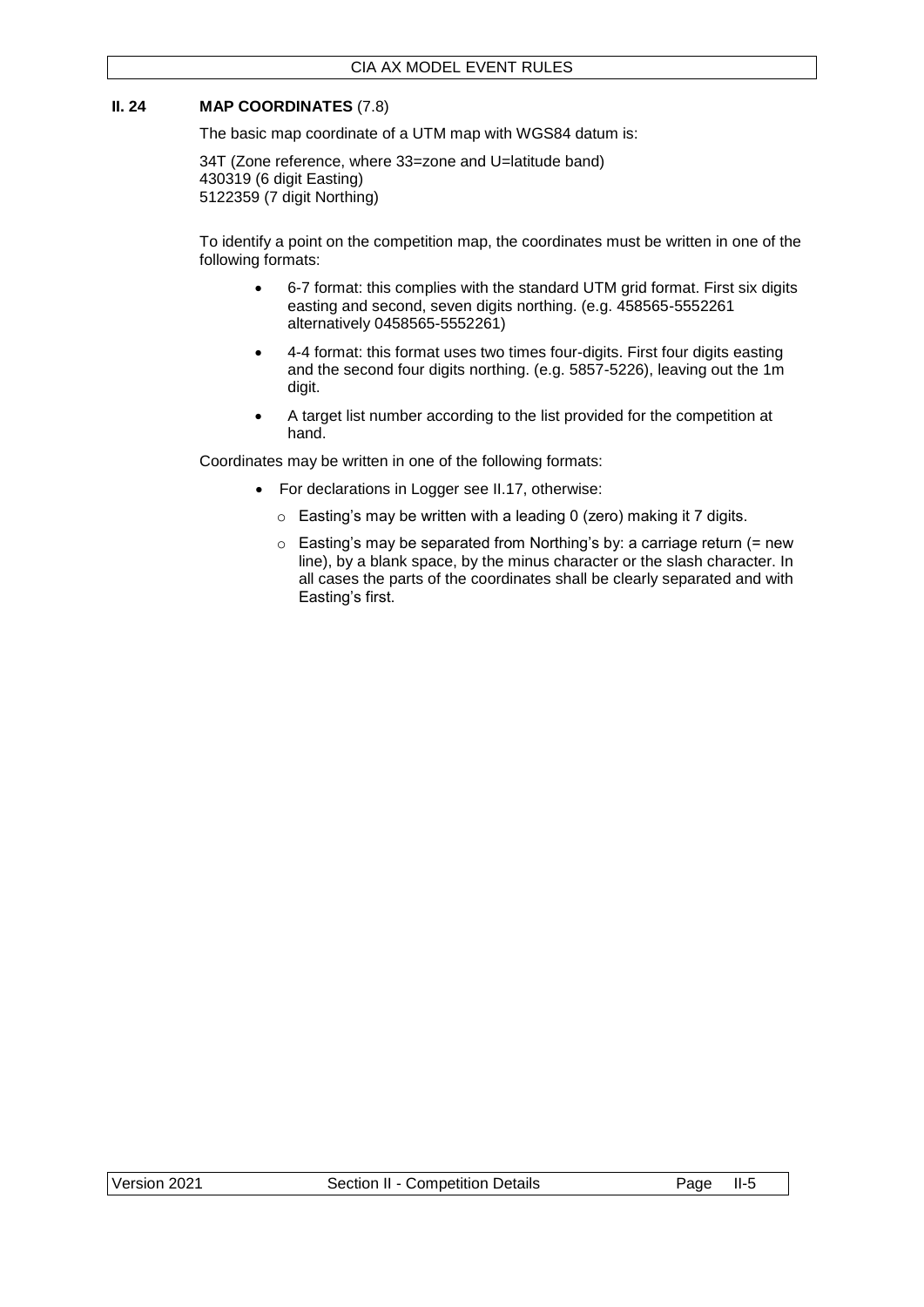#### <span id="page-13-0"></span>**SECTION III - RULES**

#### <span id="page-13-1"></span>**CHAPTER 1 - OBJECTIVES**

#### <span id="page-13-2"></span>**1.1 OBJECTIVES (S1 5.2)**

THE OBJECTIVES OF THE EVENT ARE:

- TO DETERMINE THE CHAMPION PILOT:
- TO STIMULATE THE DEVELOPMENT OF AEROSTATION BY AN INTERNATIONAL COMPARISON OF PERFORMANCE OF PILOTS AND AEROSTATS;
- TO REINFORCE FRIENDSHIP AMONGST AERONAUTS OF ALL NATIONS.

#### <span id="page-13-3"></span>**1.2 DEFINITION OF A CHAMPION (S1 5.8)**

- 1.2.1 THE WINNING COMPETITOR SHALL BE THE COMPETITOR WITH THE HIGHEST AGGREGATE SCORE AT THE END OF THE EVENT.
- 1.2.2 The winning nation shall be the NAC with the best Nation Ranking at the end of the event.
- 1.2.3 TO BE RECOGNIZED AS A FIRST CATEGORY SPORTING EVENT AND FOR A CHAMPION TO BE DECLARED, AT LEAST THREE TASKS MUST HAVE BEEN COMPLETED ON NOT LESS THAN TWO SEPARATE FLIGHTS.

# <span id="page-13-4"></span>**1.3 INTERPRETATION OF ENGLISH WORDING**

- 1.3.1 **Shall** and **Must** mean the application is mandatory. Failure to comply will normally lead to a penalty, disadvantageous interpretation or other disadvantages.
- 1.3.2 **Should** means that the application is recommended. Failure to comply may lead to penalties, disadvantageous interpretation or other disadvantages.
- 1.3.3 **May** means that the application is optional.

#### <span id="page-13-5"></span>**1.4 DOCUMENTATION**

The following documents will be inspected when each competitor registers on arrival at the Event.

- a. Pilot License
- b. Pilot Log Book
- c. Balloon Log Book
- d. Certificate of Airworthiness
- e. Certificate of Registration
- f. Certificate of Insurance
- g. FAI Sporting License
- h. Passport or Identity Document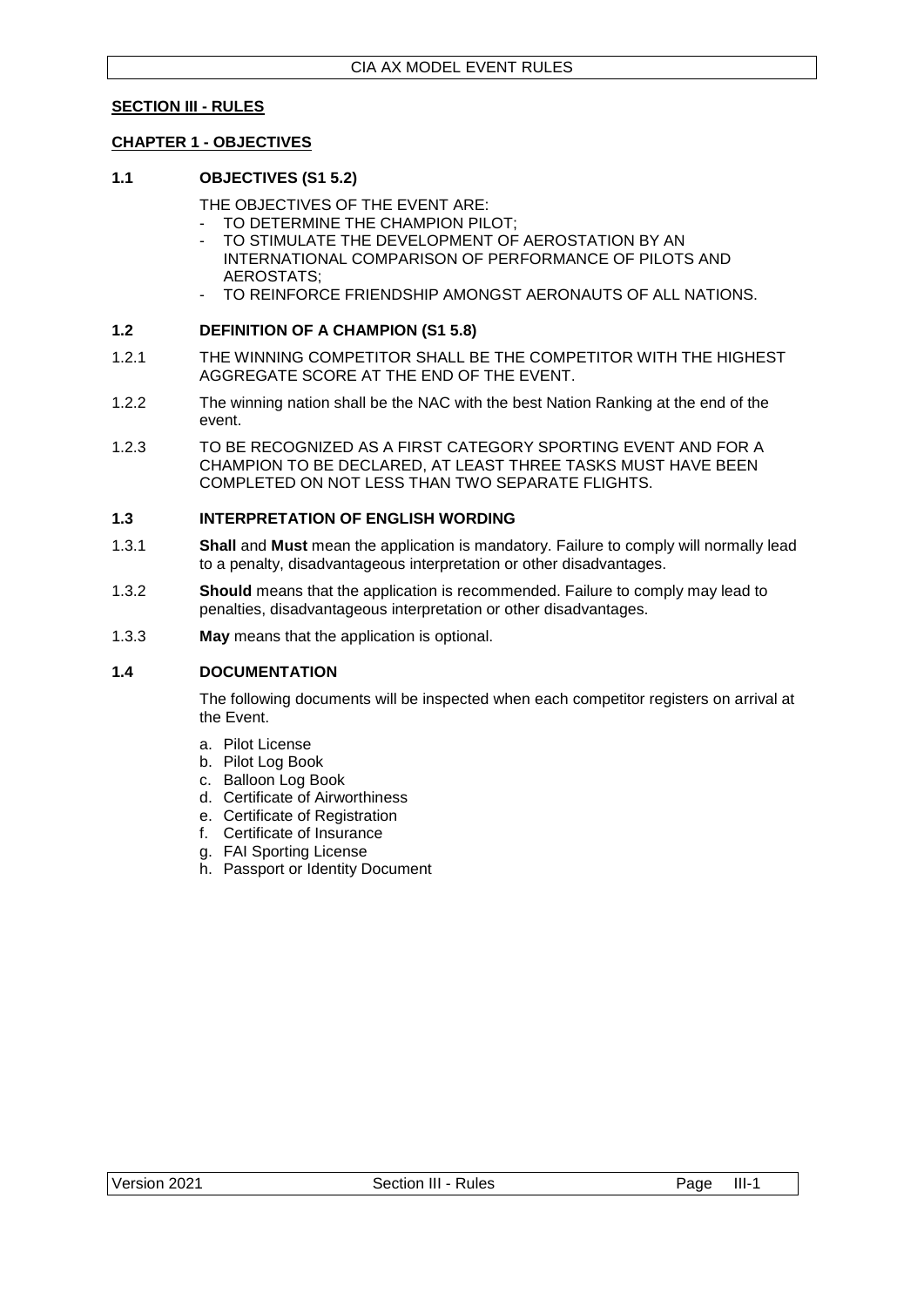#### <span id="page-14-0"></span>**CHAPTER 2 - ENTRY CONDITIONS**

#### <span id="page-14-1"></span>**2.1 COMPETITOR (GS 4.5.2 part, S1 5.5.5)**

- 2.1.1 A PERSON ENTERED AND COMPETING IN A SPORTING EVENT.
- 2.1.2 AFTER THE BEGINNING OF THE GENERAL BRIEFING OF A FIRST CATEGORY SPORTING EVENT, NO CHANGE OF COMPETITOR IS PERMITTED.

#### <span id="page-14-2"></span>**2.2 COMPETITOR'S RIGHTS OF REPRESENTATION (GS 4.7.1, S1 5.1.1)**

- 2.2.1 IN INTERNATIONAL SPORTING EVENTS, A COMPETITOR REPRESENTS THE NAC THAT ISSUED HIS FAI SPORTING LICENCE, UNLESS HE BELONGS TO AN INTERNATIONAL TEAM.
- 2.2.2 If a flight crew and/or passenger flying in the basket, other than the appointed observer, has competed in any previous national, continental or world championship or WAG, he must be of the same nationality as the competitor.
- 2.2.3 WORLD CHAMPIONSHIPS, CONTINENTAL REGIONAL CHAMPIONSHIPS AND SPECIAL INTERNATIONAL SPORTING EVENTS can be held in the following categories:

GENERAL: WITH NO GENDER OR AGE LIMITATION.

- FEMALE: WHERE ALL PERSONS ON BOARD OF THE AEROSTAT, EXCEPT FOR COMPETITION OFFICIALS, MUST BE FEMALE.
- JUNIOR: WHERE ALL PERSONS ON BOARD OF THE AEROSTAT, EXCEPT FOR COMPETITION OFFICIALS, MUST BE AGED LESS THAN the age limit defined in S1.

#### <span id="page-14-3"></span>**2.3 QUALIFICATION (S1 5.6.4.1)**

PILOTS-IN-COMMAND SHALL HAVE BEEN AUTHORIZED TO ACT AS PILOT-IN-COMMAND OF THAT SUB-CLASS OF AEROSTAT FOR WHICH THE FIRST CATEGORY EVENT IS HELD, AT LEAST TWELVE MONTHS PRIOR TO THE START OF THE EVENT. EACH PILOT-IN-COMMAND SHALL HAVE ACCUMULATED AT LEAST 50 HOURS AS PILOT-IN-COMMAND OF AEROSTATS OF THAT SUB-CLASS BY THE CLOSING ENTRY DATE.

#### <span id="page-14-4"></span>**2.4 SPORTING LICENCE (GS 3.1.2 part)**

THE HOLDER OF A SPORTING LICENCE ACKNOWLEDGES THAT HE KNOWS AND UNDERSTANDS THE FAI SPORTING CODE AND COMMITS HIMSELF TO ABIDE BY IT.

#### <span id="page-14-5"></span>**2.5 ENTRY**

The completed entry form and entry fee for each competitor must reach the organisers by the closing entry date, except in the case of extra places offered by the organisers.

#### <span id="page-14-6"></span>**2.6 ACKNOWLEDGEMENT**

A competitor who has not received an acknowledgement of his entry within seven days after the closing entry date should make inquiries of the organisers.

#### <span id="page-14-7"></span>**2.7 ACCEPTANCE OF SPORTING CODE, RULES AND REGULATIONS (GS 4.11.1)**

THE ENTRANTS AND COMPETITORS ARE REQUIRED TO KNOW, UNDERSTAND, ACCEPT AND ABIDE BY THE SPORTING CODE AND THE RULES AND REGULATIONS FOR THE EVENT, AND BY ENTERING ARE DEEMED TO ACCEPT WITHOUT RESERVATION. THEY SHOULD APPRECIATE THAT THEY REPRESENT THEIR NAC AND THAT THEY SHOULD COMPETE IN A SPORTING MANNER AND THAT THEIR BEHAVIOUR MUST BE BEYOND REPROACH.

| Version 2021        | $III-2$ |
|---------------------|---------|
| Section III - Rules | Page    |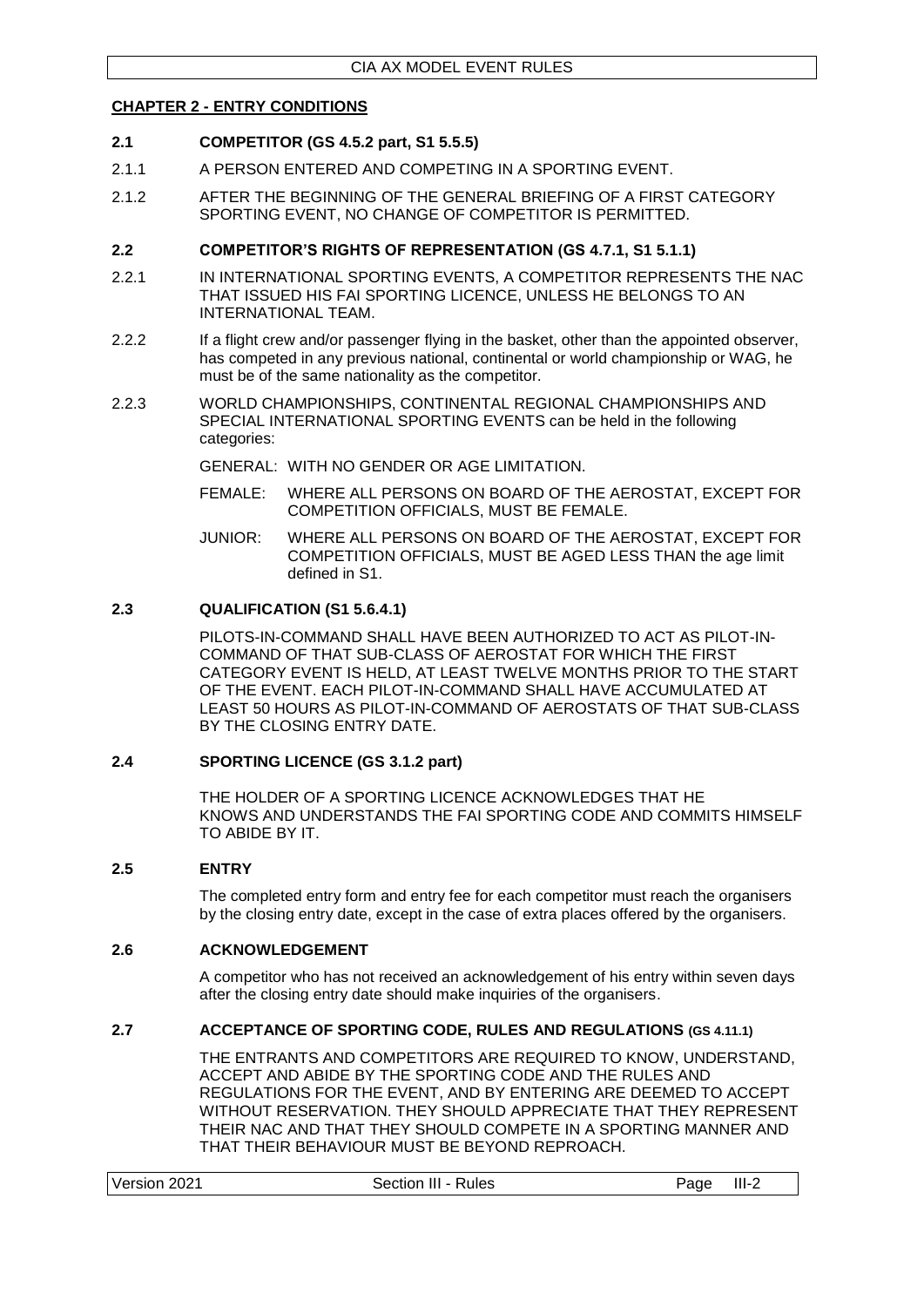### <span id="page-15-0"></span>**2.8 WAIVER**

By entering the Event, a competitor waives any right of action against the organiser, the owner of any site and their respective members, employees or personnel for any loss or damage sustained by him in consequence of any act or omission on their part, or on the part of other competitors.

### <span id="page-15-1"></span>**2.9 LIABILITY TO THIRD PARTIES**

By entering an Event a competitor assumes all liability for injury, loss or damage to third parties or their property caused by himself or his crew.

#### <span id="page-15-2"></span>**2.10 SAFETY**

Any meteorological report or forecast, or other safety or navigational information, is provided in good faith for the guidance of competitors. Officials may be appointed to regulate the inflation and launching of balloons. However, nothing shall diminish the responsibility of competitors under this chapter.

# <span id="page-15-3"></span>**2.11 RESPONSIBILITY (S1 An3 3)**

ENTRANTS AND COMPETITORS REMAIN COMPLETELY RESPONSIBLE FOR THE SAFE OPERATION OF THEIR AEROSTATS AT ALL STAGES OF INFLATION, LAUNCH, FLIGHT AND LANDING. THEY MUST ENSURE THAT THEIR EQUIPMENT, THEIR CREW AND THEIR OWN LEVEL OF SKILL AND EXPERIENCE ARE SUITABLE FOR THE CONDITIONS IN THEIR OWN JUDGEMENT. A COMPETITOR IS RESPONSIBLE FOR ALL THE ACTIONS OF HIS CREW DURING THE EVENT.

# <span id="page-15-4"></span>**2.12 CONDUCT (S1 An3 4)**

ENTRANTS AND COMPETITORS AND THEIR CREWS ARE REQUIRED TO BEHAVE IN A SPORTSMANLIKE MANNER, AND TO COMPLY WITH THE DIRECTIONS OF EVENT OFFICIALS. INCONSIDERATE BEHAVIOUR SHALL BE PENALISED BY THE EVENT DIRECTOR.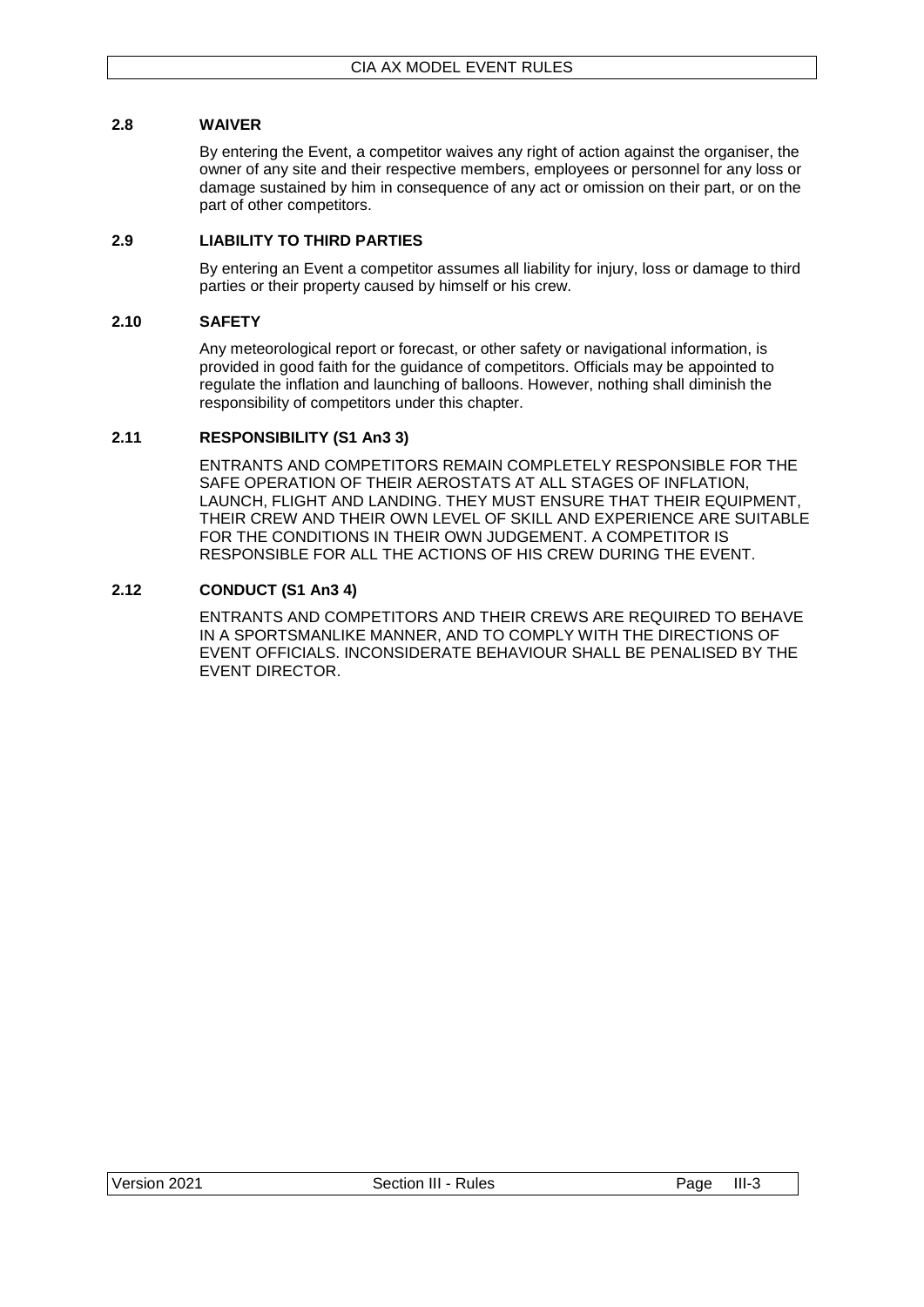# <span id="page-16-0"></span>**CHAPTER 3 - BALLOON QUALIFICATIONS**

# <span id="page-16-1"></span>**3.1 DEFINITION OF A BALLOON (S1 2.1.1.2)**

- 3.1.1 Aerostat an aircraft lighter-than-air. Free balloon - an aerostat supported statically in the air, with no means of propulsion by any power source.
- 3.1.2 SUB-CLASS AX FREE BALLOONS WHICH OBTAIN THEIR BUOYANCY SOLELY AS A RESULT OF HEATING AIR. THE ENVELOPE MAY CONTAIN NO GASES OTHER THAN AIR AND THE NORMAL PRODUCTS OF COMBUSTION.
- 3.1.3 The use of vents which are designed to propel a balloon is prohibited. Turning vents may only be operated in flight for the purpose of orienting the basket. Prolonged or excessive use of the turning vents is prohibited. Penalty 250 to 500 task points.

#### <span id="page-16-2"></span>**3.2 FUEL**

Each balloon shall carry sufficient fuel to complete the flight with an adequate reserve. Lack of fuel to complete a flight shall not be grounds for protest.

#### <span id="page-16-3"></span>**3.3 NOMINATION OF BALLOON**

Each competitor shall nominate the balloon he is to fly during the Event. No change of balloon may be made after the start of the first task briefing, except as provided in these rules. The maximum size category is AX8 (3000cbm/105000cft). For specific events e.g. alpine balloon events, other categories may be specified in Section II.

#### <span id="page-16-4"></span>**3.4 AIRWORTHINESS (S1 5.5.3)**

AEROSTATS FLOWN IN THE EVENT MUST HAVE CURRENT CERTIFICATES OF REGISTRATION AND AIRWORTHINESS, OR IN PLACE OF THE LATTER, AN EQUIVALENT DOCUMENT FROM THE RECOGNIZED AUTHORITY OF THE NATION CONCERNED. THE ORGANIZERS ARE EMPOWERED TO REJECT ANY AEROSTAT WHICH IN THEIR OPINION IS NOT OF A REASONABLE STANDARD OF AIRWORTHINESS.

#### <span id="page-16-5"></span>**3.5 DAMAGE**

- 3.5.1 If a balloon is damaged during the Event, it may be repaired. Damaged components may be replaced or repaired, except that a complete envelope may be replaced only at the discretion of the Director.
- 3.5.2 Any damage to a balloon affecting its airworthiness must be reported to the Director before it is entered for a further flight, and the balloon may only be flown after approval of any repairs. Penalty: up to 1000 competition points.

### <span id="page-16-6"></span>**3.6 AUTOMATIC FLIGHT CONTROLS (S1 5.9.2)**

ANY DEVICE DESIGNED TO ACT AS AN AUTOMATIC FLIGHT CONTROL IS PROHIBITED, REGARDLESS OF THE SPECIFIC NATURE OF THE DEVICE.

#### <span id="page-16-7"></span>**3.7 ALTIMETER**

Each balloon shall carry a serviceable altimeter.

#### <span id="page-16-8"></span>**3.8 COMPETITION NUMBERS**

The organiser will provide two banners (as specified in the COH) which will be displayed on opposite sides of the basket during tasks. All crew vehicles shall be clearly identified on opposite sides with competition numbers.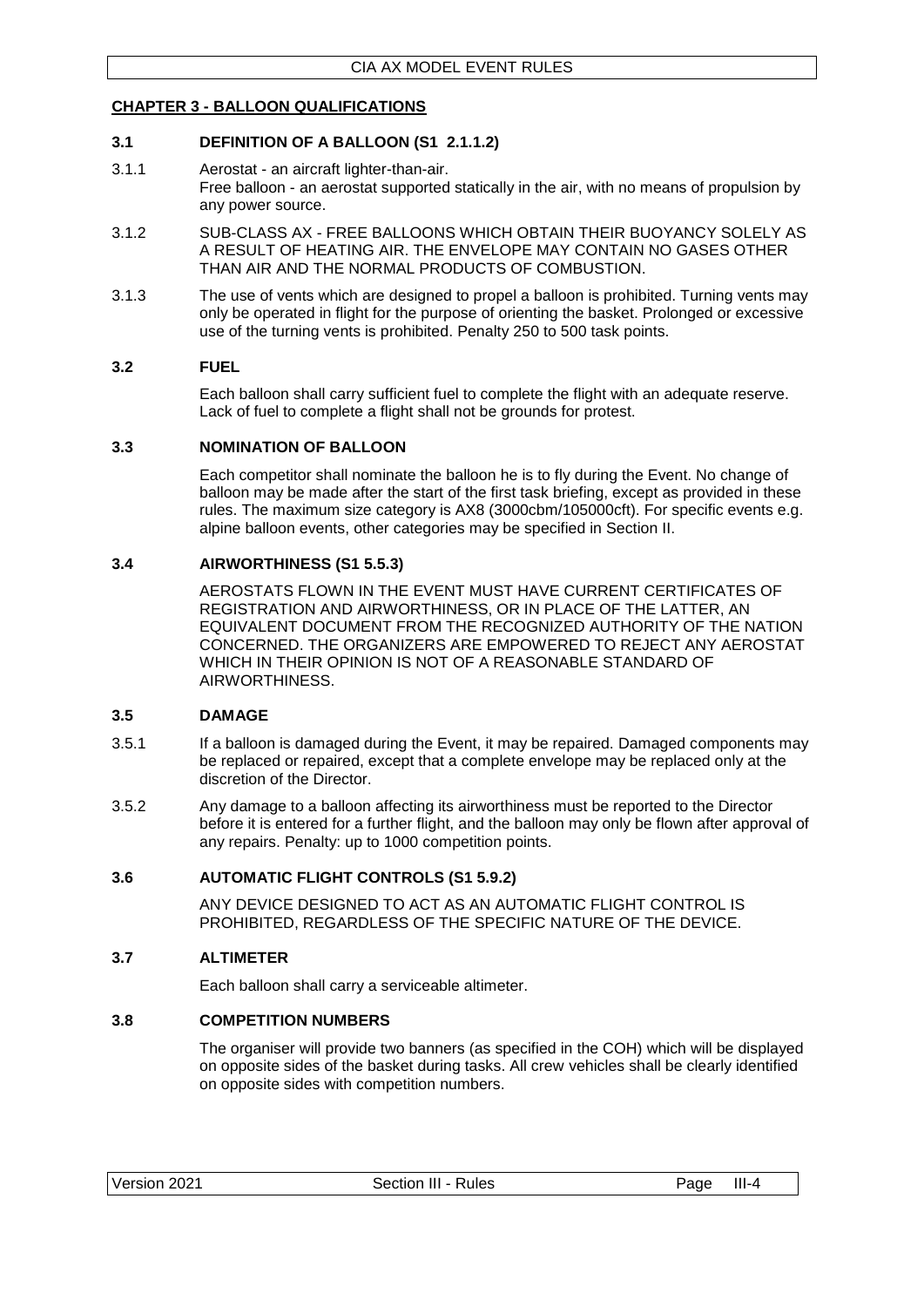# <span id="page-17-0"></span>**3.9 BASKET**

The term "basket" includes any crew or passenger compartment, regardless of its construction.

#### <span id="page-17-1"></span>**3.10 RETRIEVE**

- 3.10.1 Retrieve Crew shall not be within any MMA or within 100 m radius of a target except with permission and in presence of an official. Crews are not allowed to make permanent marks on an intersection (temporary marks are permitted, e.g. paper).
- 3.10.2 All vehicles used to aid the retrieval of a balloon shall be marked with the competition number.
- 3.10.3 Retrieve vehicles shall not be parked within any MMA or within 100m of a goal/target set by the Director or selected by the competitor.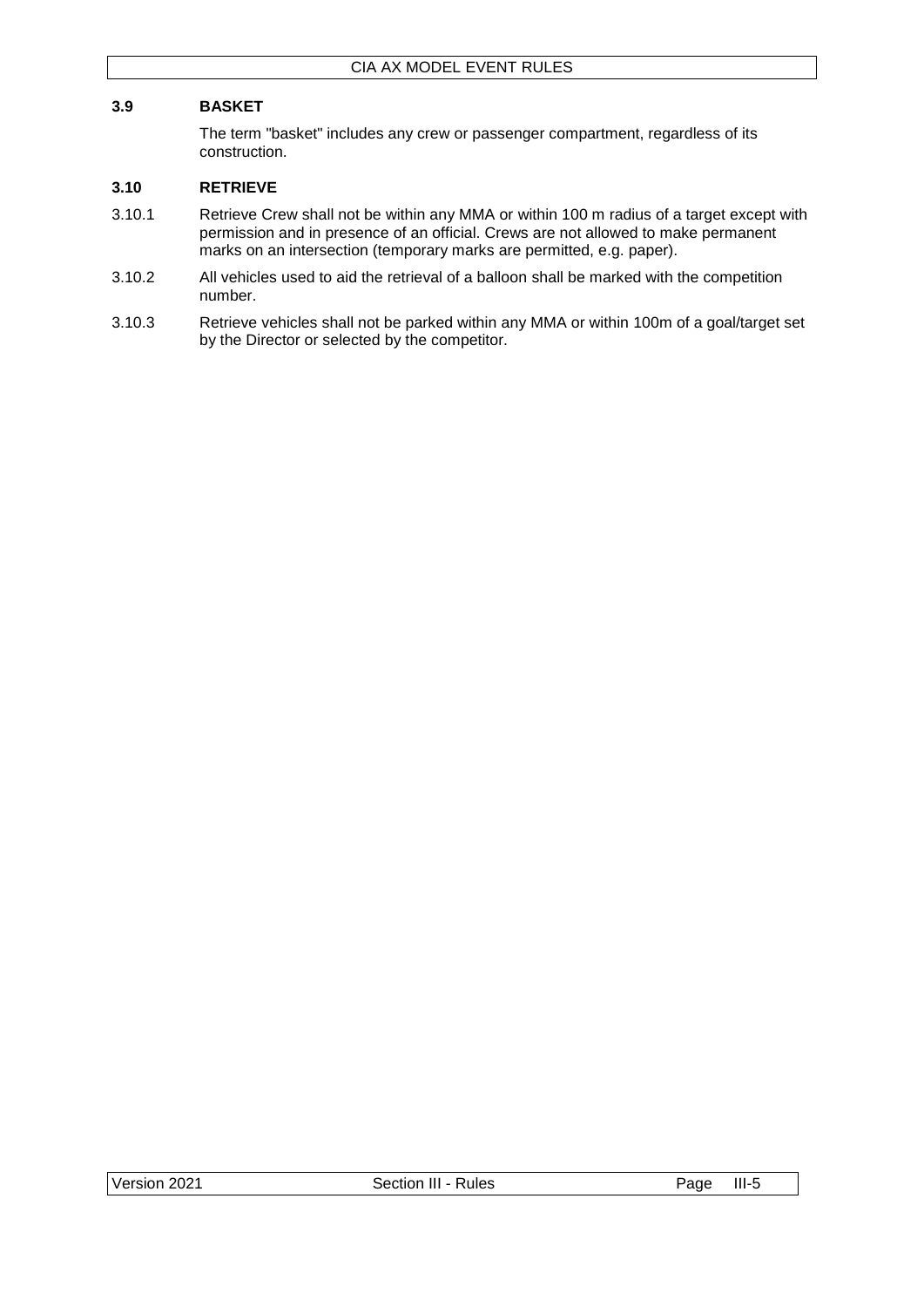# <span id="page-18-0"></span>**CHAPTER 4 - ORGANIZATION OFFICIALS**

#### <span id="page-18-1"></span>**4.1 EVENT DIRECTOR (GS 5.5.1)**

- 4.1.1 THE EVENT DIRECTOR SHALL BE IN OVERALL OPERATIONAL CHARGE OF THE EVENT. HE SHALL HAVE A DEPUTY DIRECTOR AND TECHNICAL OFFICIALS TO ASSIST HIM. THE EVENT DIRECTOR AND DEPUTY SHALL BE APPROVED BY THE CIA.
- 4.1.2 THE EVENT DIRECTOR IS RESPONSIBLE FOR THE GOOD MANAGEMENT, SMOOTH AND SAFE RUNNING OF THE EVENT. HE SHALL MAKE OPERATIONAL DECISIONS IN ACCORDANCE WITH THE RULES OF THE SPORTING CODE AND COMPETITION RULES. HE CAN PENALISE OR DISQUALIFY A COMPETITOR FOR MISCONDUCT OR INFRINGEMENT OF THE RULES. HE SHALL ATTEND MEETINGS OF THE INTERNATIONAL JURY AND GIVE EVIDENCE IF REQUESTED.
- 4.1.3 In these rules the word "Director" may be used instead of "Event Director".

#### <span id="page-18-2"></span>**4.2 STEWARDS (GS 5.5.2)**

4.2.1 STEWARDS ARE ADVISORS TO THE DIRECTOR. THEY WATCH OVER THE CONDUCT OF THE EVENT AND REPORT ANY UNFAIRNESS OR INFRINGEMENT OF THE REGULATIONS OR BEHAVIOUR PREJUDICIAL TO THE SAFETY OF OTHER COMPETITORS OR THE PUBLIC OR IN ANY WAY HARMFULL TO THE SPORT. THEY ASSEMBLE INFORMATION AND FACTS CONCERNING MATTERS TO BE CONSIDERED BY THE INTERNATIONAL JURY.

They advise the Director on interpretation of the rules and regulations and on penalties

4.2.2 A STEWARD HAS NO EXECUTIVE POWERS. HE MUST NOT BE A MEMBER OF THE ORGANISING COMMITTEE. A STEWARD MAY ATTEND A MEETING OF THE INTERNATIONAL JURY AS AN OBSERVER OR WITNESS.

#### <span id="page-18-3"></span>**4.3 DUTIES OF THE INTERNATIONAL JURY (GS 5.4.1.1, 5.4.2.4, 5.4.2.5. S1 5.10 part)**

- 4.3.1 MATTERS OF ADVICE, ARBITRATION OR RULE INTERPRETATION, SHALL BE THE RESPONSIBILITY OF THE INTERNATIONAL JURY, HAVING BEEN APPOINTED BY THE CIA.
- 4.3.2 IN ADDITION TO BEING CHAIRMAN AT JURY MEETINGS, THE PRESIDENT HAS THE RIGHT TO REQUIRE THE ORGANISERS TO ABIDE BY THE FAI SPORTING CODE AND THE PUBLISHED RULES AND REGULATIONS FOR THE EVENT. IF THE ORGANISERS FAIL TO DO SO, THE PRESIDENT OF THE JURY HAS THE POWER TO STOP THE EVENT UNTIL A JURY MEETING HAS CONSIDERED THE SITUATION
- 4.3.3 THE JURY HAS THE RIGHT TO TERMINATE THE EVENT IF THE ORGANISERS FAIL TO ABIDE BY THE FAI SPORTING CODE AND PUBLISHED REGULATIONS. THEY MAY RECOMMEND TO THE FAI SECRETARY GENERAL THAT ALL ENTRY FEES BE RETURNED.
- 4.3.4 A JURY MEMBER MUST POSSESS A THOROUGH KNOWLEDGE OF THE RELEVANT SPORTING CODE AND THE RULES AND REGULATIONS FOR THE EVENT. AT LEAST ONE JURY MEMBER IS TO BE ON SITE DURING COMPETITION OPERATIONS.

#### <span id="page-18-4"></span>**4.4 SAFETY OFFICER (S1 5.11.1)**

- 4.4.1 THE SAFETY OFFICER SHALL BE APPROVED BY THE CIA.
- 4.4.2 THE SAFETY OFFICER SHALL GIVE ADVICE TO THE EVENT DIRECTOR ON ANY MATTERS REGARDING SAFETY. MANDATORY OPERATIONAL PROCEDURES FOR THE SAFETY OFFICER ARE CONTAINED IN THE SOH.

| Version 2021<br>$III-6$<br>Section III -<br>ade<br><b>Rules</b> |
|-----------------------------------------------------------------|
|-----------------------------------------------------------------|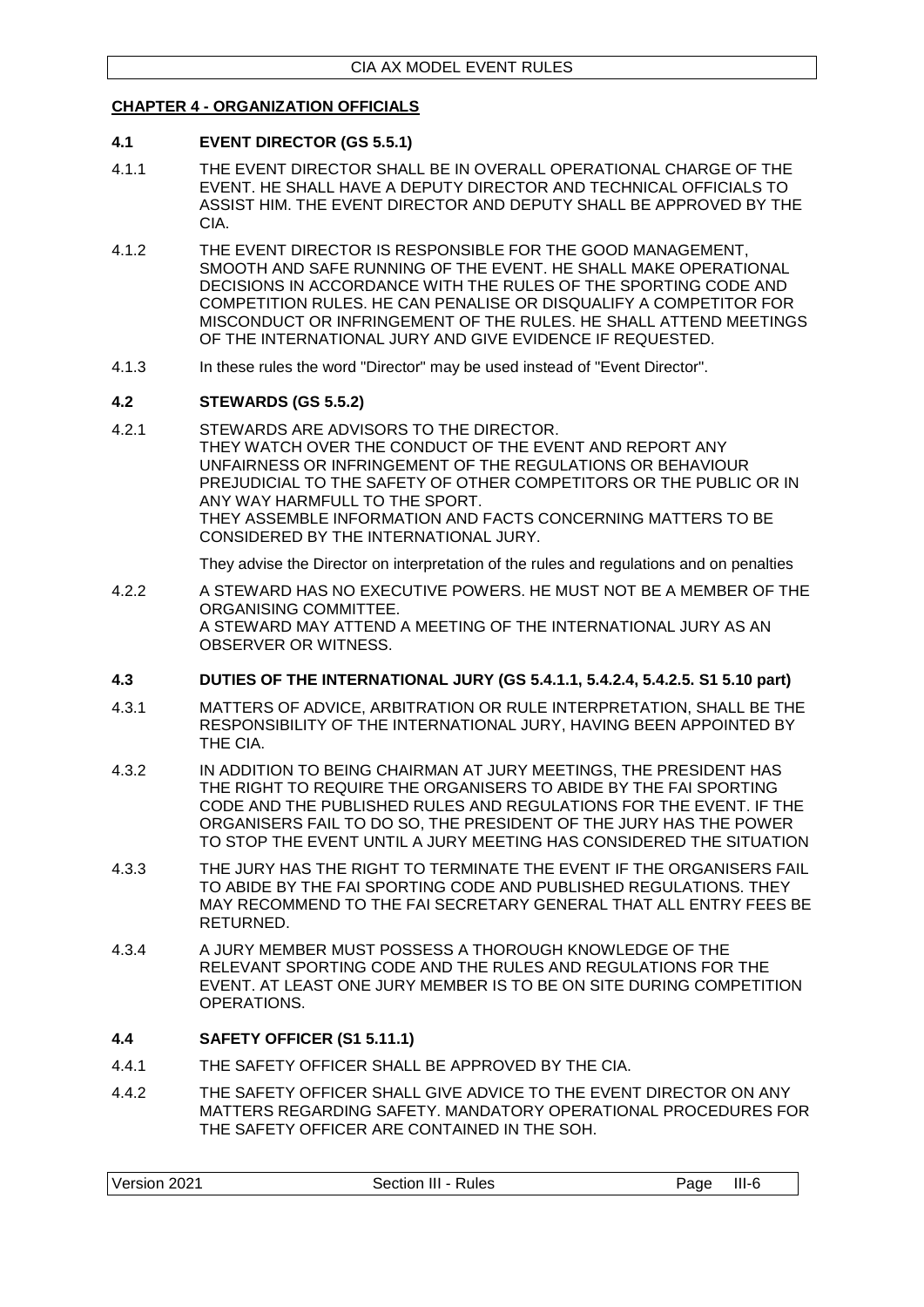# <span id="page-19-0"></span>**CHAPTER 5 - COMPLAINTS AND PROTESTS**

#### <span id="page-19-1"></span>**5.1 ASSISTANCE (GS 6.1.3 S1 An3 7.1)**

AT ANY TIME DURING THE EVENT, A COMPETITOR WHO IS DISSATISFIED ON ANY MATTER SHOULD FIRST ASK THE APPROPRIATE OFFICIAL FOR ASSISTANCE.

HE MAY ASK FOR HIS RESULT OR POINTS SCORE TO BE CHECKED, OR THE CALCULATION TO BE EXPLAINED.

IF STILL DISSATISFIED, A COMPLAINT MAY BE MADE, BY THE COMPETITOR, TO THE EVENT DIRECTOR OR HIS DESIGNATED OFFICIAL.

#### <span id="page-19-2"></span>**5.2 COMPLAINT (GS 6.1.1, S1 An3 7)**

- 5.2.1 THE PURPOSE OF A COMPLAINT IS TO OBTAIN A CORRECTION WITHOUT THE NEED TO MAKE A FORMAL PROTEST.
- 5.2.2 A COMPLAINT IS A REQUEST BY A COMPETITOR TO THE DIRECTOR TO INVESTIGATE ANY MATTER IN WHICH THE COMPETITOR IS DISSATISFIED.
- 5.2.3 A FORMAL COMPLAINT MUST BE SUBMITTED IN ENGLISH AND IN WRITING AND WILL RECEIVE A WRITTEN REPLY.
- 5.2.4 COMPLAINTS SHALL BE HANDED OR TRANSMITTED BY THE COMPETITOR TO THE EVENT DIRECTOR OR HIS DESIGNATED OFFICIAL, WHO WILL ACKNOWLEDGE RECEIPT AND RECORD THE TIME OF RECEIPT.

#### <span id="page-19-3"></span>**5.3 COMMUNICATION (S1 An3 7.7)**

REPLIES TO COMPLAINTS SHALL BE POSTED ON THE OFFICIAL NOTICE BOARD AT FIXED TIMES, ANNOUNCED IN ADVANCE BY THE DIRECTOR.

#### <span id="page-19-4"></span>**5.4 PUBLICATION (S1 An3 7.7)**

THE DIRECTOR MAY AT HIS DISCRETION PUBLISH THE TEXT OF ANY FORMAL COMPLAINT TOGETHER WITH HIS REPLY. IF REQUESTED BY THE COMPETITOR, HE MUST DO THIS.

#### <span id="page-19-5"></span>**5.5 PROTEST (S1 An3 8)**

- 5.5.1 IF DISSATISFIED WITH THE DECISION ON A COMPLAINT MADE DURING THE EVENT, A COMPETITOR HAS THE RIGHT OF PROTEST.
- 5.5.2 DECLARATIONS OF INTENTION TO PROTEST AND PROTESTS WITH PROTEST FEES SHALL BE HANDED OR TRANSMITTED BY THE COMPETITOR TO THE EVENT DIRECTOR OR HIS DESIGNATED OFFICIAL, WHO WILL ACKNOWLEDGE RECEIPT AND RECORD THE TIME OF RECEIPT.
- 5.5.3 A COMPETITOR WHO HAS MADE A PROTEST HAS THE RIGHT TO MAKE A VERBAL PRESENTATION OF HIS CASE TO THE JURY. HE MAY BE ASSISTED BY AN INTERPRETER OR ADVISOR OF HIS CHOICE DURING THIS MEETING.
- 5.5.4 THE TEXT OF ALL PROTESTS AND THE DECISIONS OF THE JURY SHALL BE POSTED ON THE OFFICIAL NOTICE BOARD.

#### <span id="page-19-6"></span>**5.6 TIME LIMITS (S1 An3 7)**

#### <span id="page-19-7"></span>**5.6.1 TIME LIMITS FOR COMPLAINTS**

- 5.6.1.1 COMPLAINTS MUST BE SUBMITTED AS SOON AS POSSIBLE AFTER THE EVENT GIVING RISE TO THE COMPLAINT AND MUST BE DEALT WITH EXPEDITIOUSLY.
- 5.6.1.2 Complaints concerning scoring must be made to the Director within eight hours of publication of the official scores for a task. The rest hours defined in the competition details will be disregarded for the purpose of the time limits.

| Version 2021        | $III-7$ |
|---------------------|---------|
| Section III - Rules | Page    |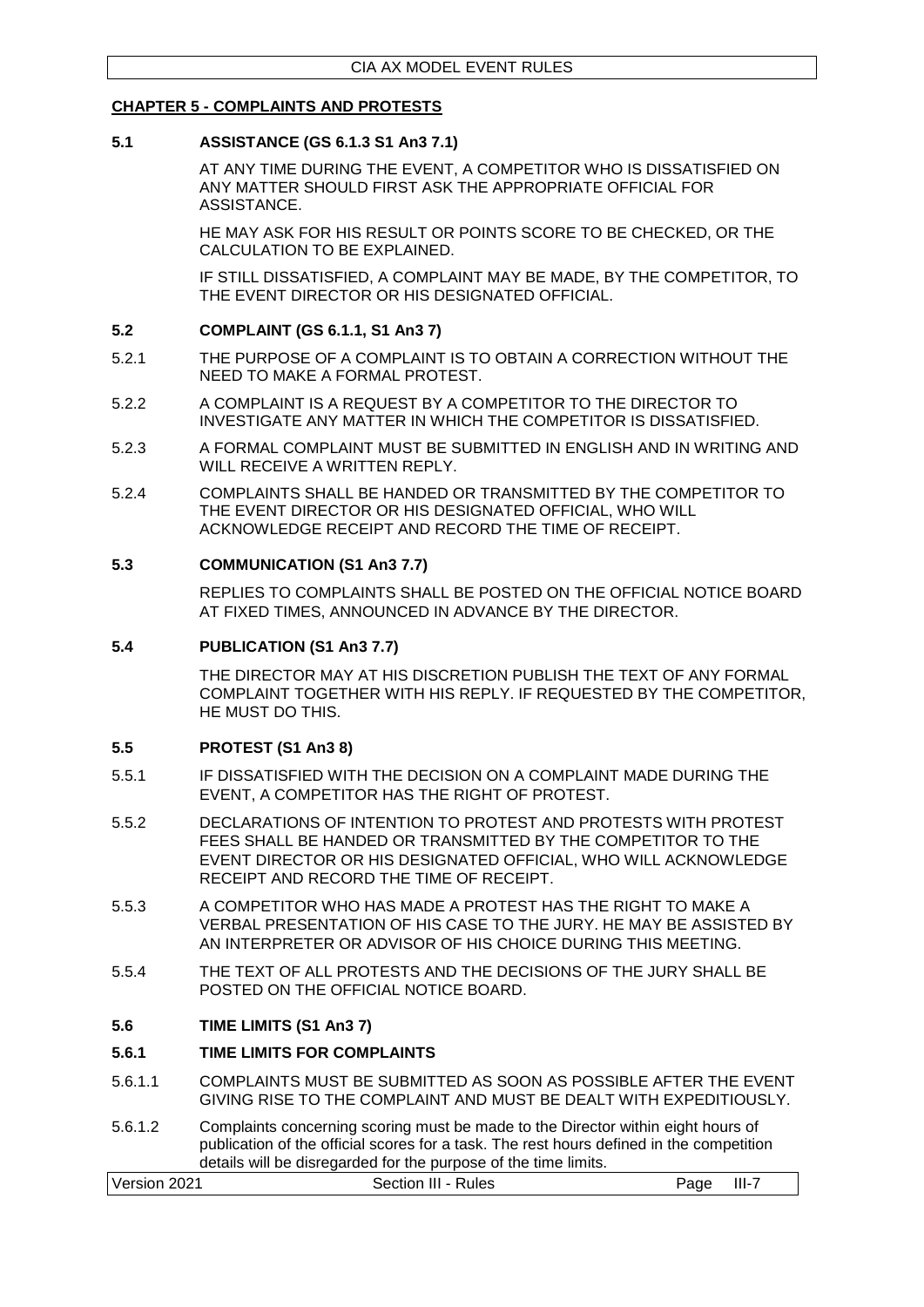5.6.1.3 Publication of a new version of official scores will only extend the complaint time in the matter concerned.

# <span id="page-20-0"></span>**5.6.2 TIME LIMITS FOR PROTESTS**

- 5.6.2.1 A competitor intending to protest, SHALL, WITHIN ONE HOUR OF THE REPLY TO HIS COMPLAINT, DECLARE HIS INTENTION TO PROTEST TO THE EVENT DIRECTOR.
- 5.6.2.2 WITHIN 8 HOURS OF THE REPLY TO HIS COMPLAINT THE COMPETITOR SHALL SUBMIT HIS PROTEST IN ENGLISH AND IN WRITING ACCOMPANIED BY THE PROTEST FEE. The rest hours defined in the competition details will be disregarded for the purpose of the time limits.
- <span id="page-20-1"></span>**5.6.3 SHORTENED TIME LIMITS FOR COMPLAINTS AND PROTESTS (S1 An3 7.6, 8.6 part)**
- 5.6.3.1 COMPLAINTS MADE ON OR AFTER THE LAST DAY OF THE EVENT, MUST BE SUBMITTED to the Director within one hour of publication of the official scores.
- 5.6.3.2 PROTESTS MADE ON OR AFTER THE LAST DAY OF THE EVENT MUST BE SUBMITTED WITHIN ONE HOUR OF THE REPLY.
- 5.6.3.3 The Director shall announce the publication times for all task scores on the last flying day.
- 5.6.3.4 Time limits applying to scores published after 1300 on the day before the last flying day will also be reduced to one hour on or after the last flying day of the event.

# <span id="page-20-2"></span>**5.7 TREATMENT OF PROTESTS (GS 6.4)**

- 5.7.1 THE EVENT DIRECTOR MUST PRESENT ANY PROTEST TO THE JURY PRESIDENT WITHOUT DELAY. THE PRESIDENT SHALL CALL A MEETING OF THE INTERNATIONAL JURY WITHIN 24 HOURS OF RECEIVING A PROTEST.
- 5.7.2 THE JURY SHALL HEAR BOTH SIDES ON THE MATTER OF ANY PROTEST, APPLYING THE RELEVANT FAI REGULATIONS AND THE RULES FOR THE EVENT.
- 5.7.3 THE PRESIDENT OF THE JURY SHALL REPORT THE RESULT AND A SUMMARY OF ANY RELEVANT CONSIDERATIONS IN WRITING TO THE EVENT DIRECTOR WITHOUT DELAY, WHO SHALL MAKE PUBLIC THE PRESIDENT'S REPORT.

#### <span id="page-20-3"></span>**5.8 RETURN OF DEPOSIT (GS 6.3.3, 6.3.4)**

- 5.8.1 NORMALLY THE DEPOSITED FEE IS RETURNABLE ONLY IF THE PROTEST IS UPHELD, OR IS WITHDRAWN PRIOR TO THE HEARING BY THE JURY.
- 5.8.2 ALL NON-REFUNDED DEPOSIT FEES FROM PROTESTS WILL BE SENT BY THE JURY TO THE FAI, TO THE ATTENTION OF THE SECRETARY GENERAL, WITHIN 28 DAYS OF THE CONCLUSION OF THE EVENT. THE FEE WILL THEN BE SEGREGATED FOR THE USE OF THE CIA.

#### <span id="page-20-4"></span>**5.9 JURY APPROVAL OF SCORES & PRIZEGIVING (GS 5.4.2.7.2, 4.16.1)**

- 5.9.1 THE LAST ACTION OF THE JURY IS TO VERIFY AND APPROVE THE COMPETITION RESULTS OF THE EVENT AND DECLARE THE EVENT VALID PROVIDING IT HAS BEEN CONDUCTED IN ACCORDANCE WITH THE RULES AND THE DECISIONS OF THE JURY.
- 5.9.2 THE scores OF THE EVENT SHALL BE FINAL ONLY AFTER ALL PROTEST HAVE BEEN DEALT WITH BY THE JURY AND THE JURY HAS CEASED ITS FUNCTIONS. THE FINAL scores MUST BE MADE PUBLIC BEFORE THE PRIZEGIVING IS HELD.
- 5.9.3 The Jury shall verify and sign the final total scores before they are made public.

| Version 2021<br>Section III - Rules<br>$III-8$<br>Page |
|--------------------------------------------------------|
|--------------------------------------------------------|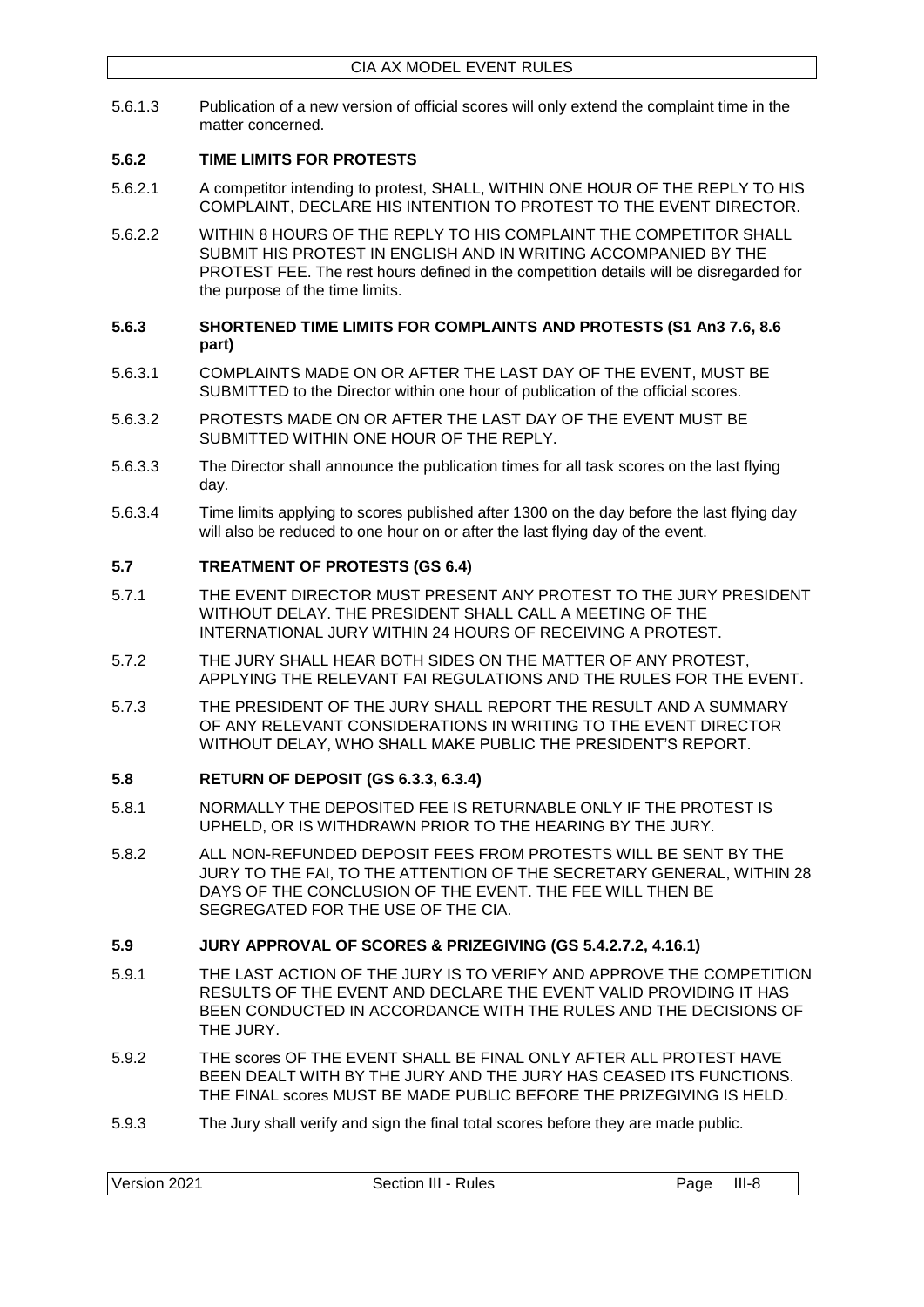# <span id="page-21-0"></span>**5.10 OFFICIAL NOTICE BOARD**

- 5.10.1 The Official Notice Board (ONB) is the place where all results, scores, replies to complaints and protests, and other official communications directly relating to the event will be published. It should be marked OFFICIAL NOTICE BOARD. All information posted shall be dated and timed.
- 5.10.2 The ONB will either be on-line or in paper format.
- 5.10.3 All information posted on the paper ONB will be additionally signed.
- 5.10.4 In case of unavailability of the on-line ONB, a fallback paper ONB will be installed and competitors shall be notified. In case of conflict between the on-line ONB and the paper ONB the paper ONB will prevail.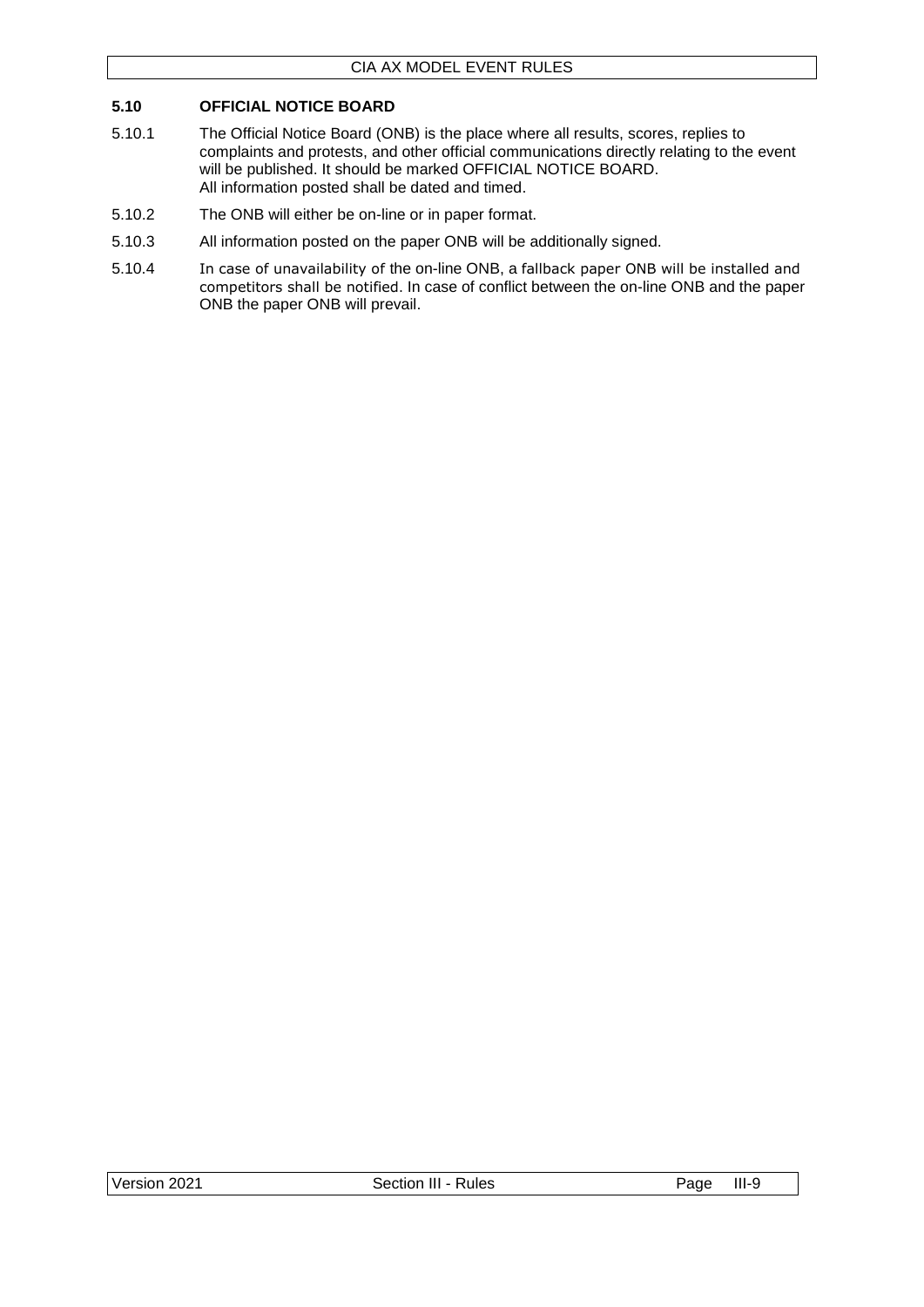# <span id="page-22-0"></span>**CHAPTER 6 – OBSERVERS AND LOGGERS**

#### <span id="page-22-1"></span>**6.1 COMPETITION STRUCTURE**

The competition will be conducted as defined in Section II. Rules 6.2 to 6.8 apply only to competitions with observers

#### <span id="page-22-2"></span>**6.2 OBSERVERS**

An Observer is a competition official, responsible to the Chief Observer. His duties are primarily the impartial recording of particulars of positions, times, distances etc. achieved during a flight. He also has the duty to report any apparent infringement of these rules or of air law, and any case of inconsiderate behaviour towards landowners or the public by any competitor or crew member.

#### <span id="page-22-3"></span>**6.3 APPOINTMENT**

At the task briefing an Observer will be appointed to each competitor. An Observer will not be appointed to the same competitor more than once. In WAG, World Championships and European Championships, the observer will not be of the same nationality as the competitor.

#### <span id="page-22-4"></span>**6.4 ASSISTANCE**

- 6.4.1 An observer may not assist the competitor with advice at any time. He should not attempt, to amplify, explain or interpret the rules to a competitor.
- 6.4.2 He may not handle the marker or any of the controls of the balloon during a task.
- 6.4.3 If he wishes, and is invited by the competitor, he may assist in the ground handling and inflation and, if flying, may assist with the final landing under the competitor's direction.

#### <span id="page-22-5"></span>**6.5 REQUEST TO WITNESS**

If an observer is asked by a competitor to record or witness any particular piece of information during a task he shall do so.

#### <span id="page-22-6"></span>**6.6 OBSERVER ON RETRIEVE**

- 6.6.1 When the observer is not flying, he will occupy a seat with a window in the retrieve vehicle and the crew must do their best to keep in visual contact with the balloon until the final marker has been dropped. The observer may not drive the vehicle. He may assist with map reading during the retrieve if asked to do so by the crew, at their responsibility.
- 6.6.2 It is the duty of the competitor and crew to convey the observer to the launch area, and to return him promptly to the Competition Center after measurement of results and recovery of the balloon.
- 6.6.3 In events using Observers, it is the duty of the retrieve crew to assist the Observer to locate the marker and measure its position. The Observer may not be left unaccompanied to search for a marker.

#### <span id="page-22-7"></span>**6.7 PHOTOGRAPHY**

An Observer may not take a camera on board or engage in photography while flying, except by permission of the competitor, or if required by his duties.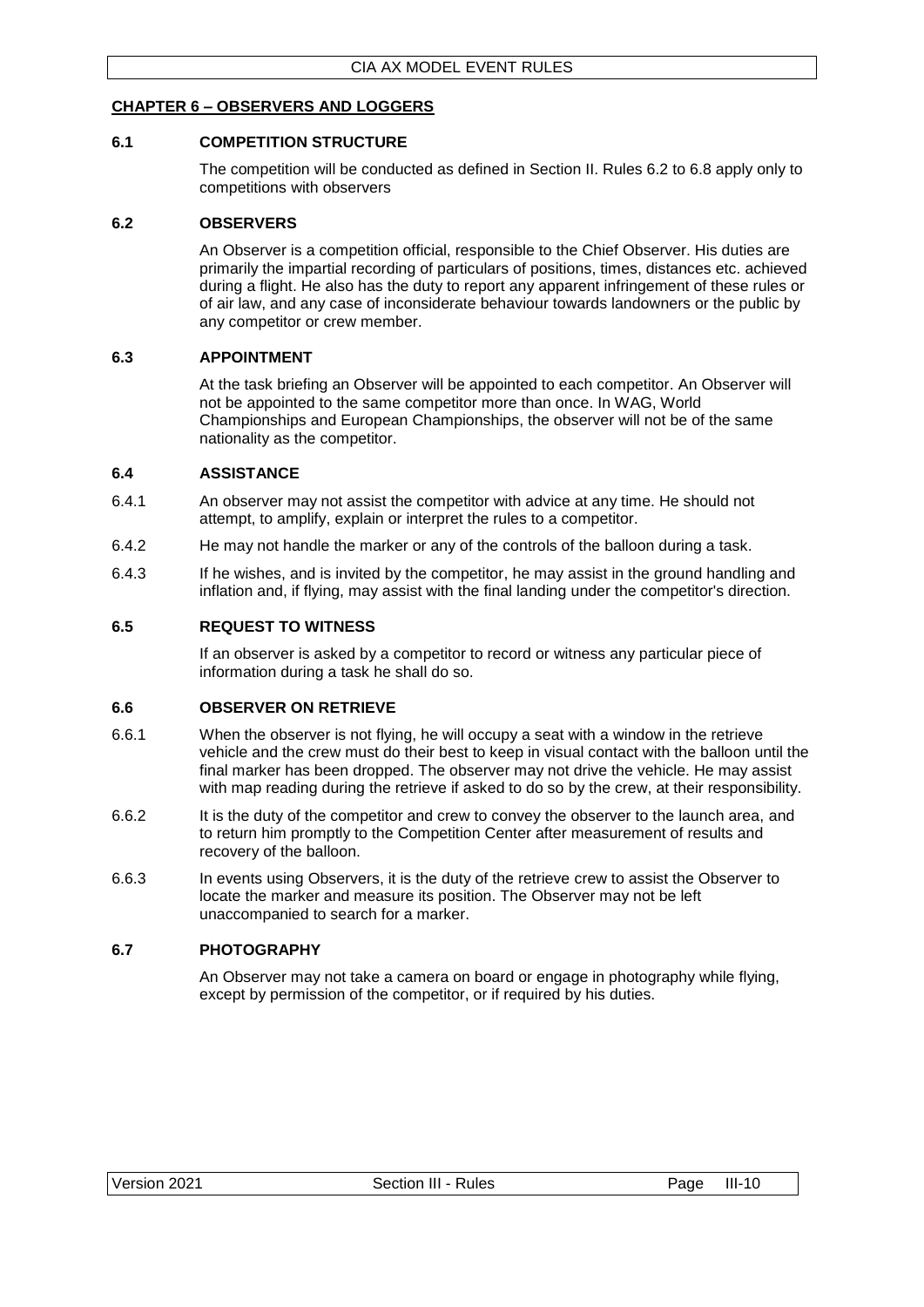# <span id="page-23-0"></span>**6.8 OBSERVER REPORT**

The competitor should read and sign the observer's report sheet after completion of the flight. If the competitor disagrees with any information on the sheet, it should be noted at the time of signing.

# <span id="page-23-1"></span>**6.9 GPS LOGGERS**

A GPS logger is a device that logs track and altitude of a balloon. The track points of the log will specify the position (latitude/longitude), the altitude (barometric or GPS altitude) and a time stamp. Devices enabling competitor's input may additionally be available depending on the type of logger. GPS loggers may be used in competition as an observation tool to monitor compliance with the rules, for task setting and for achieving a score or result. Competitors shall comply with the operational instructions on their use.

# <span id="page-23-2"></span>**6.10 HANDLING**

- 6.10.1 Rules on the handling of loggers are specified in Section II.
- 6.10.2 The competitor will take the logger with him after briefing, switch it on and attach it to his balloon before take-off on the appropriate spot.
- 6.10.3 After landing he will detach the logger, switch it off and return it to the competition centre.
- 6.10.4 At no time is the competitor allowed to open or interfere with the logger or its operation other than specifically instructed by the Director.

# <span id="page-23-3"></span>**6.11 FLIGHT REPORT FORM (FRF)** (in events without observers)

- 6.11.1 A flight report form (FRF) stating the take-off and landing place and time, estimated task results, landowner related issues and other relevant data shall be completed and signed by the competitor.
- 6.11.2 The competitor will return the
	- FRF
	- logger(s)
	- any unused marker

to the designated official(s) and sign off the return in a log sheet. Any undue delay in returning the above mentioned objects may be penalised.

# <span id="page-23-4"></span>**6.12 RESPONSIBILTY**

The competitor is responsible for any loss or damage between handing over and return of the logger.

#### <span id="page-23-5"></span>**6.13 GPS-LOGGER FAILURE**

- 6.13.1 Reported malfunctions are considered failures only when they can be reproduced after flight. When a failure is found, the officials may ask the competitor to provide his GPS equipment to substitute the missing track information.
- 6.13.2 In case both the official track log and the competitor's GPS-equipment are not providing the necessary information to establish a result, the competitor will not receive a result based on track points. It is therefore in the competitor's interest to equip himself with a GPS that provides track information usable for scoring (position, altitude and time) and use the same set-up (time interval etc.) as the official logger.
- 6.13.3 An electronic mark recorded by a competitor's GPS-equipment can only be used if the equipment has been approved by the Director before the flight or specific rules under Section II have been followed. Otherwise the competitor will be scored to his nearest electronic mark of the official logger, nearest physical mark or landing position, whichever is best. A score to a track point will not be made.

| III-<br>Version<br>202 <sup>4</sup><br>'aqe<br>{ules<br>Section<br>-ш |
|-----------------------------------------------------------------------|
|-----------------------------------------------------------------------|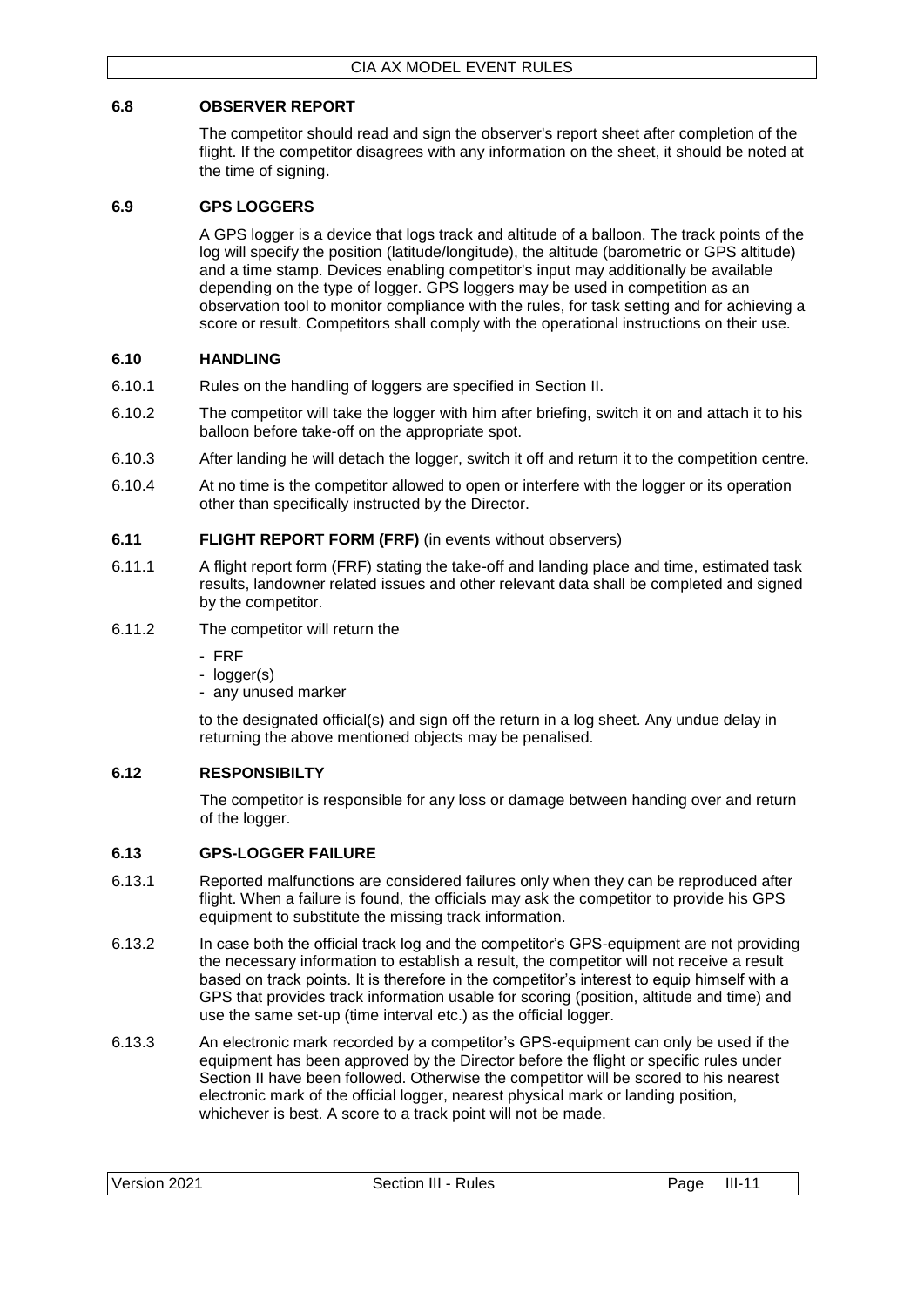# <span id="page-24-0"></span>**CHAPTER 7 - MAPS**

#### <span id="page-24-1"></span>**7.1 CONTEST AREA**

An area defined by reference to the Official Competition Map, published at the start of the Event. Tasks will not be set, and results will not be measured, outside this area.

#### <span id="page-24-2"></span>**7.2 OUT OF BOUNDS (OFB)**

The Director may define areas or airspaces as out of bounds. Take-Offs or contest landings in OFB Areas are prohibited and the competitor will achieve no result in the relevant task. Goal declarations in OFB areas or airspaces will be considered invalid. Competitors cannot achieve a valid mark, valid track point or result in OFB areas or airspaces.

#### <span id="page-24-3"></span>**7.3 PROHIBITED ZONES (PZs)**

- 7.3.1 The Director may define airspace or areas as prohibited. A mark or track point inside red, yellow or blue PZ is valid unless the area is defined as OFB. The boundaries and, if applicable, the altitude limits in feet MSL, shall be published in writing for each PZ.
- 7.3.2 Circular PZs (cylinder or dome shape) shall be defined by the center point map reference and radius in meters and/or feet. PZs with natural boundaries shall be defined by marked copies of the competition map to each competitor individually.
- 7.3.3 There are three classifications of PZs, Red, Yellow and Blue.
- 7.3.4 A RED PZ is a restricted airspace and will include an upper altitude limit which a competitor shall not fly below. Ground handling is not permitted.
- 7.3.5 A YELLOW PZ is a restricted area where no take-offs, landings or ground handling are permitted.
- 7.3.6 A BLUE PZ is a restricted airspace and will include a lower altitude limit which a competitor shall not fly above.

#### <span id="page-24-4"></span>**7.4 PZs IN FORCE**

At each task briefing PZs will be published as in force or not in force for competition purposes in that flight. This does not necessarily describe their operational activity or status for other aviation purposes.

#### <span id="page-24-5"></span>**7.5 PZ INFRINGEMENT**

A competitor violating a PZ in force will be penalised by up to 1000 competition points, proportionally to the offence.

#### <span id="page-24-6"></span>**7.6 MAPS**

A competitor is required to carry a competition map in the basket. All published PZs, whether or not in force for the task, and all out-of-bounds areas shall be clearly and accurately marked on these maps. An adequate map of aeronautical restrictions must be carried, unless these are also marked on the competition map. A competitor violating this rule will be penalised up to 250 competition points.

#### <span id="page-24-7"></span>**7.7 EARTH TO BE FLAT**

For scoring purposes the earth is flat. Calculations based on the competition map will be taken as accurate.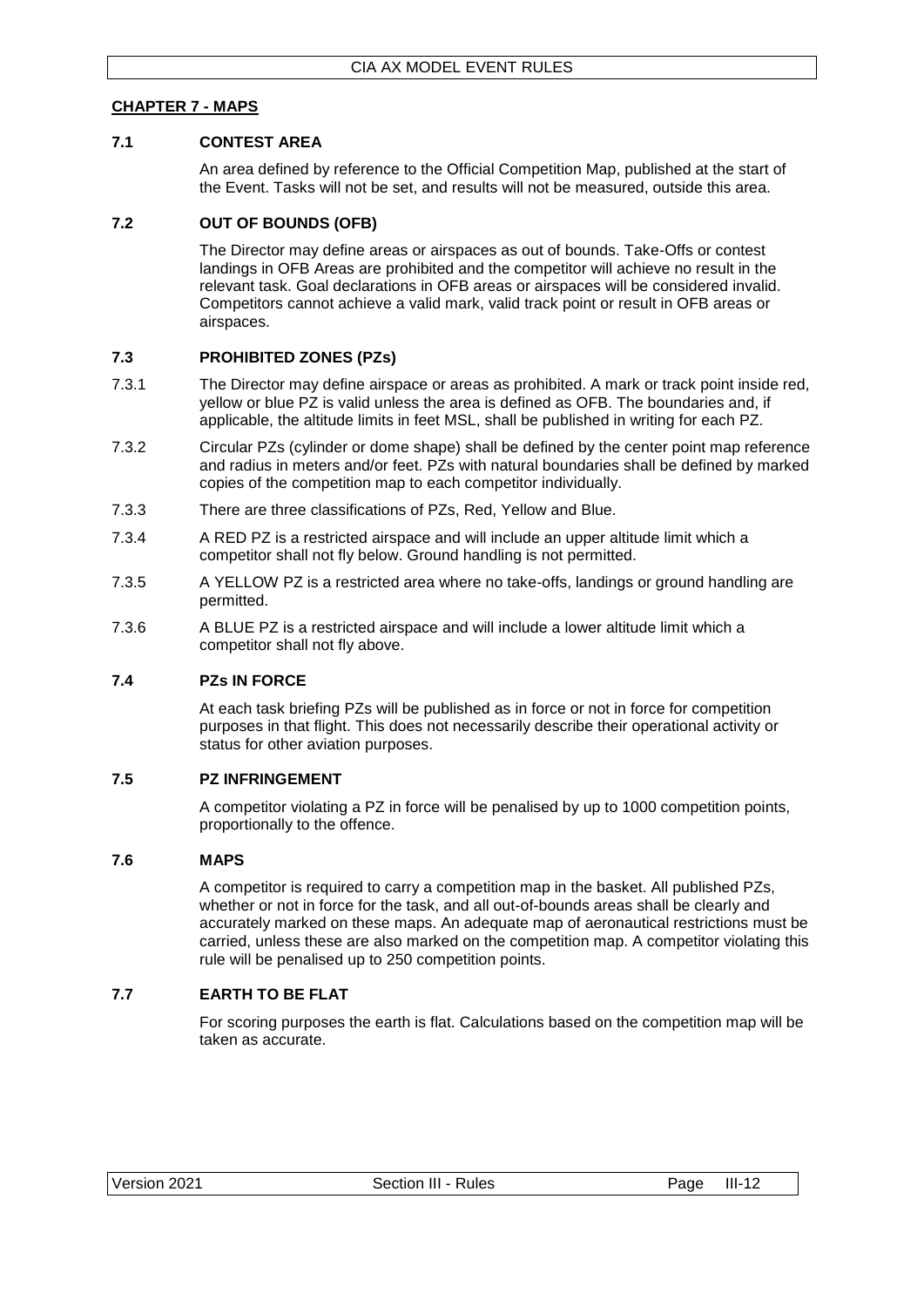# <span id="page-25-0"></span>**7.8 MAP COORDINATES**

To identify a point on the competition map, the coordinates must be written in eight-digit format (First four digits west/east and the second four digits south/north. Easting then Northing) or one of the formats as defined in Section II. For goal declaration of predefined goals, the complete goal number of the published list may be used. Penalty for inappropriate but unambiguous declarations is 100 task points.

### <span id="page-25-1"></span>**7.9 DEGREE REFERENCE**

Unless otherwise stated, directions are expressed in degrees referenced to the grid system printed on the competition map.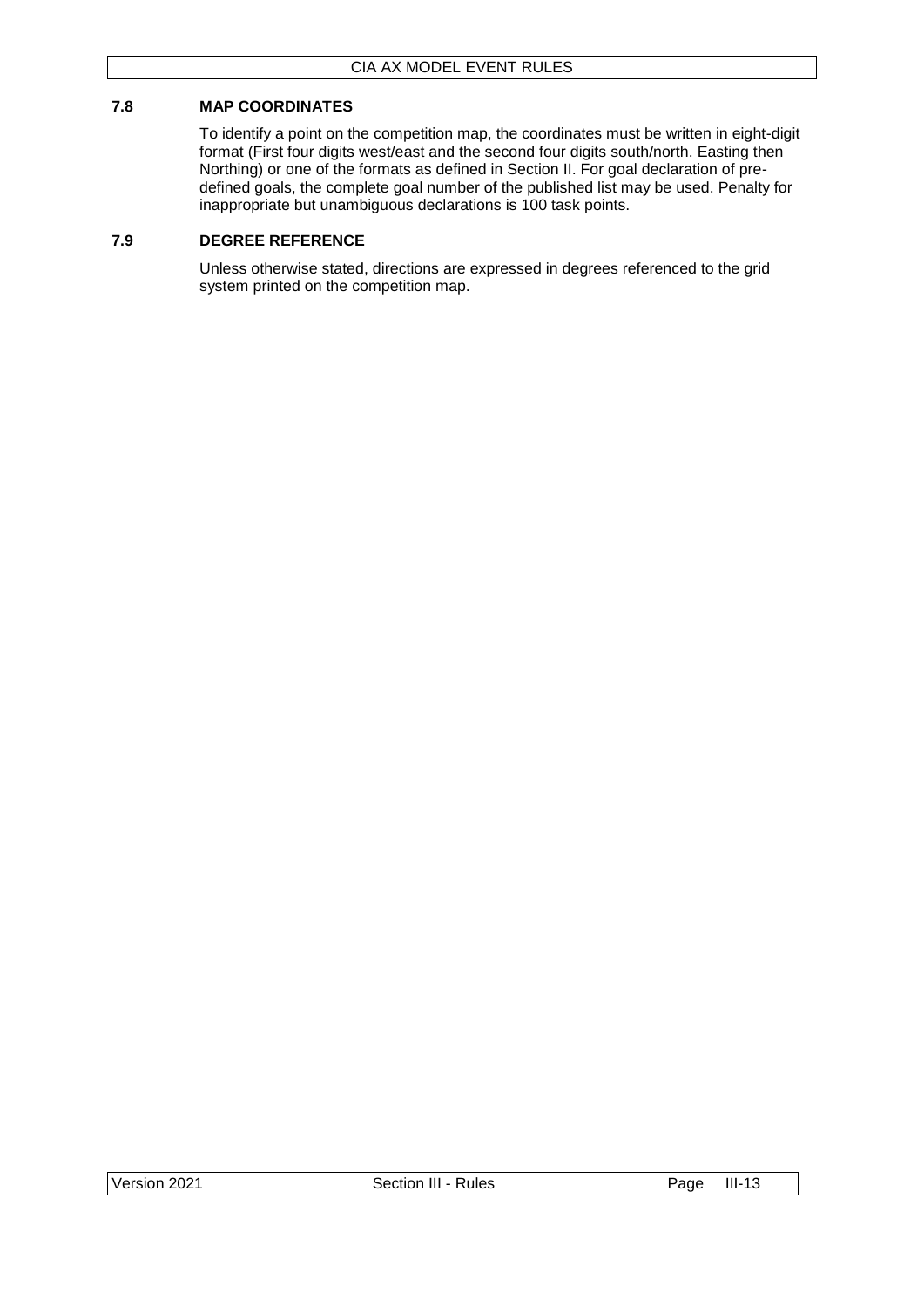#### <span id="page-26-0"></span>**CHAPTER 8 - PROGRAM, BRIEFINGS**

#### <span id="page-26-1"></span>**8.1 TASK PROGRAM**

The Event will consist of a series of tasks. The number and frequency of the tasks and rest periods are at the discretion of the Director. At the first task briefing on the day before the last planned flying day, the Director shall publish the remaining flying program.

#### <span id="page-26-2"></span>**8.2 VALID TASK (S1 5.9.1)**

- 8.2.1 A VALID TASK IS DEFINED AS ONE IN WHICH ALL ENTERED COMPETITORS WERE GIVEN A FAIR OPPORTUNITY TO MAKE A VALID TAKE-OFF, UNLESS THEY HAD WITHDRAWN OR HAD BEEN DISQUALIFIED.
- 8.2.2 The Director has the authority to cancel a task(s) for safety reasons at any time before the official status task scores are published.
- 8.2.3 Tasks are not valid if less than 50% of the competitors take off.

# <span id="page-26-3"></span>**8.3 TASK SELECTION**

The Director shall select tasks from those described in Chapter 15. Particular tasks may be set more than once or not at all.

#### <span id="page-26-4"></span>**8.4 MULTIPLE TASKS**

- 8.4.1 The Director may set more than one task to be performed on one flight. The tasks will be scored separately, with a winning score of 1000 points before penalties for each task. The combination of tasks should aim at the possibility of winning each task independently.
- 8.4.2 Unless otherwise specified, tasks in a multiple task flight shall be flown in the order indicated in the task data, penalty up to 1000 task points in each task.
- 8.4.3 When markers are used, dropping the marker(s) of a task inside the set MMA indicates the completion of that task and the start of the follow on task, if applicable.
- 8.4.4 Competitors missing the MMA or choosing not to drop their marker(s) or when scoring by track points is indicated, are considered flying in the follow on task if they cross the boundary line (area, grid line, arc, etc.) or boundary time of the follow on task.
- 8.4.5 If electronic marks are used to determine the transition point from one task to another, then their use is mandatory as specified in Section II and/or the GB.
- 8.4.6 Penalties related to the take off will normally be applied in the first task. Penalties related to the landing will normally be applied in the last task. Other penalties should be applied in the task in which they were incurred unless this is impossible, in which case they will be divided equally over more than one or all tasks.
- 8.4.7 Unless track points are used, the task data shall specify for each task the marker(s) and/or electronic marks to be used. If no competitive advantage is gained, the penalty for releasing the wrong marker or dropping the wrong electronic mark is 25 task points per task.
- 8.4.8 If more than the allocated number of physical markers is released and achieve a valid mark in a task, the competitor will be scored by track point. If an electronic mark is dropped more than once, the 1st electronic mark in time will be scored.

#### <span id="page-26-5"></span>**8.5 MODIFICATION OF RULES (GS 4.9.1 part)**

- 8.5.1 COMPETITION RULES FOR A PARTICULAR EVENT SHALL NOT CONFLICT WITH THE SPORTING CODE. THEY SHALL BE APPROVED IN ADVANCE BY THE CIA AND MUST NOT BE CHANGED THEREAFTER.
- 8.5.2 The task rules of Chapter 15 are defined as variable rules and changes to those may be made without authorisation.

| Version 2021<br>$III-14$<br>Section III - Rules<br>Page |  |
|---------------------------------------------------------|--|
|---------------------------------------------------------|--|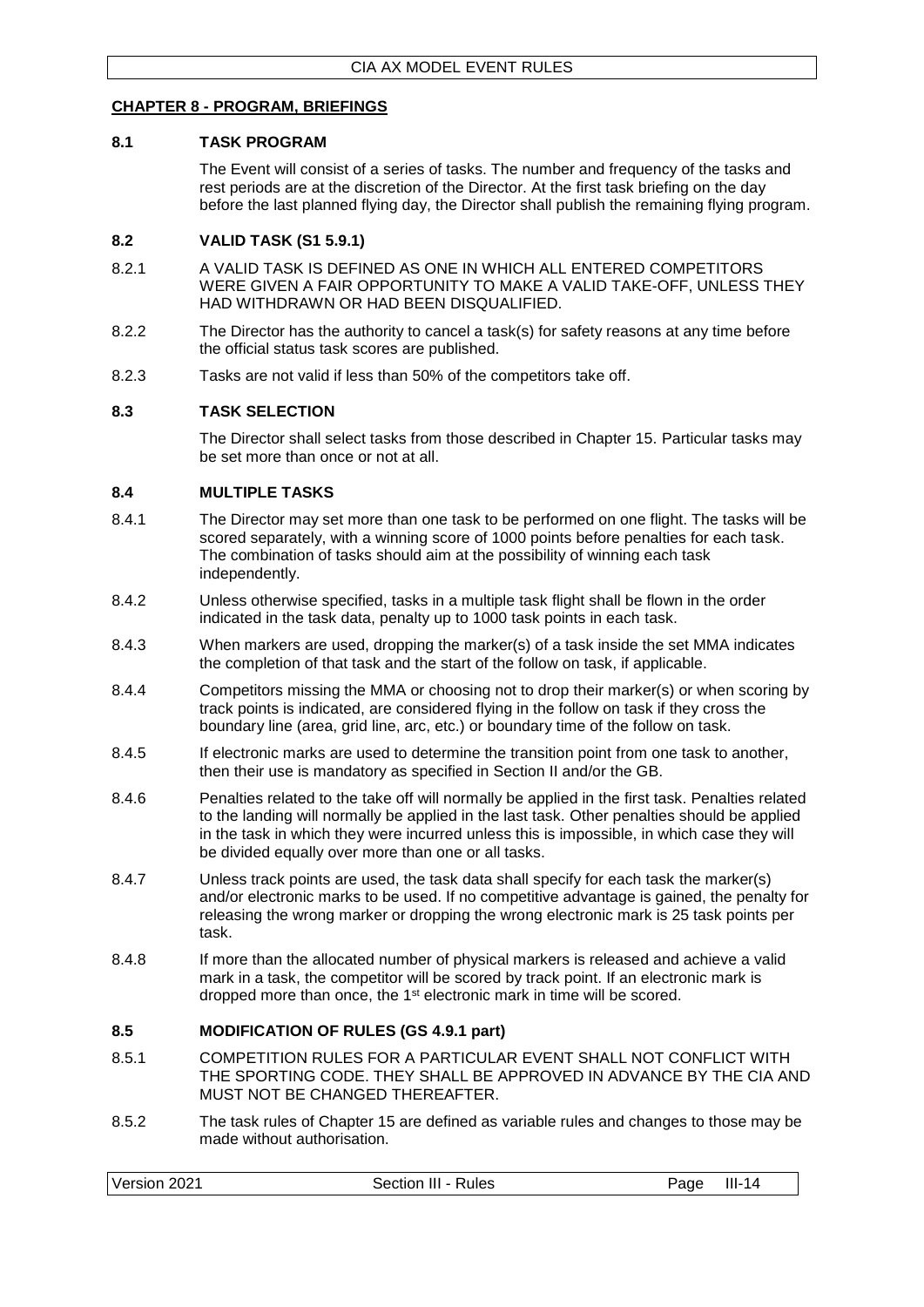8.5.3 Variations to task rules shall be notified individually to each competitor in writing.

# <span id="page-27-0"></span>**8.6 GENERAL BRIEFING (GB) (S1 An3 6)**

A GENERAL BRIEFING ON THE RULES, REGULATIONS AND MAJOR ASPECTS OF THE EVENT SHALL BE HELD BEFORE THE START OF THE EVENT. ATTENDANCE AT THE GENERAL BRIEFING IS COMPULSORY FOR ALL ENTRANTS, OBSERVERS AND OTHER OFFICIALS. THE OFFICIAL COMPETITORS LIST, COMPILED FROM THE ROLL CALL OF THE ENTRANTS TAKEN AT THE GENERAL BRIEFING, SHALL BE PUBLISHED AS SOON AS PRACTICABLE AFTER THE GENERAL BRIEFING BUT BEFORE THE FIRST TASK BRIEFING. WHERE A JUSTIFIABLE REASON EXISTS, A LATE ENTRY MAY BE ACCEPTED BY THE DIRECTOR IN CONSULTATION WITH THE JURY, BUT BEFORE PUBLICATION OF THE FIRST SCORES.

# <span id="page-27-1"></span>**8.7 TASK BRIEFING**

- 8.7.1 Task briefings will be called by the Director at times published on the official notice board. Alternative methods may be used as announced in the GB. At the briefing the following information will be given verbally, by written circular or by posted notices.
	- a. Meteorological information
	- b. Air traffic and safety information (if any)
	- c. Task data
- 8.7.2 Where written information is supplied, adequate study time should be allowed before briefing proceeds (as specified in the COH).

# <span id="page-27-2"></span>**8.8 TASK DATA**

- 8.8.1 At task briefings the task data, preferably in writing, shall be given to competitors. They shall contain flight data related to all tasks and individual task data.
- 8.8.2 Flight data:
	- a. date
	- b. official sunrise/sunset
	- c. PZs in force
	- d. launch area
	- e. minimum distance from ILP to all goals/targets set by the director (if applicable)
	- f. launch period
	- g. provisional time and place of next briefing
	- h. solo flight (if directed)
	- i. search period
	- j. QNH (if needed for logger scoring)
- 8.8.3 Individual task data:
	- a. Marker(s) colour to be used (if used)
	- b. Task/Marker order (if other than normal)
	- c. Dropping method (if gravity drop directed)
	- d. Marker Measuring Area (MMA)
	- e. Scoring period, scoring area and/or scoring airspace (if set)
	- f. task data as per task rule

# <span id="page-27-3"></span>**8.9 SUPPLEMENTARY BRIEFING**

If it should be necessary to publish additional or revised information to competitors at the common launch area, a pink flag will be raised at the signals point. The competitor should attend in person or send a responsible crew member to the signals point. The information will be given verbally and a written copy may be displayed. All competitors will be deemed to have proper notice of the information. Alternatively, an official may circulate a written notice to each balloon and obtain the signature of the competitor or crew member.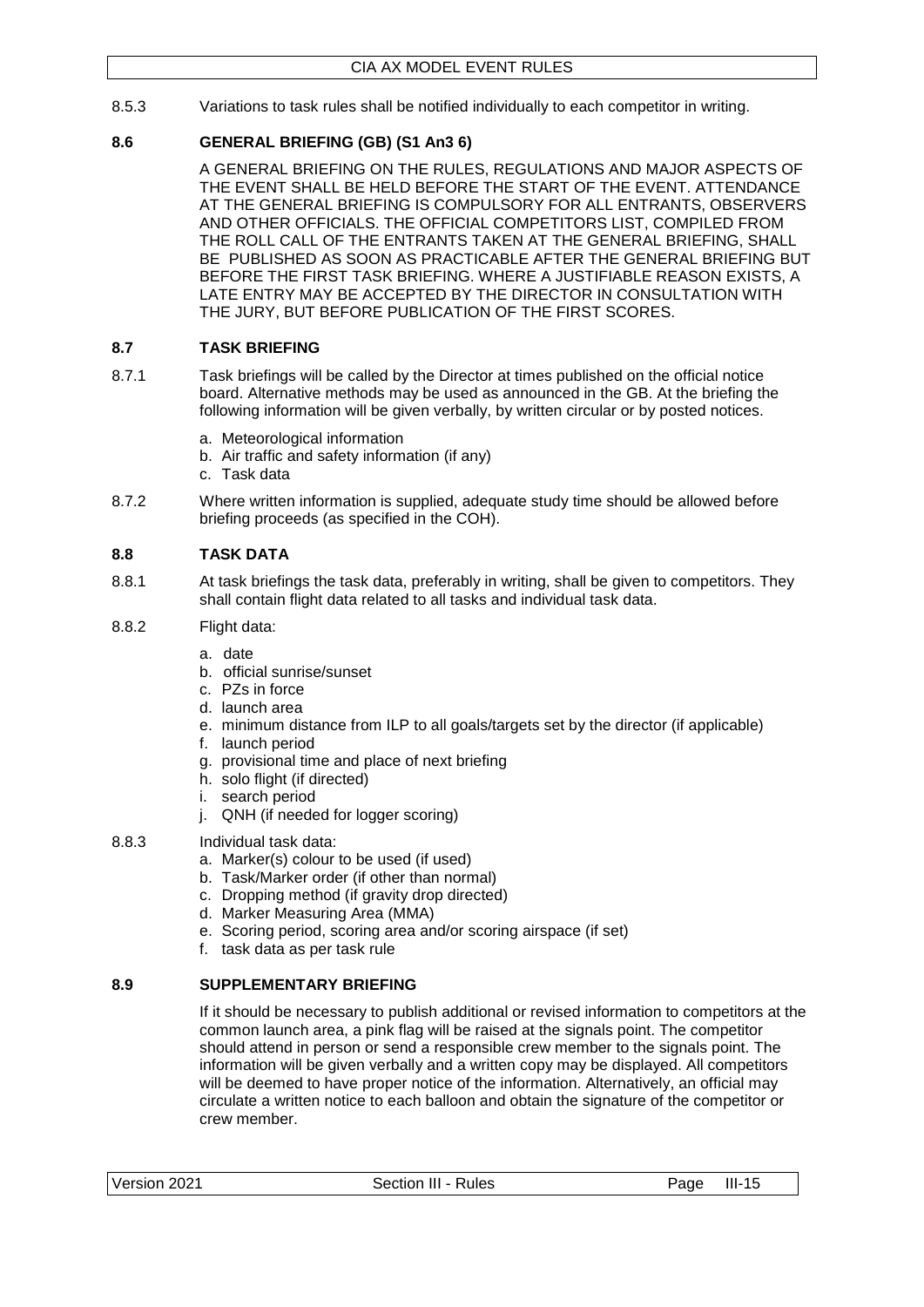# <span id="page-28-0"></span>**8.10 ENTRY FOR TASKS**

A competitor shall enter a task by answering his name or competition number at the roll call at the task briefing. Alternative methods of checking the competitor's attendance may be used.

### <span id="page-28-1"></span>**8.11 LATE ENTRY**

- 8.11.1 A competitor may make a late entry at the signals point with a penalty of 50 task points up to five minutes before the start of the launch period, or 100 task points thereafter. Officials will not be available to give a personal briefing except for Air Traffic, safety matters and PZs.
- 8.11.2 In tasks where competitors select their own launch areas, late entries shall be made at the Competition Center.

#### <span id="page-28-2"></span>**8.12 OFFICIAL TIME**

The official time is GPS time corrected for the local time offset.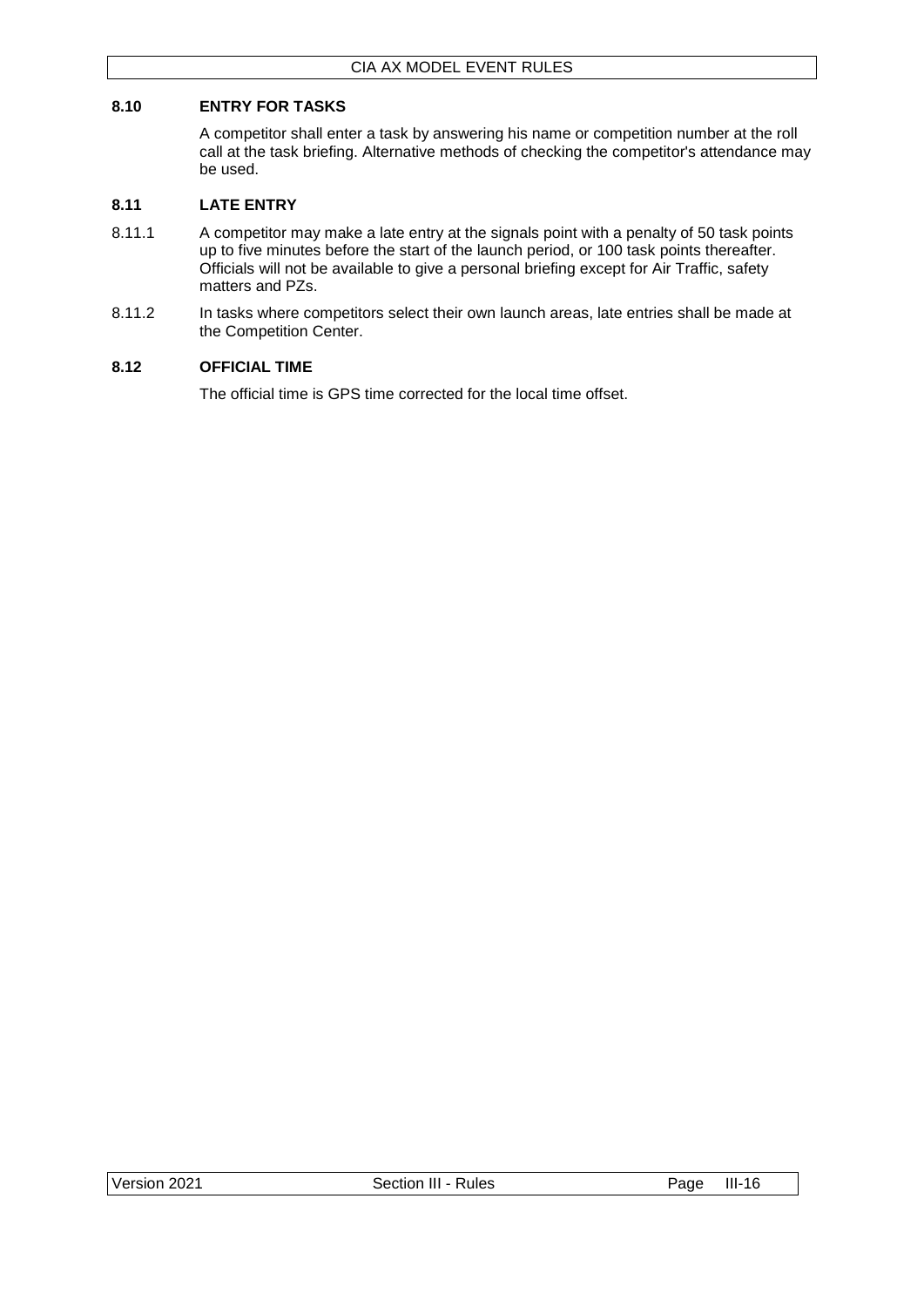# <span id="page-29-0"></span>**CHAPTER 9 - LAUNCH PROCEDURES**

#### <span id="page-29-1"></span>**9.1 COMMON LAUNCH AREA(S) (CLA)**

- 9.1.1 One or more areas defined by the organiser and used when the task requires all competitors to launch from a common area. A competitor taking off outside the prescribed common launch area will not achieve a result in all tasks of that flight. Once his balloon is inflated a competitor may not move his balloon on the CLA except for safety reasons and only after approval from a responsible official.
- 9.1.2 The COMMON LAUNCH POINT (CLP) is a point in or near the launch area, physically marked on the ground before the beginning of the Event, from which all angles and distances are measured, irrespective of the take-off points of individual balloons.

#### <span id="page-29-2"></span>**9.2 INDIVIDUAL LAUNCH AREAS**

- 9.2.1 Individual launch areas are selected by the competitors. The boundary of the launch area is a circle of 100 meter radius from the position of the basket at the start of hot inflation.
- 9.2.2 Competitors must ensure permission has been obtained from the landowner or occupiers before driving onto, or launching from, any land which is enclosed or cultivated or apparently private or used for agricultural purposes. Penalty for infringement is up to 250 task points.
- 9.2.3 In tasks where competitors select an individual launch area, the INDIVIDUAL LAUNCH POINT (ILP) is the position of the basket at take-off. Unless otherwise stated in the TDS only one take-off is permitted.
- 9.2.4 In tasks where multiple take-offs are allowed, unless the balloon is deflated, the landing position of the discontinued flight is considered the ILP for the next take-off.
- 9.2.5 Individual launch areas shall not be selected outside the contest area. Penalty: no result in the first task of that flight.
- 9.2.6 A balloon inflated in an individual launch area shall not be moved and take off outside of it unless it is deflated, moved to another launch area and re-inflated. Penalty: no result in the first task of that flight.

#### <span id="page-29-3"></span>**9.3 LAUNCH PROCEDURES**

- 9.3.1 The launchmaster may allocate to each competitor a space in which to prepare and inflate his balloon. He has the authority to regulate the operation of all balloons and vehicles on the launch area. Penalty is up to 200 task points.
- 9.3.2 Quick-release tie-offs must be used for all balloons inflating in a common launch area and are recommended in individual launch areas.

#### <span id="page-29-4"></span>**9.4 VEHICLES**

- 9.4.1 Not more than one vehicle per balloon may be present in the launch area during the launch period. Penalty 100 task points.
- 9.4.2 Vehicles must be driven at suitably reduced speeds within the launch area. The Safety Officer and the launchmasters may bar from the area any vehicle that is driven inconsiderately.
- 9.4.3 No vehicle may enter the launch area after the advance yellow warning flag has been raised except by permission of a launchmaster. Penalty 100 task points.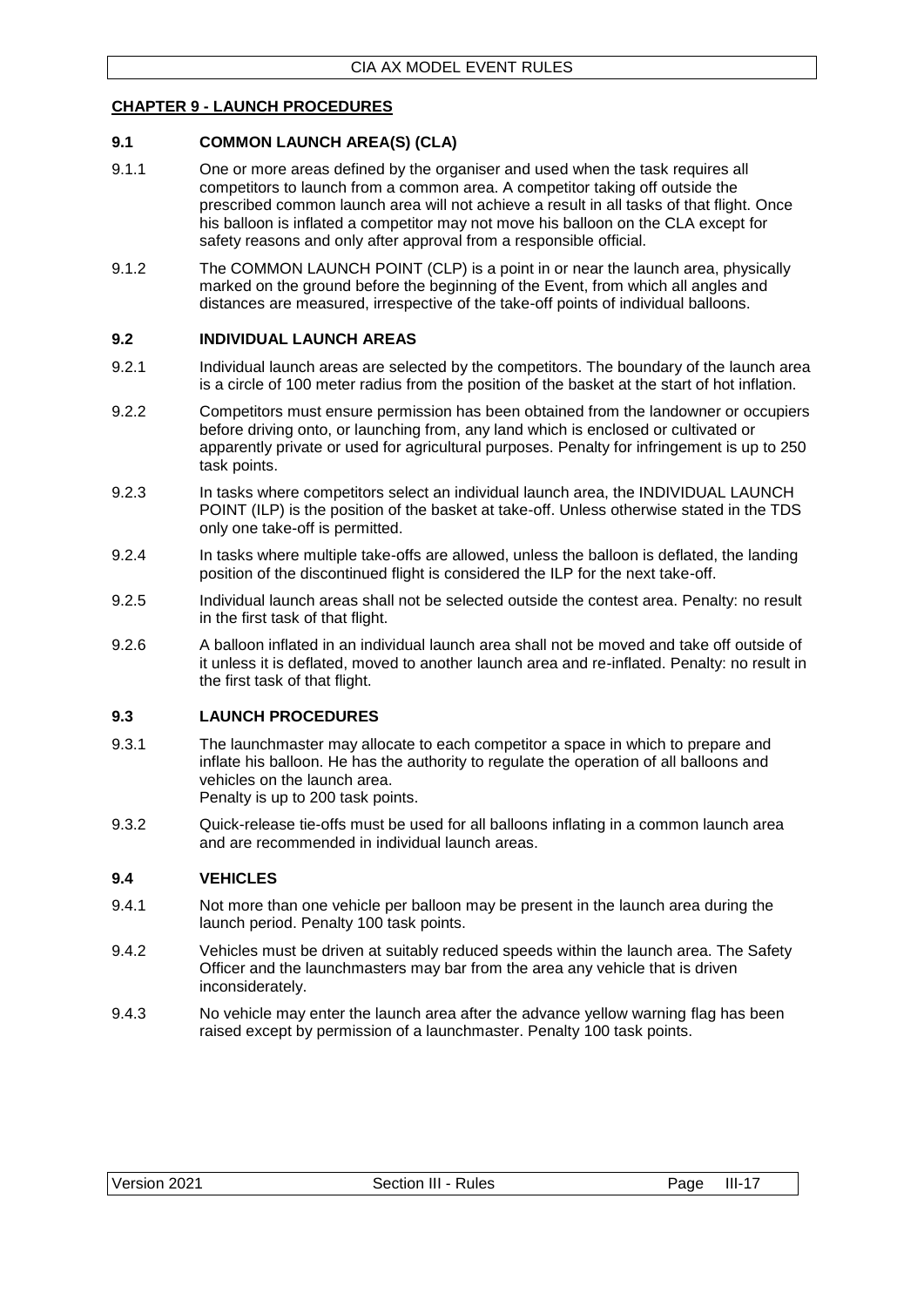# <span id="page-30-0"></span>**9.5 COLD INFLATION**

Burners may be briefly tested and cold air may be introduced into envelopes for rigging and inspection, but before permission for hot inflation has been given, there must be no hot inflation, no use of powered fans, and no part of the envelope fabric may be more than two meters off the ground. Fans may be tested or used before the launch period until a flag of any colour has been raised. This rule does not apply to ILA.

# <span id="page-30-1"></span>**9.6 SIGNALS POINT**

One or more points at the launch area at which flag signals are displayed and competitor's task declarations, late entries and supplementary briefings take place. Competitors are responsible for keeping observation on the signals point, and its obscuring shall not be grounds for complaint.

# <span id="page-30-2"></span>**9.7 LAUNCH SIGNALS**

9.7.1 Coloured flags shall have the following meanings when displayed at the signals point:

| RED<br>GREEN<br>BLUE<br>WHITE<br>YELLOW | No take-off permitted. Any previous permission to take-off cancelled.<br>Permission to all balloons to begin hot inflation.<br>Permission to 'blue' wave (odd numbered balloons) to begin hot inflation.<br>Permission to 'white' wave (even numbered balloons) to begin hot inflation.<br>Five minute warning. |
|-----------------------------------------|-----------------------------------------------------------------------------------------------------------------------------------------------------------------------------------------------------------------------------------------------------------------------------------------------------------------|
| PINK                                    | Supplementary or amended briefing information available.                                                                                                                                                                                                                                                        |
| BLACK                                   | Task cancelled.                                                                                                                                                                                                                                                                                                 |
| VIOLET                                  | Reserve: meaning as declared at task briefing.                                                                                                                                                                                                                                                                  |

9.7.2 An audible signal may be given to draw attention to changes of flag signals.

# <span id="page-30-3"></span>**9.8 PUBLIC ADDRESS**

Unless the Director has specified at the flight briefing that the public address system will be used, any information given over the public address system is of no effect for competition purposes.

#### <span id="page-30-4"></span>**9.9 LAUNCH PERIOD**

Take-off may not be made before or after the launch period. Any take-off made outside the launch period, except under rule 9.12, will be subject to a penalty of 50 task points per minute or part minute early or late. The yellow warning flag will be raised 5 or more minutes before the end of the launch period.

#### <span id="page-30-5"></span>**9.10 OBSTRUCTION**

Once his balloon is fully inflated a competitor may not unnecessarily remain in position where his balloon obstructs another.

#### <span id="page-30-6"></span>**9.11 ADEQUATE TIME**

A competitor who is given permission to begin hot inflation 20 or more minutes before the end of the launch period is deemed to have adequate time, even if the launch period is curtailed for any reason.

#### <span id="page-30-7"></span>**9.12 EXTENSION OF TIME**

A competitor may request an extension of time from the launchmaster. The launchmaster may grant an extension if he is satisfied that the competitor was delayed by the action of officials or other competitors, or by other causes outside his control (equipment malfunction excluded).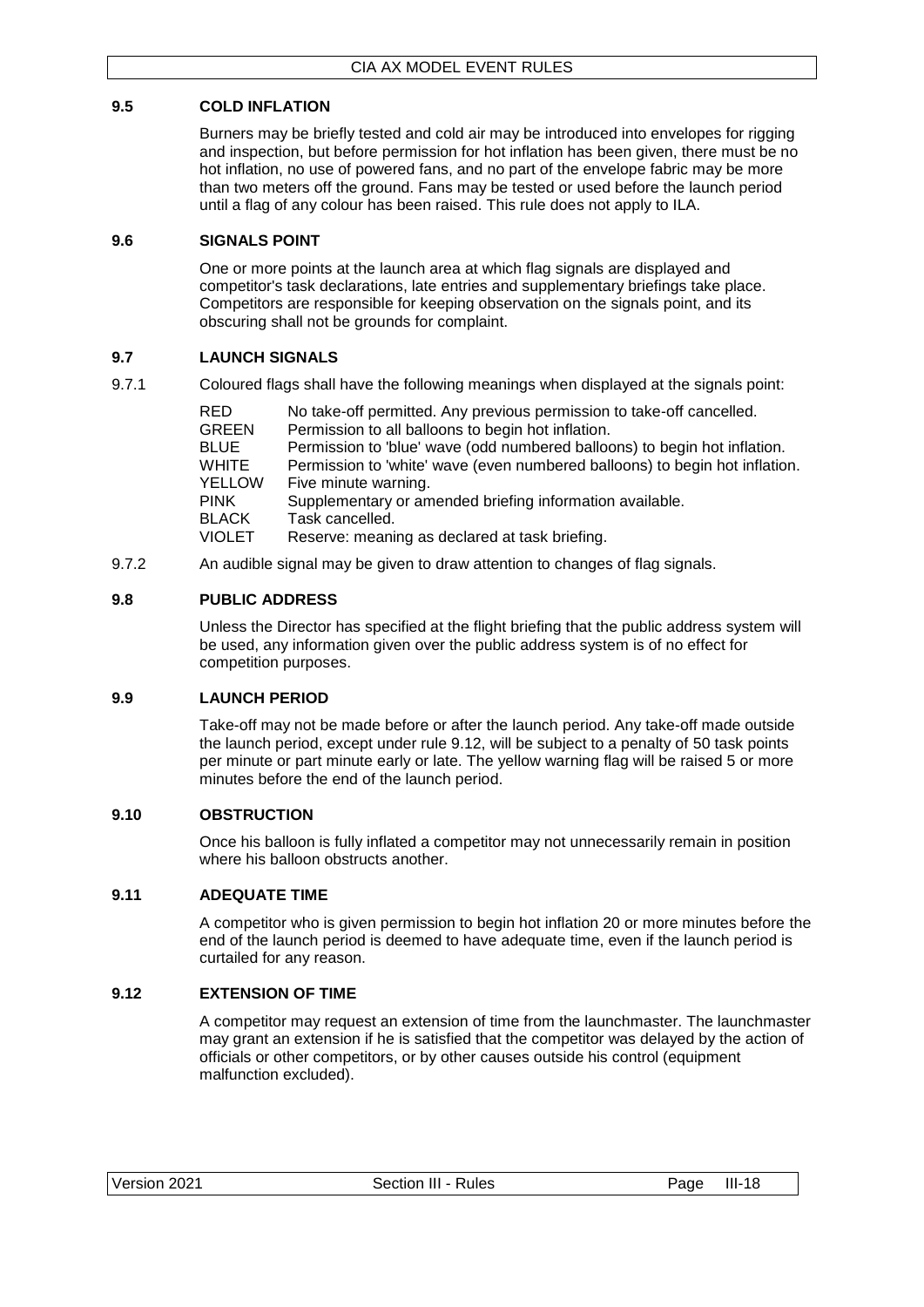# <span id="page-31-0"></span>**9.13 LAUNCHING ORDER**

Balloons may be allotted an order of priority for inflation, which will be rotated from one task to the next. Competitors may commence hot inflation according to the flag signal or when given individual permission by a launchmaster.

### <span id="page-31-1"></span>**9.14 LAUNCH MASTERS**

- 9.14.1 Launch masters are officials designated by the Director to regulate the operation of all balloons and vehicles on the launch area and to assist in launching of balloons from CLAs.
- 9.14.2 The Director can make the use of launch masters compulsory for all competitors or optional.

# <span id="page-31-2"></span>**9.15 PROCEDURES WHEN LAUNCH MASTERS ARE COMPULSORY**

- 9.15.1 When a competitor is completely ready for take-off, and has positive buoyancy, he should wave a white flag to indicate his readiness to the launchmaster. When the launchmaster has acknowledged this signal, the competitor should leave the flag displayed on the edge of the basket and await further instructions while maintaining his readiness to take off. The launchmaster will, as far as possible, launch balloons in the order of signalling their readiness. Competitors should equip themselves with a suitable white flag about 50 cm square for this purpose.
- 9.15.2 To avoid congestion, extension of time will not be granted when competitors wave their white flag within the last ten minutes of the launch period.
- 9.15.3 The launchmaster will give each competitor permission to take-off according to the signals as published. The competitor may then take-off at will, subject to any instructions from the launchmaster at the time.



I acknowledge your

white flag.



my right hand.



I'm going to clear





Clear for take-off Cancel all previous instructions. Wait.

- 9.15.4 This permission does not relieve the competitor of complete responsibility for his take-off, including adequate lift to clear obstacles and other balloons, and to continue safely in flight. A competitor taking off without permission, whether due to loss of control or any other reason, may be penalised up to 500 competition points
- 9.15.5 If the balloon does not take off within 30 seconds, permission to take off may be cancelled by the launchmaster.

#### <span id="page-31-3"></span>9.16 **PROCEDURES WHEN LAUNCH MASTERS ARE OPTIONAL**

follow instruction of you for take-off.

When a competitor is completely ready for take-off, he should have an experienced crew member advise him when the airspace above and upwind is clear for launch. Alternatively he may ask an available launch master to clear him for launch.

# <span id="page-31-4"></span>**9.17 LOSS OF CONTROL**

A competitor losing control of his balloon shall deflate immediately or take appropriate action.

| Version 2021<br>Section III - Rules<br>Page | III-<br>19 |  |
|---------------------------------------------|------------|--|
|---------------------------------------------|------------|--|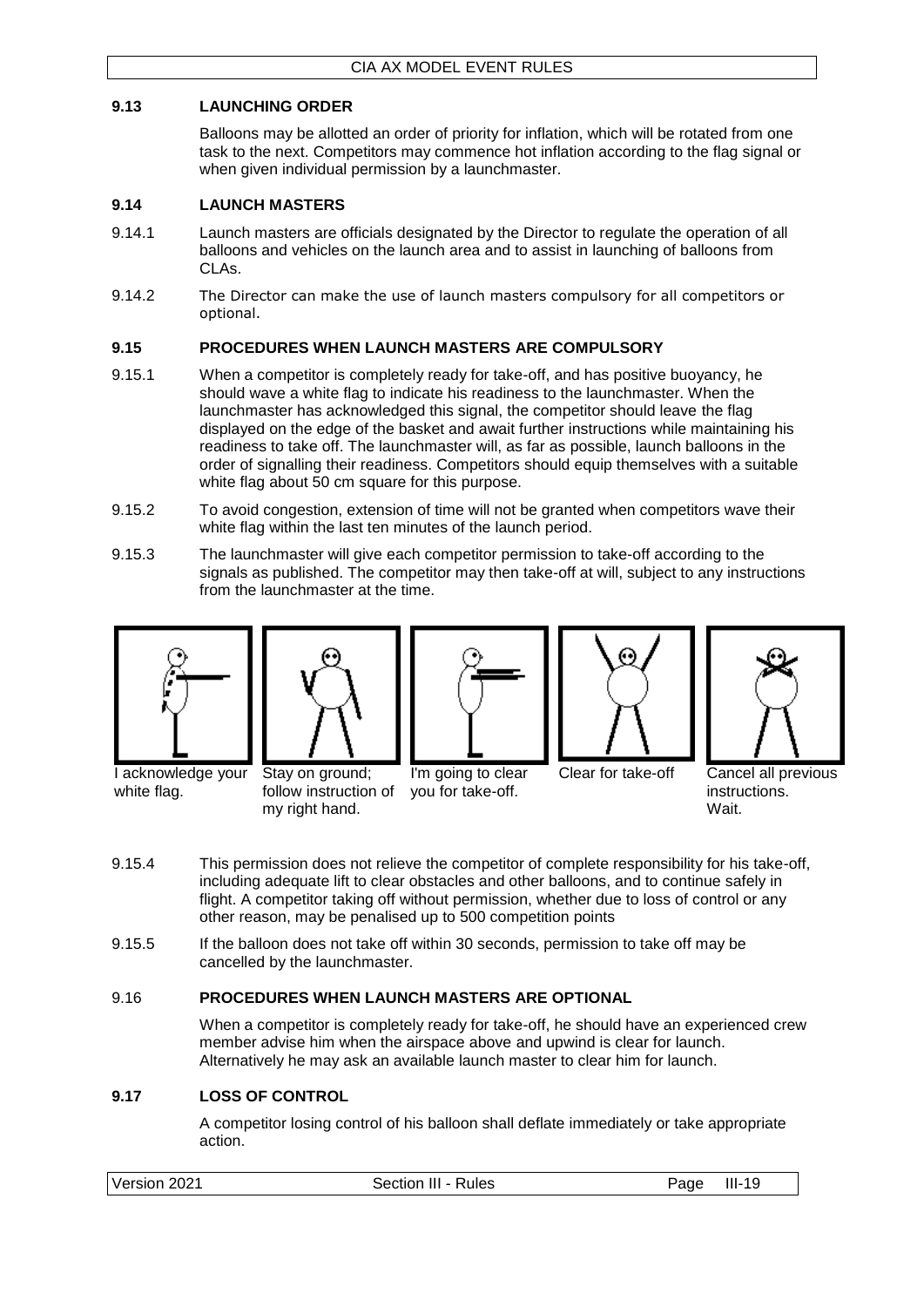# <span id="page-32-0"></span>**9.18 TAKE-OFF (S1 3.2, 3.3)**

THE POINT IN POSITION AND TIME AT WHICH AN AEROSTAT FIRST BECOMES AIRBORNE.

AN AEROSTAT IS AIRBORNE WHEN ITS ENVELOPE, GONDOLA, CREW AND ALL SUBSTANTIAL PARTS OF ITS EQUIPMENT AND PAYLOAD HAVE NO CONTACT WITH THE GROUND OR WATER SURFACE OR ANYTHING ATTACHED OR RESTING ON THE GROUND OR WATER.

#### <span id="page-32-1"></span>**9.19 VALID TAKE-OFF**

A balloon is considered to have taken off and to be flying the task(s) if a mark has been achieved or if the balloon passes over the boundary of any launch area.

#### <span id="page-32-2"></span>**9.20 ABORTED TAKE-OFF**

- 9.20.1 A competitor may abort his take-off for safety reasons but must avoid the obstruction of other balloons. He may attempt further take-offs inside the Launch Period.
- 9.20.2 At a common Launch Area he must inflate in his originally allocated space, except by permission of the launchmaster, and must again obtain permission to take off.

#### <span id="page-32-3"></span>**9.21 CLEARING LAUNCH AREA**

Within three minutes of his basket first leaving the ground a competitor shall have passed over the boundary of the launch area or shall have climbed to 500 feet above ground level, regardless of the end of the launch period. He shall not re-enter the launch area below 500 ft before the end of the launch period or until after all balloons have taken off, whichever is earlier.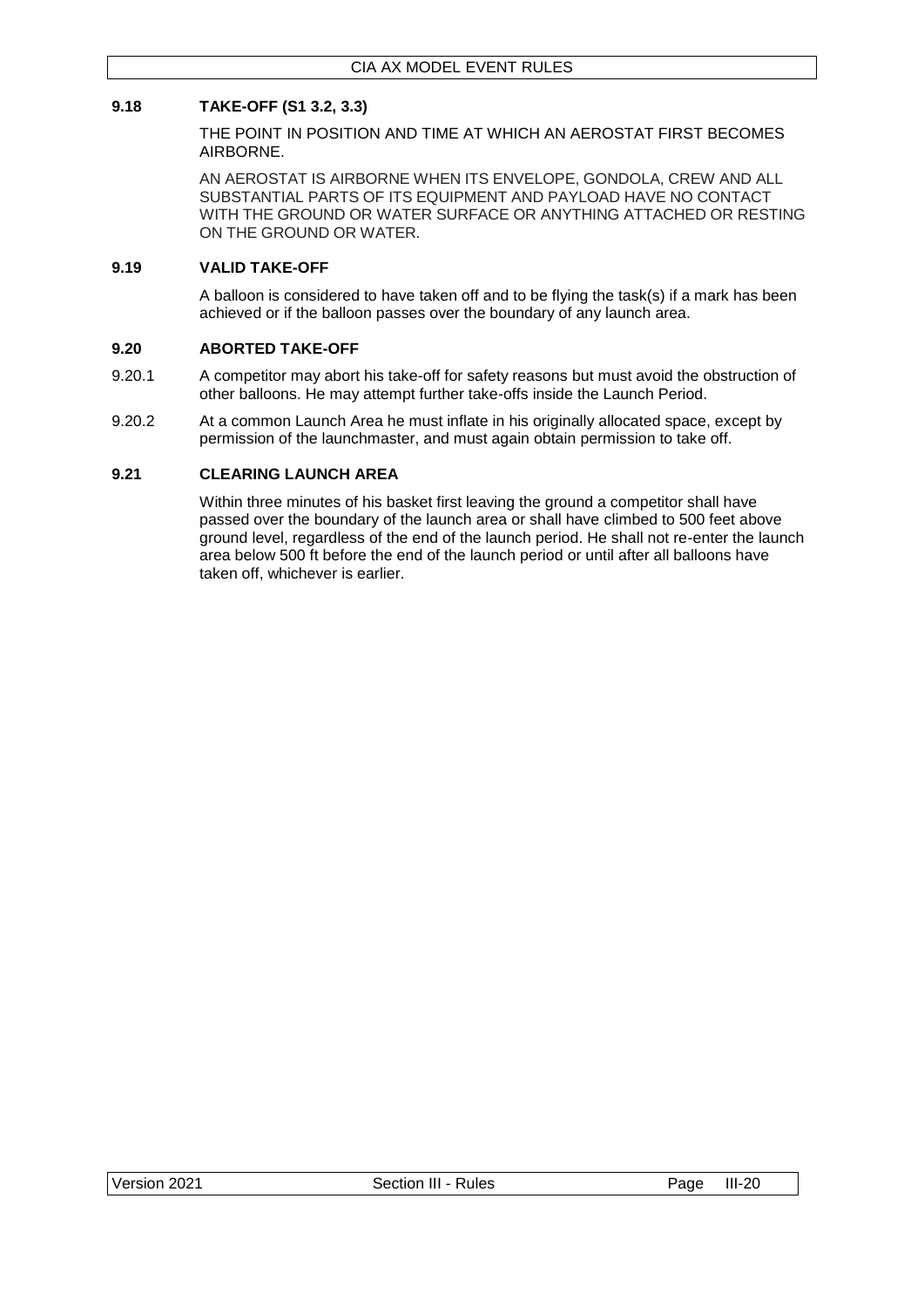#### <span id="page-33-0"></span>**CHAPTER 10 - FLIGHT RULES**

#### <span id="page-33-1"></span>**10.1 BALLOON COLLISION**

- 10.1.1 When two balloons are converging in flight, both competitors are responsible to avoid collision. The competitor of the higher balloon shall give way and shall climb if necessary. A basket to envelope contact will be penalized regardless of vertical approach speed.
- 10.1.2 Competitors shall not initiate or maintain a vertical speed exceeding 1,5 m/s (300 ft/min) unless they are certain that no balloon is in their flight path.
- 10.1.3 Competitors causing a collision, in the air or on the ground, will be penalised by up to 1000 competition points.

A repeated offence will be penalized at least 1000 competition points and the competitor may be grounded for the next flight(s).

- 10.1.4 Envelope to envelope contact in approximate level flight will generally not be penalized.
- 10.1.5 In case the competitor suffering the collision is not able to fly further tasks after the collision, the Director may award him points for the lost tasks in that flight. (COH)

#### <span id="page-33-2"></span>**10.2 DANGEROUS FLYING**

Dangerous flying (e.g. any flying creating an unnecessary risk to other balloons, or people on the ground), not necessarily causing a collision, will be penalized up to disqualification from the event (GS 5.3).

#### <span id="page-33-3"></span>**10.3 CLEARING GOAL/TARGET AREA**

A competitor who has dropped his marker shall clear the vicinity of the goal/target as quickly as reasonably possible.

#### <span id="page-33-4"></span>**10.4 DROPPING OBJECTS**

No object may be dropped from the balloon except for official markers, or small pieces of paper or similar lightweight materials for navigational purposes.

#### <span id="page-33-5"></span>**10.5 BEHAVIOUR**

Competitors are required to fly with proper consideration for persons and livestock on the ground and to follow good landowner relations etiquette or code of conduct when provided. Inconsiderate behaviour by competitors or crew members, or endangering the public during flight, may be penalised by up to 1000 competition points.

#### <span id="page-33-6"></span>**10.6 LIVESTOCK AND CROP**

Balloons shall not fly closer than defined in Section II from livestock or buildings containing livestock, and competitors and crews must not damage crops unless given permission by the landowner or person responsible for the crop. Penalty: up to 1000 competition points.

#### <span id="page-33-7"></span>**10.7 LANDOWNER**

In these rules the term "Landowner" means the person who is responsible for any crop or livestock on the land, not necessarily the legal owner of the land itself.

#### <span id="page-33-8"></span>**10.8 COLLISION**

A competitor whose balloon is in collision with power or telephone wires or their supports, at any time between inflation and completion of final landing will be penalised up to 500 competition points. Collisions may additionally be penalised under the rule for dangerous flying.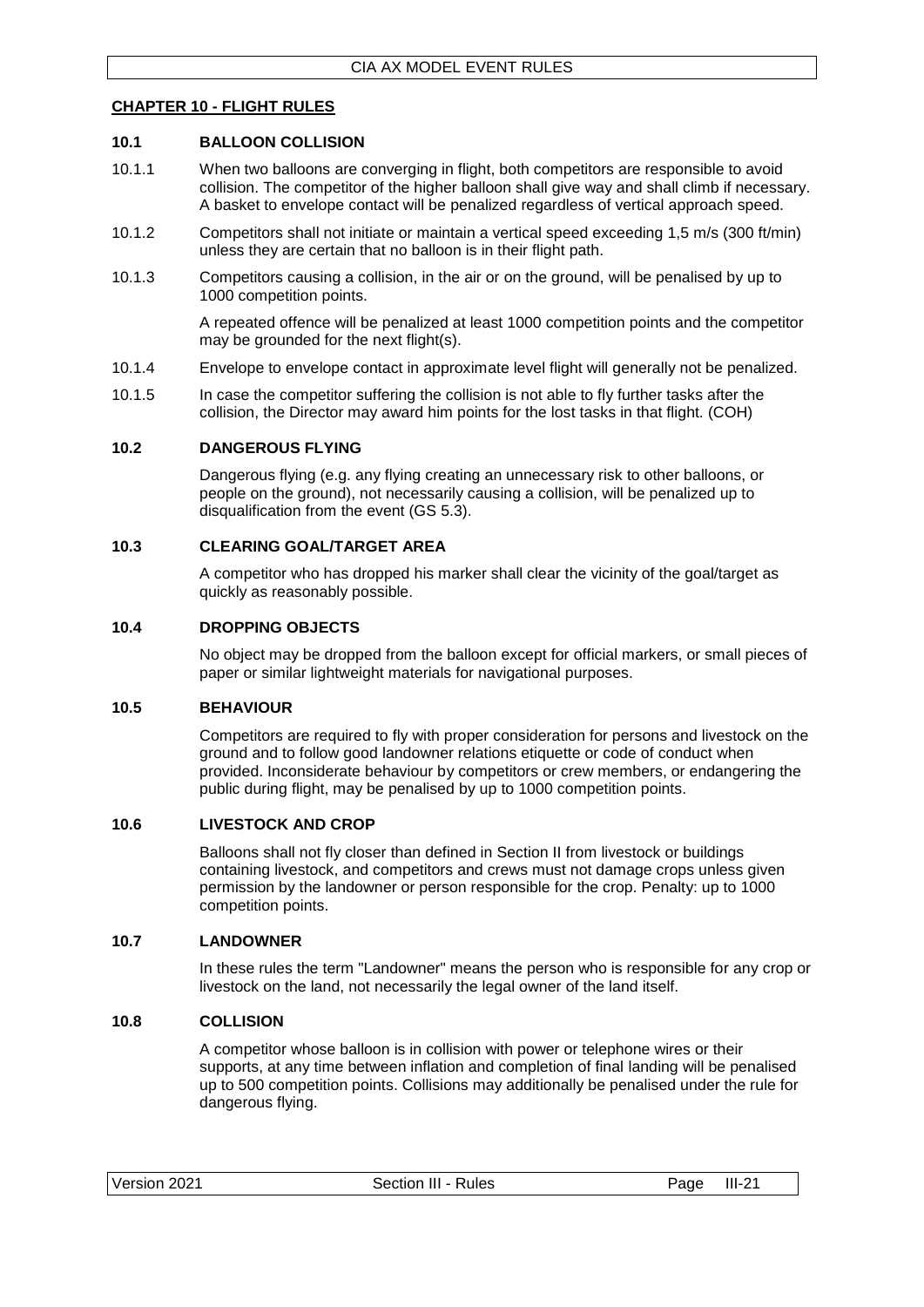# <span id="page-34-0"></span>**10.9 PERSONS ON BOARD**

- 10.9.1 Competitors may carry other crew during a flight, and they may perform any duties he wishes to assign to them, except to act as pilot-in-command.
- 10.9.2 The total number of persons on board (including competitor) shall not exceed 3.
- 10.9.3 Competitors may be required to perform a particular flight "solo" as specified in the task data. Penalty: the competitor will not achieve a result.

#### <span id="page-34-1"></span>**10.10 GROUND CREW**

- 10.10.1 Crew are those persons associated with the launch and retrieval of the balloon and those providing the pilot with information about the tasks such as weather, position of other balloons during the competition. They can act for several balloons but must be registered with a particular pilot or country. Those registered for a country will then be considered a crew member of each team associated with that country.
- 10.10.2 A country can nominate up to 2 National Team managers. These persons have to be nominated by competitors from that country. A seat at the briefings may be arranged and competition documents handed out.
- 10.10.3 Each competitor shall ensure that he has sufficient crew to operate his balloon and retrieve vehicle. He shall ensure that all those involved with his balloon are adequately briefed on safety.

#### <span id="page-34-2"></span>**10.11 DRIVING**

Vehicles must be driven safely during the retrieve and comply with local driving laws. Penalty up to 500 competition points

#### <span id="page-34-3"></span>**10.12 DISEMBARKATION**

No person may enter or leave the basket between take-off and final landing.

#### <span id="page-34-4"></span>**10.13 ASSISTANCE**

The use of handling lines or any handling assistance from persons on the ground is forbidden during flight.

#### <span id="page-34-5"></span>**10.14 AIR LAW**

Infringements of air law which do not contravene the rules of the Event or provide competitive advantage will not be penalised by the Director except in cases of damage, disturbance or reasonable complaint from persons not connected with the Event.

#### <span id="page-34-6"></span>**10.15 RECALL PROCEDURE**

The organiser may introduce a recall procedure to be defined in the competition details.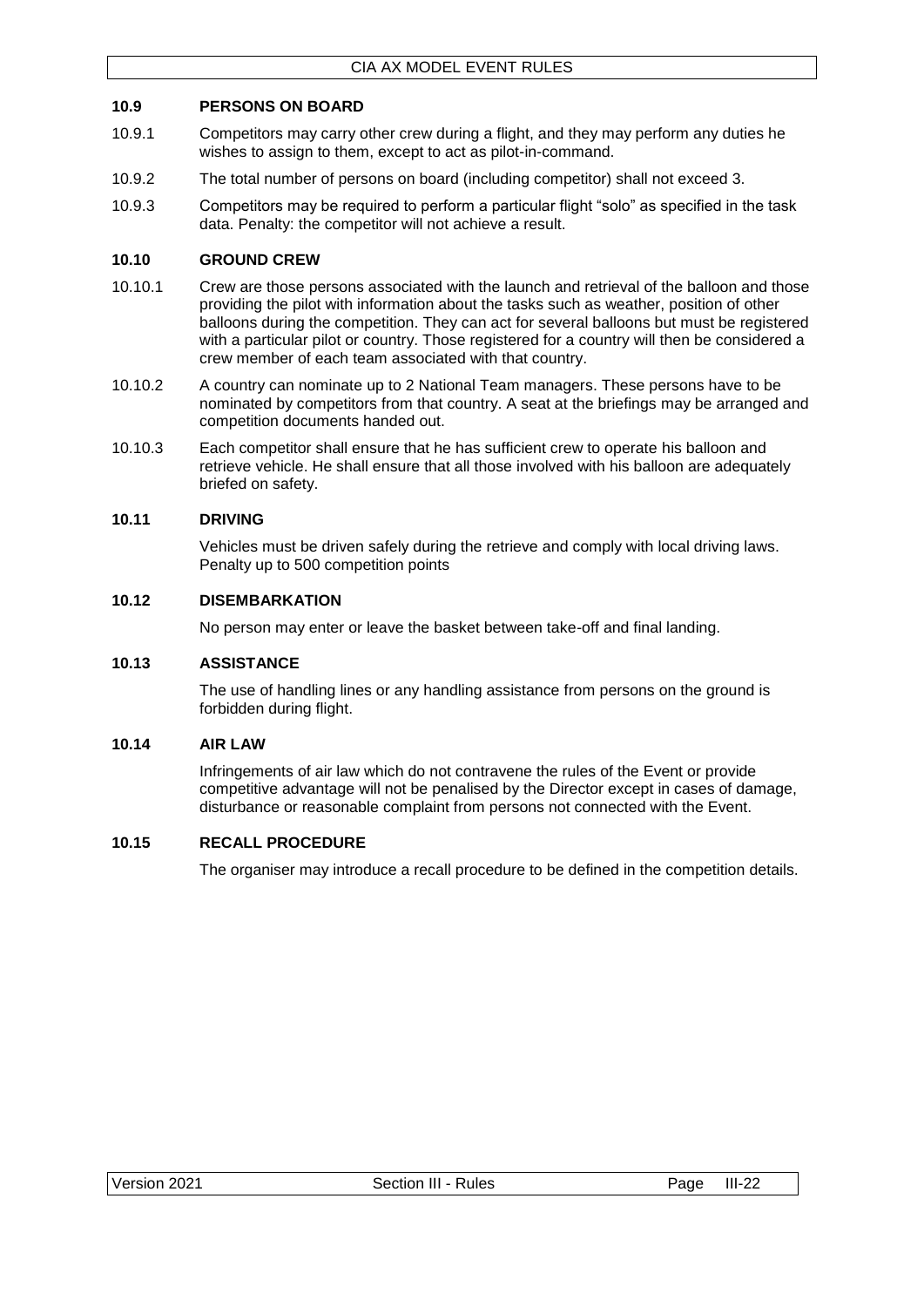# <span id="page-35-0"></span>**CHAPTER 11 - LANDINGS**

#### <span id="page-35-1"></span>**11.1 LANDINGS**

A competitor may land at will when he has completed all tasks during flight.

# <span id="page-35-2"></span>**11.2 LANDING AT WILL**

- 11.2.1 When a competitor makes a landing at will, the landing point is the final resting place of the basket after landing.
- 11.2.2 Unless otherwise stated in the task data, a landing at will is not permitted within a MMA where a target is displayed or if no MMA is set, within 200 meters of any goal/target set by the Director or selected by the competitor or any physical mark of the competitor (for penalty see distance infringements).

#### <span id="page-35-3"></span>**11.3 CONTEST LANDING**

- 11.3.1 The scoring position for a contest landing is the final resting place of the basket. Published scoring periods and search periods apply.
- 11.3.2 No handling assistance may be received from anyone on the ground and no one of the flight crew may leave the basket before the basket has reached its final resting place.
- 11.3.3 Any retained marker must be handed over to an official at the earliest opportunity.
- 11.3.4 Unless otherwise stated in the task data, a contest landing is not permitted within 200 meters of any goal/target set by the Director or selected by the competitor or within a MMA (for penalty see distance infringements).

# <span id="page-35-4"></span>**11.4 GROUND CONTACT 1**

After passing over the boundary of any launch area, no part of the balloon or anything attached to it may make solid contact with the ground or water surface or anything resting on or attached to the ground, until the last task has been completed. Penalty for each contact is 200 task points.

#### <span id="page-35-5"></span>**11.5 GROUND CONTACT 2**

No part of the balloon or anything attached to it may make contact with the ground or water surface or anything resting on or attached to the ground (marker excepted), within the Marker Measuring Area, if set, or within 200 meters of any goal/target set by the Director or selected by the competitor. Penalty for each contact is 100 task points if light or 500 task points if solid. The penalty is applied to the task of the goal/target involved.

#### Notes:

- Competitors will not be penalised under both rules for any single contact.
- A contact is solid if it is prolonged or results in a change of motion of the basket or the envelope.

#### <span id="page-35-6"></span>**11.6 PERMISSION TO RETRIEVE**

Competitors must ensure that permission has been obtained from the landowner or occupier before driving onto any land which is enclosed or cultivated or apparently private or used for agricultural purpose. Penalty up to 250 task points.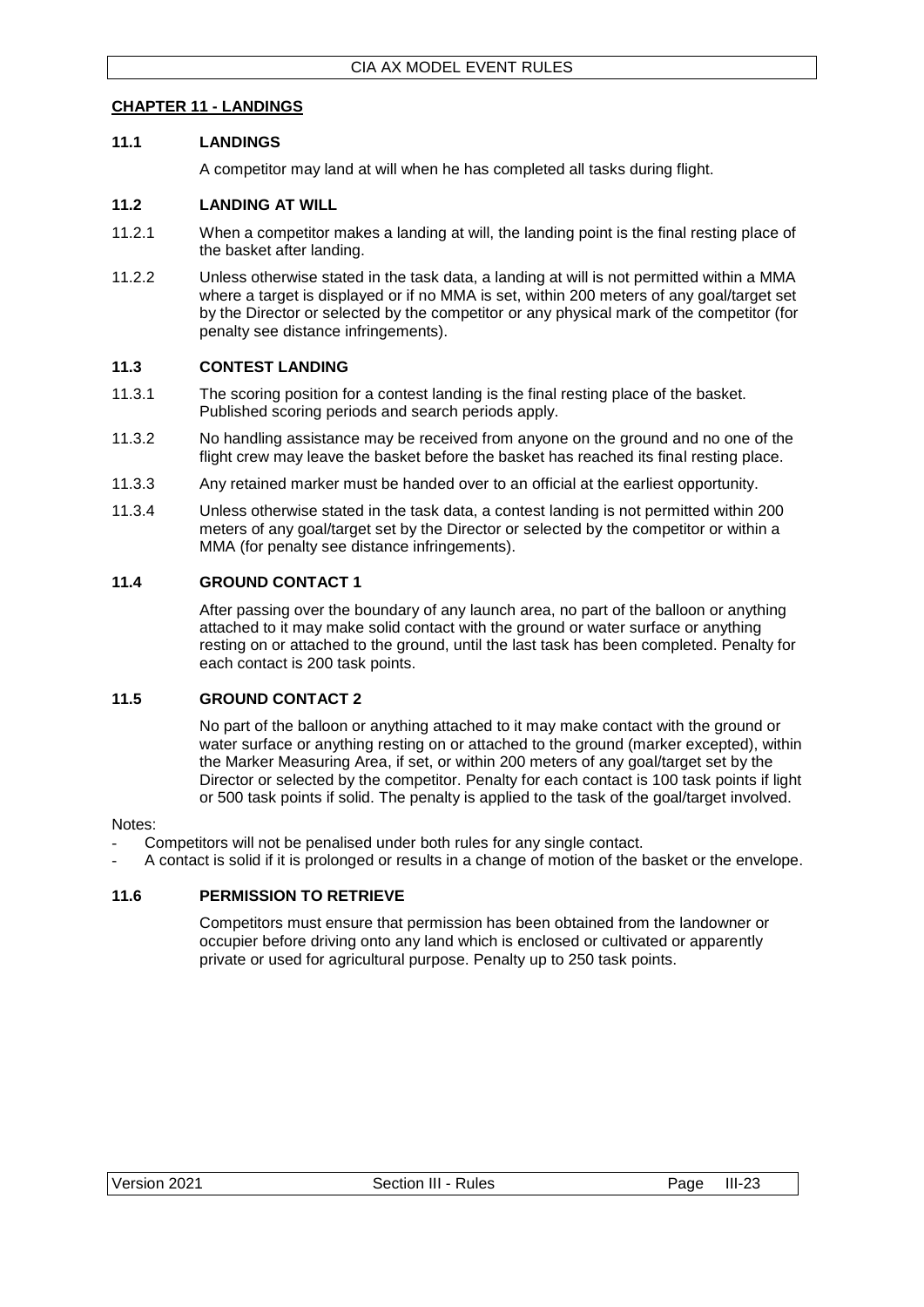# <span id="page-36-0"></span>**CHAPTER 12 - GOAL, MARKER, TRACK POINT**

#### <span id="page-36-1"></span>**12.1 GOAL**

- 12.1.1 A place defined by grid reference to the competition map, set by the Director or chosen by a competitor.
- 12.1.2 A competitor arriving at an expected goal that was rebuilt or moved, should aim for the closest replaced goal within 100 m. If the goal has ceased to exist and no similar goal is seen within 100 m, the competitor should aim for the coordinates. These coordinates will also be taken to calculate/measure any other related tasks of that flight.
- 12.1.3 The Director may provide a list with predetermined goals. The goals are numbered by a 3-digit list number followed by the map coordinates.

#### <span id="page-36-2"></span>**12.2 GOAL SELECTED BY A COMPETITOR**

- 12.2.1 A goal selected by a competitor shall appear from the map to be easily accessible to vehicles on the ground and precisely identifiable for measurement. Unless otherwise allowed in the task data, the goal shall be the intersection of two roads. According to the task data competitors may be required to choose one or more goals from the list of predetermined goals or as listed in the TDS.
- 12.2.2 Measurements will be made from a target or marked point as indicated in the TDS. In the remote case that an unmarked intersection is used or allowed to be chosen by a competitor, measurements will be made from the center of the intersection as specified in the competition details. If the intersection shown as a crossroad on the map turns out to be a staggered tee-intersection, then the goal will be the midpoint between the points defined with the method mentioned in the competition details.
- 12.2.3 The types of roads allowed for goal declarations by competitors will be published in Section II.

# <span id="page-36-3"></span>**12.3 DECLARATIONS BY COMPETITORS**

- 12.3.1 A competitor shall identify his goal by map coordinates. He shall add descriptive detail to distinguish between possible goals located close together near his coordinates. For goal declaration of pre-defined goals the 3-digit goal number may be used.
- 12.3.2 In case of ambiguity between more than one valid goal within 200 m of the coordinates, the goal achieving the least advantageous result will be placed upon a competitor's declaration. If there is no valid goal shown on the map within 200 m of the coordinates, the competitor will not achieve a result
- 12.3.3 A goal declaration violating the restrictions of Section II will be considered invalid and the competitor will not achieve a result. In case the competitor is allowed to declare more than one goal in a task and one or more goals are invalid, the competitor will be scored to the nearest valid goal if any.
- 12.3.4 In tasks where a competitor is required to declare his goal(s) or other declarations according to the TDS, he shall do so in writing and his declaration shall be deposited before declaration time at the place of the declaration box specified in the briefing data, clearly identified with his name and/or competition number. If more goals or declarations are made than permitted, the competitor will be scored to the least advantageous valid goal.

A competitor who wishes to revise his declaration may deposit a further declaration, within the declaration time, provided that it is clearly marked to distinguish it from any previous declaration(s).

The timekeeper will close the declaration box precisely at the declaration time, and will accept late goal declarations, writing the time in minutes and seconds on each.

12.3.5 Penalty for late declarations that have to be made by a specified time before take-off is 50 task points per minute or part minute late. If the competitor fails to declare before take-off, he will not achieve a result.

| Version 2021        | $III-24$ |
|---------------------|----------|
| Section III - Rules | Page     |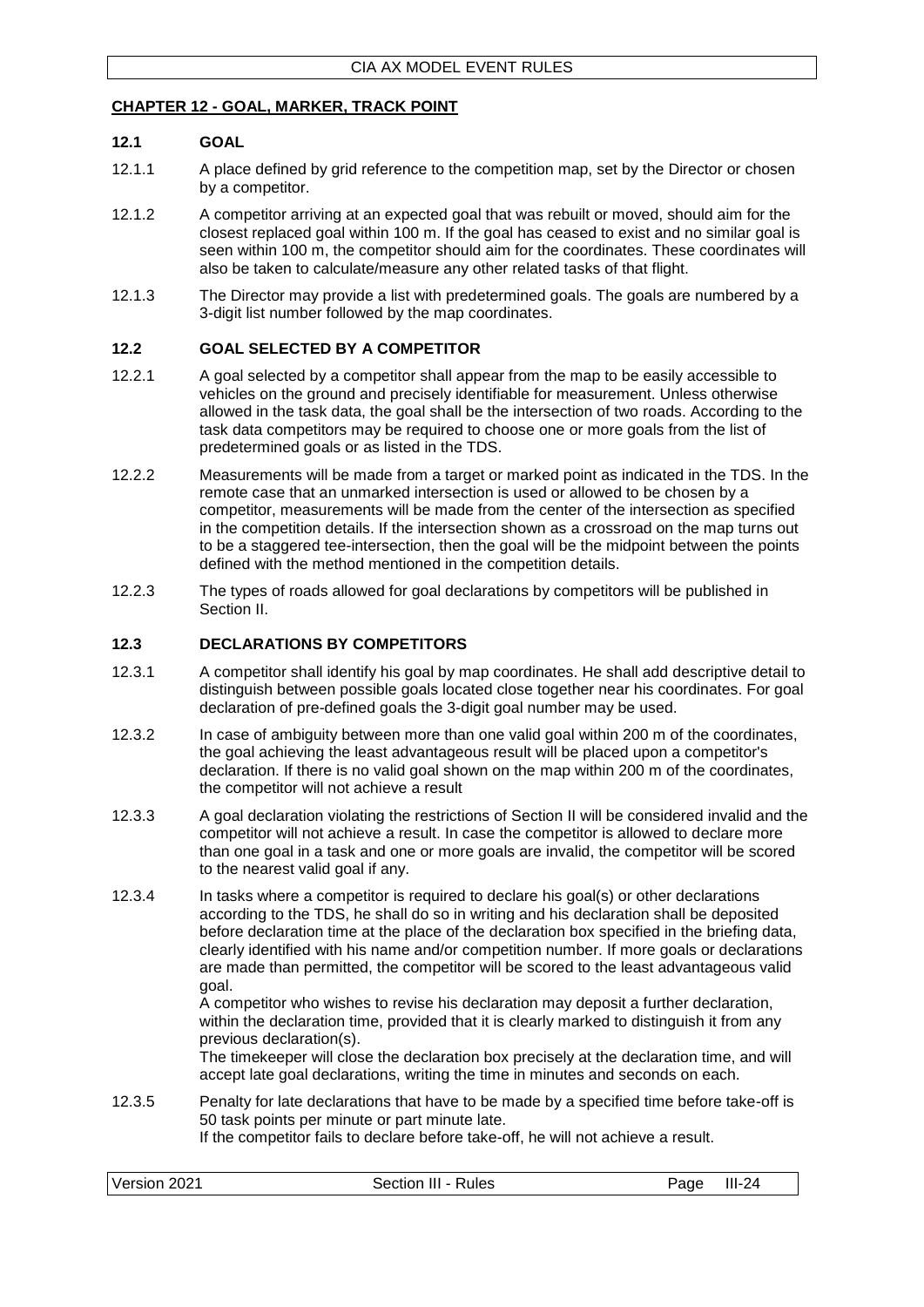- 12.3.6 If a declaration may be made in flight before a defined time, point or boundary and the competitor fails to do so, the declaration will be invalid.
- 12.3.7 Goals not meeting distance or relative altitude limitations will be scored according to the rule on distance infringements. Declarations not meeting boundaries or absolute altitude limits will be invalid.
- 12.3.8 If the competitor doesn't have a valid declaration he will not achieve a result.

# <span id="page-37-0"></span>**12.4 (NOT USED)**

### <span id="page-37-1"></span>**12.5 TARGET**

A prominent cross (as specified in the COH) displayed in the vicinity of a goal or at a specified coordinate. Where a target is displayed, any measurements are made from the target, not from the goal. A competitor reaching a goal where an expected target is not displayed should aim for the goal coordinate.

# <span id="page-37-2"></span>**12.6 MARKER**

Markers (as specified in the COH) supplied by the organizers will be used for scoring purposes to create a physical mark. Competitors are responsible for collecting the necessary marker(s) before the task. The marker must not be modified in any way. Penalty for modified or unauthorized markers is up to 250 task points.

#### <span id="page-37-3"></span>**12.7** (NOT USED)

# <span id="page-37-4"></span>**12.8 MARKER RELEASE**

The marker may be thrown by hand, unless Gravity Marker Drop is specified at the task briefing.

#### <span id="page-37-5"></span>**12.9 GRAVITY MARKER DROP (GMD)**

In a GMD, no horizontal motion shall be applied to the marker in relation to the basket and gravity shall be the only means for the marker to drop. The person releasing the marker must hold the unrolled marker by the tail. The person's hand holding the tail of the marker shall not be outside the basket.

Penalty for violating this rule, unless otherwise stated on the TDS:

- minor infringements with no competitive advantage: 50 task points
- infringements with competitive advantage: 50 meters will be added to the competitors result in the least advantageous direction

Unless otherwise stated on the TDS, a marker thrown into a MMA or a scoring area under limited area scoring will be regarded as a valid result and the penalty will be applied

#### <span id="page-37-6"></span>**12.10 FREE MARKER DROP**

The marker must be completely unrolled when released. No mechanism may be used to propel the marker. The person releasing the marker must stand on the floor of the basket. Penalty for minor infringements with no competitive advantage: 50 task points. Otherwise 50 meters will be added to the competitors result in the least advantageous direction.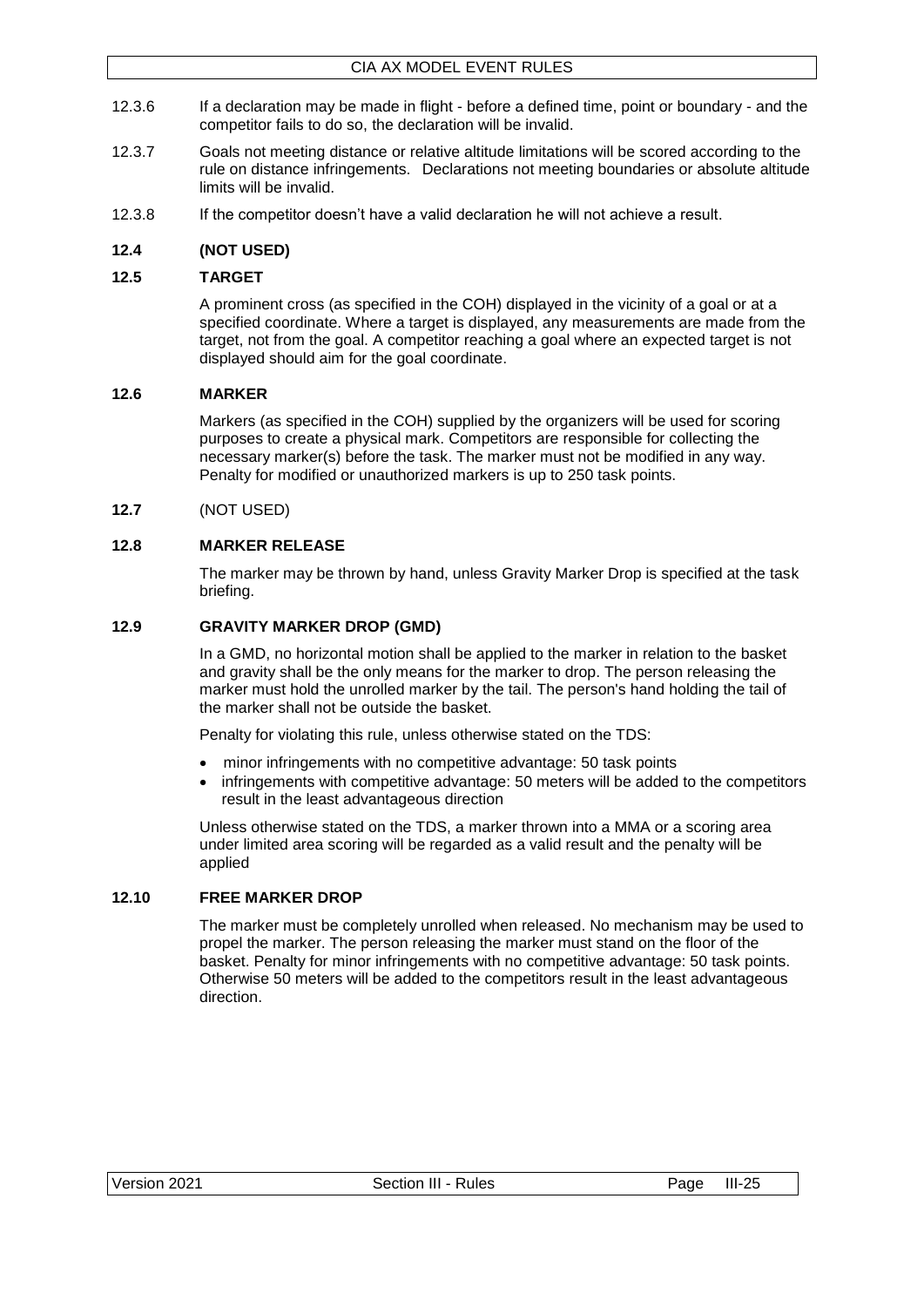# <span id="page-38-0"></span>**12.11 MARK**

- 12.11.1 A physical mark is the point on the ground vertically below the weighted part of the marker where it comes to rest after falling from the balloon. If the marker has been moved after landing and there is indisputable evidence available showing its original position, measurements will be based on the evidence. If the marker is displaced after coming to rest or disappears subsequently from view (e.g. beneath water level), the earliest position an official or observer has seen the marker in ground contact will be taken with the accuracy available. Same applies, if the marker is carried on top of another balloon.
- 12.11.2 An electronic mark is a track point specially identified for scoring purposes. The technical details and procedures are defined in Section II. If the scoring criteria defined in the TDS are not met, the competitor will not achieve a result in the relevant task.
- 12.11.3 If no mark has been achieved the competitor will be scored to his next mark in time or landing position, whichever is best.
- <span id="page-38-1"></span>**12.12** (NOT USED)

#### <span id="page-38-2"></span>**12.13 INTERFERENCE WITH MARKER**

No person other than an official may touch or interfere with a marker on the ground.

# <span id="page-38-3"></span>**12.14 SEARCH PERIOD**

- 12.14.1 Competitors have a specified period from the actual start of the launch period in which to find their marker(s).
- 12.14.2. The choice between searching for the marker, or first recovering the competitor rests with the competitor or his crew.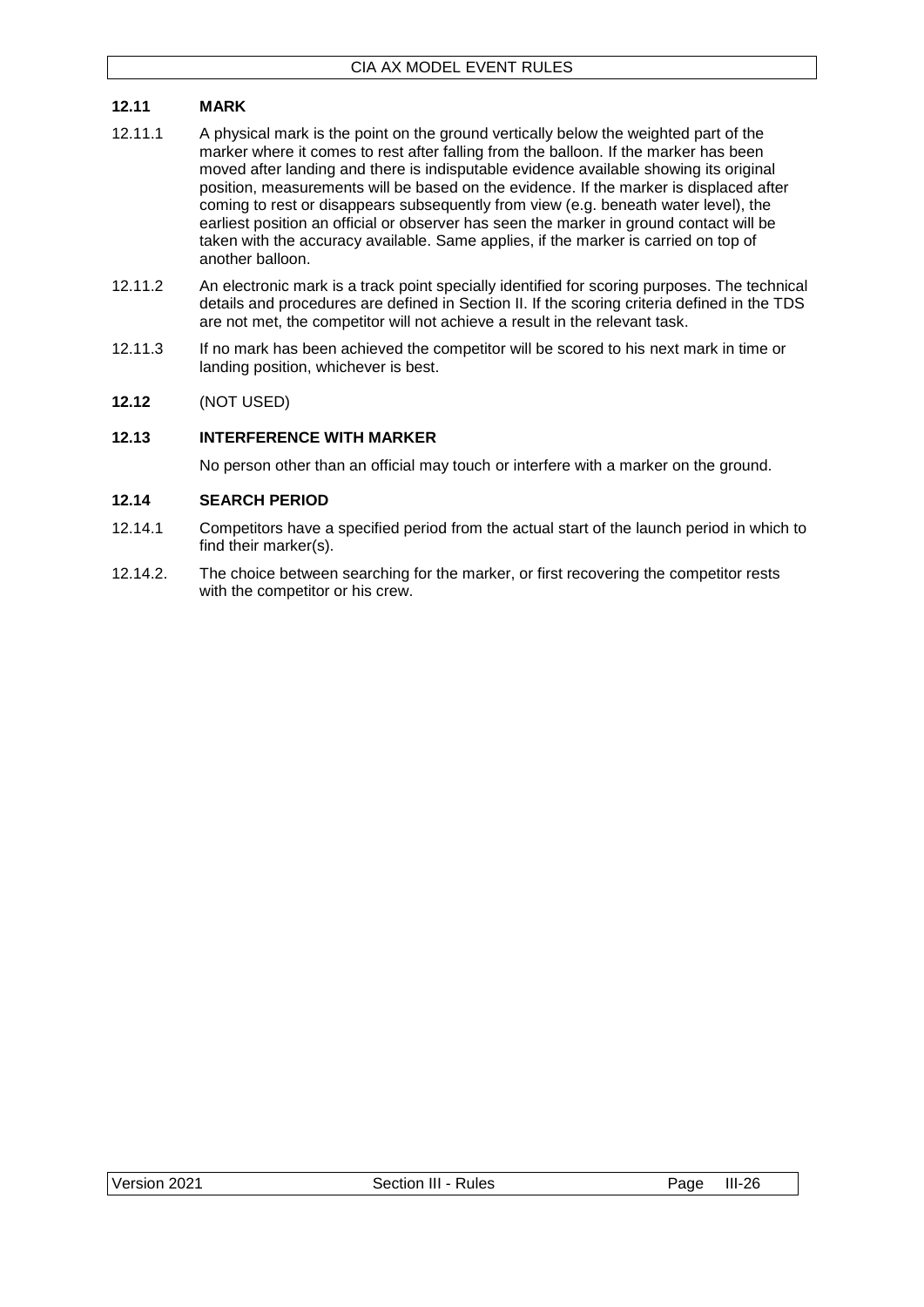# <span id="page-39-0"></span>**12.15 LOST MARKER** (in events with logger scoring)

- 12.15.1 A marker, dropped within the Marker Measuring Area, is considered lost if it is not found and in possession of Officials within the time limit specified. Competitors may inquire with the measuring officials at a target or goal if they have doubt that their marker will be found. Competitors will not be allowed to search for markers in the MMA without the presence of an official. If a marker dropped or allegedly dropped in the MMA is considered lost, then the competitor will be scored by track point as if the competitor had missed the MMA.
- 12.15.2 If the marker has earlier been seen by an official on the ground and is estimated within the Marker Measuring Area then the official's evidence together with the logger's data will be used to determine the competitor's result, based on the least advantageous interpretation of evidence available.
- 12.15.3 Competitors may be required to pay for any marker damaged, not re-usable, lost or not brought back in time. Competitors are responsible for returning markers dropped outside the MMA.
- <span id="page-39-1"></span>**12.16 LOST MARKER** (in events with observers and no logger scoring)
- 12.16.1 A marker is considered lost if it is not found and in possession of Officials or an Observer within the time limit specified, except that the Director, or his delegated official may grant an extension of this time limit if there is sufficient reason to believe that the marker(s) may be found.
- 12.16.2 If the marker has earlier been seen on or falling to the ground by an Official or Observer, then the competitor will be given an assessed result based on the least advantageous interpretation of evidence available, provided that the marker was released from an altitude lower than the one defined in Section II. Otherwise the competitor will be scored to his nearest marker or landing position, whichever is best.

# <span id="page-39-2"></span>**12.17 SCORING PERIOD**

- 12.17.1 When defined by the Director in the task briefing, the scoring period is the time limits, within which a goal/target or scoring area is valid.
- 12.17.2 A competitor will only score if his marker or any subsequent marker is found or seen falling to the ground by officials or he has landed, within the set time limit (except as noted in Rule 15.9). Otherwise he will be scored by track point.
- 12.17.3 A competitor who does not achieve a scoring position within the scoring period (if set) or within the search period (if no scoring period is set) will not achieve a result.
- 12.17.4 Under all circumstances scoring after official sunset is prohibited.

#### <span id="page-39-3"></span>**12.18 SCORING AREA**

- 12.18.1 An area or areas, defined by the Director in the task data within which a valid mark or track point can be achieved. Unless otherwise stated in the task data the boundary will be the inner hard surface or gravel edge of a road, the inner bank of a river, or other defined marked area. Any part of the weighted bag that is on the inner edge will be considered valid.
- 12.18.2 A competitor who does not achieve a scoring position inside the scoring area(s) will not achieve a result.

### <span id="page-39-4"></span>**12.19 SCORING AIR SPACE**

An air space or spaces, defined by the Director in the task data within which a valid track point can be achieved. Unless otherwise stated in the task data the boundary will be defined by coordinate lines. The altitude limits are defined by altitude as recorded by the logger and under rule II.21. Any recorded track point exactly on the line or altitude limit will be considered valid.

| Version 2021 | Section III - Rules | Page | $III-27$ |
|--------------|---------------------|------|----------|
|--------------|---------------------|------|----------|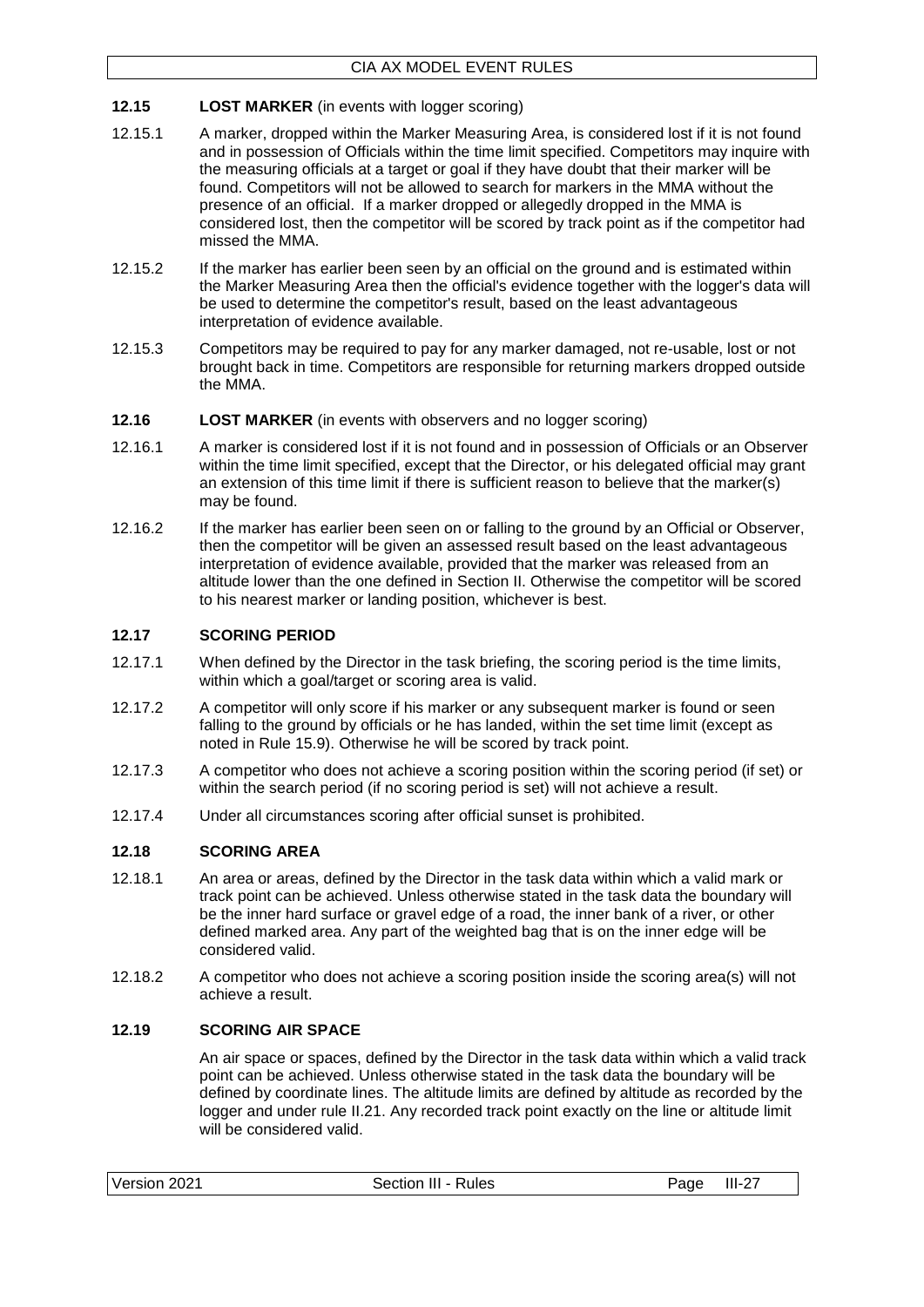#### <span id="page-40-0"></span>**12.20 MARKER MEASURING AREA (MMA)**

- 12.20.1 The MMA is an area defined by a radius around a goal/target or an otherwise clearly defined area within which results will be achieved by markers.
- 12.20.2 The MMA will be provided for each task in which markers are used.
- 12.20.3 Competitors not achieving a physical mark within the MMA will be scored by track point or by their observer within limits described on the TDS (in events with observers).

### <span id="page-40-1"></span>**12.21 VALID MARK**

- 12.21.1 A physical mark is considered valid if it is within the scoring area or marker measuring area (MMA) and within the scoring period if set.
- 12.21.2 An electronic mark is considered valid if the recorded track point meets all scoring criteria defined in the TDS.
- 12.21.3 A valid physical mark shall have precedence over any track point or electronic mark.
- 12.21.4 Measurements will be made to the closest point of the weighted bag portion of the marker.

#### <span id="page-40-2"></span>**12.22 TRACK POINT**

- 12.22.1 A track point is defined by recorded date / time, coordinates and altitude of a point of the track of a GPS logger.
- 12.22.2 When goals or targets are used, results based on track points will be the 2D, modified 3D or 3D-distance from the goal/target to the track or electronic mark. Details to be specified in Section II.
- 12.22.3 A competitor's result based on a track point cannot be better than the worst possible result in the MMA.
- 12.22.4 In tasks without goals or targets the horizontal distance (2D distance) between points will be used to calculate results.

# <span id="page-40-3"></span>**12.23 VALID TRACK POINT**

12.23.1 A valid track point is a track point meeting all scoring criteria set in the task data like scoring area and/or scoring airspace and/or scoring period.

### <span id="page-40-4"></span>**12.24 TARGET OFFICIALS**

Target Officials are assigned to establish the competitor's results and possible rule violations. In general, in all task having set goals or targets, the Target Officials will measure the results by tape or surveyor equipment within the Marker Measuring Area (MMA).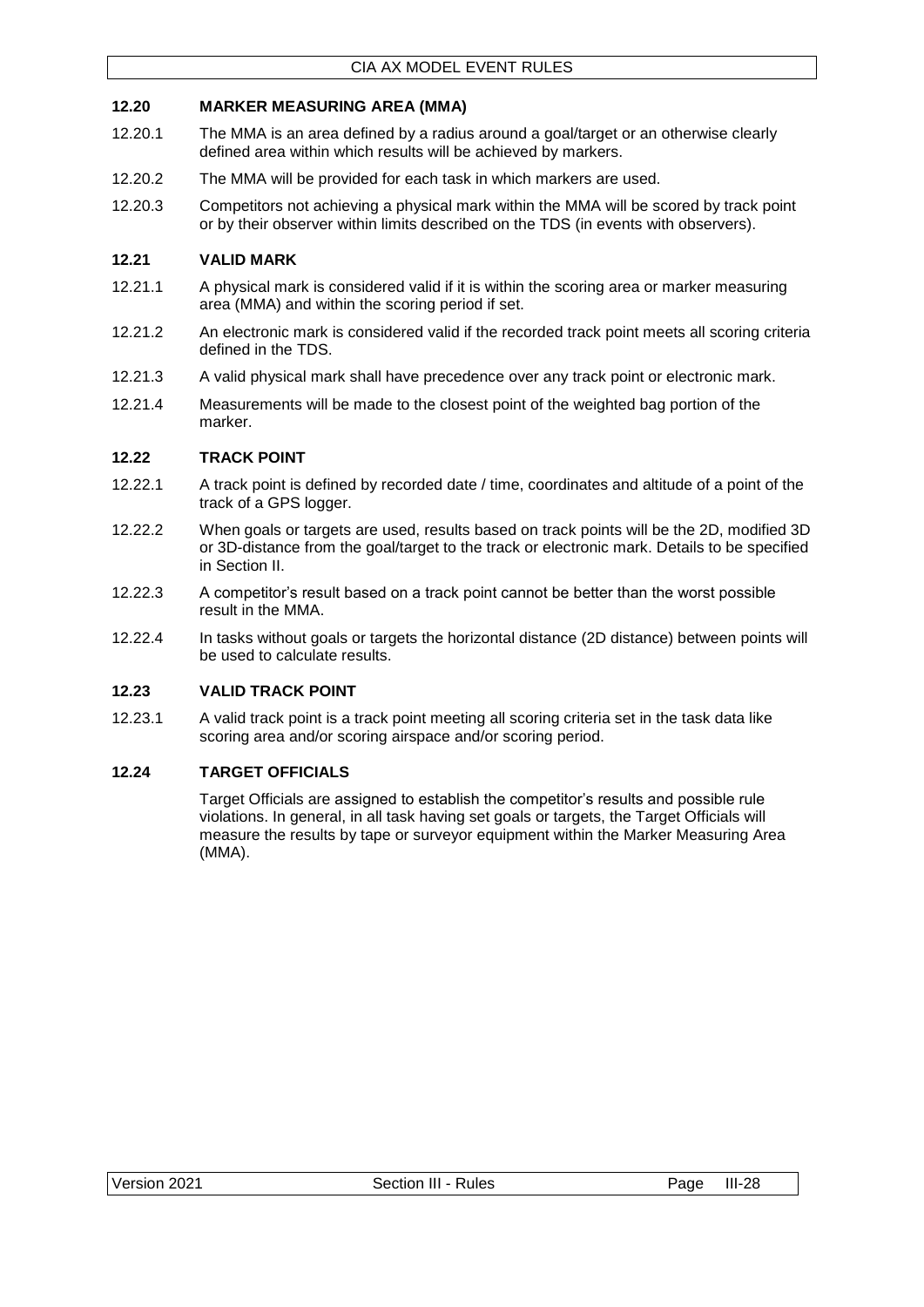#### <span id="page-41-0"></span>**CHAPTER 13 - PENALTIES**

#### <span id="page-41-1"></span>**13.1 SERIOUS INFRINGEMENTS, UNSPORTING BEHAVIOUR (sS1 An3 5)**

- 13.1.1 Serious Infringements includes dangerous or hazardous actions or repetitions of lesser infringements, and will be penalised according to the appropriate rule.
- 13.1.2 DISHONESTY OR UNSPORTING BEHAVIOUR, INCLUDING DELIBERATE ATTEMPTS TO DECEIVE OR MISLEAD OFFICIALS, WILFUL INTERFERENCE WITH OTHER COMPETITORS, FALSIFICATION OF DOCUMENTS, USE OF FORBIDDEN EQUIPMENT OR PROHIBITED DRUGS, OR REPEATED SERIOUS INFRINGEMENTS OF RULES SHOULD, AS A GUIDE, RESULT IN DISQUALIFICATION FROM THE EVENT.

#### <span id="page-41-2"></span>**13.2 UNSPECIFIED PENALTIES**

- 13.2.1 A competitor infringing any rule for which the penalty is not specified may have a penalty (distance, angle or time) applied to his result or a deduction of points.
- 13.2.2 Where safety is not an issue, and no competitive advantage has been gained, he may receive a warning in the first instance.
- 13.2.3 A competitor may not be penalised for infringing a rule for which the penalty is not specified, if he has already been penalised under the same rule in a previous task, but has not been informed of the fact before the beginning of the task in question, except for follow-on tasks in the same flight.

#### <span id="page-41-3"></span>**13.3 DISTANCE INFRINGEMENTS**

- 13.3.1 Where the individual launch point, a goal selected by a competitor, a mark, or a final landing infringes a distance or altitude limit at any time, the competitor will be penalised.
- 13.3.2 If a launch point infringes a natural set boundary, the infringement is the distance to the closest correct point.
- 13.3.3 Competitors landing in an MMA will not achieve a result in the related task. If no MMA is set, landing within 200 meters of goals/targets or any physical mark of the competitor will be penalised up to 200 task points.
- 13.3.4 Where the penalty relates to landing too close to a goal/target or mark, the competitor will only receive a penalty for the greater infringement.
- 13.3.5 The penalty will be waived if the competitor can show that he was unable to comply because of safety reasons, or because of light wind (unable to clear area within 10 minutes).
- 13.3.6 For competitors taking off too close to a goal or target, declaring a goal outside the limits specified in the TDS or otherwise abusing the set distance or altitude limits of a task, the penalty will be 2 task points per 0,1% infringement. Above 25% infringement the competitor will be scored in group B. For Elbow, Angle and Land Run Tasks, the percent infringements will be the sum of the percent infringements of each 'leg', unless otherwise defined in the TDS. A competitor penalized under this rule cannot achieve a score less than Group B as a result of the distance infringement penalty.

#### <span id="page-41-4"></span>**13.4 PENALTY POINTS**

- 13.4.1 There are two kinds of point penalties: task points and competition points.
- 13.4.2 Task point penalties are subtracted from a competitor's task score, which cannot be reduced below zero. Competition point penalties are also subtracted from a competitor's task score and may result in a negative score, which will be set against his total score in the Event.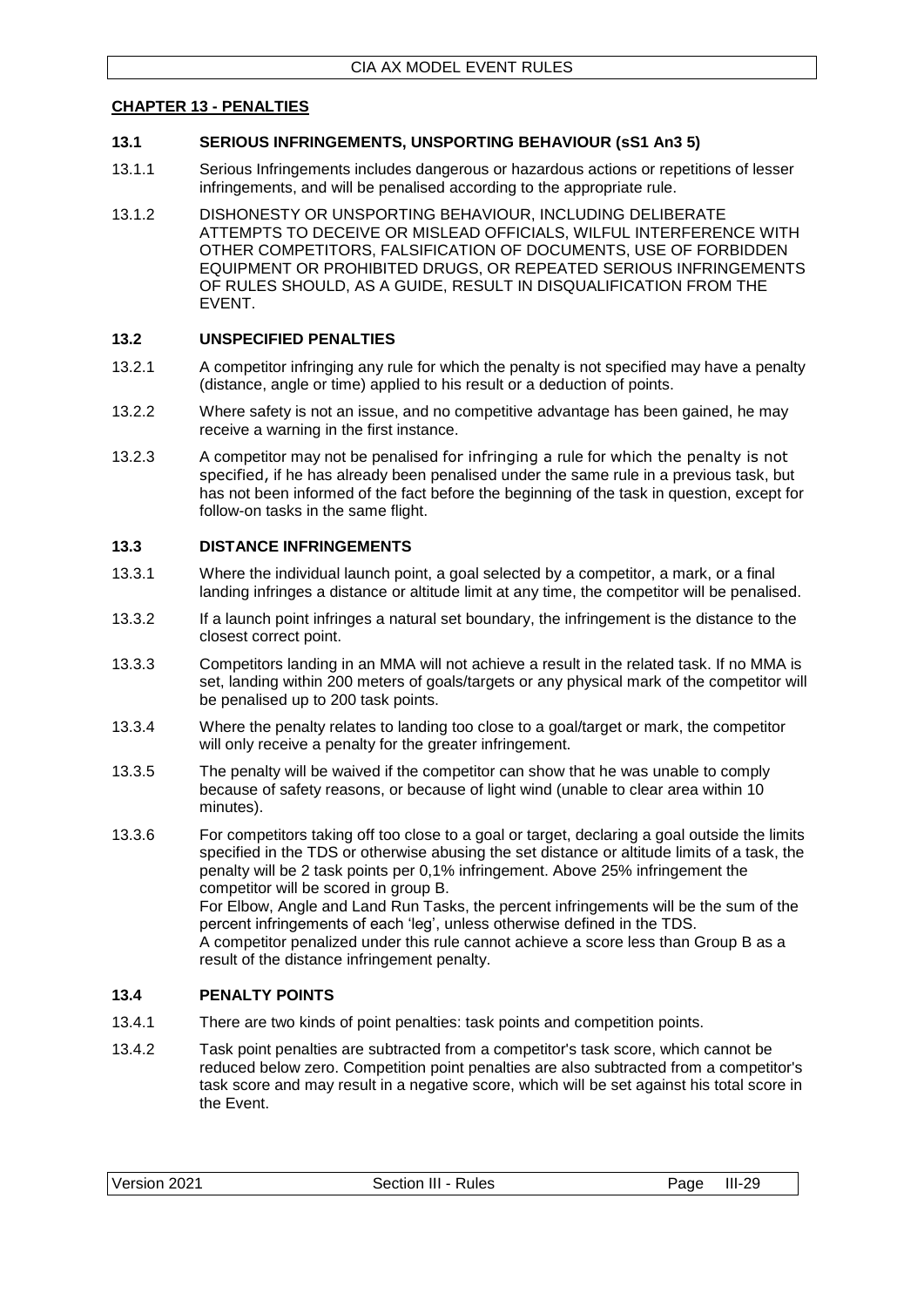# <span id="page-42-0"></span>**13.5 PROOF OF RULES VIOLATION (S1 An3 8.9)**

THE PRODUCTION AND DEMONSTRATION OF EVIDENCE FOR ANY ALLEGED INFRINGEMENT BY A COMPETITOR ALWAYS RESTS ENTIRELY WITH THE EVENT OFFICIALS. RULES SHALL NOT BE WRITTEN IN ORDER TO OBLIGE THE COMPETITOR TO PROVE HIS COMPLIANCE WITH THE RULES OR HIS INNOCENCE IN CASE OF ALLEGED INFRINGEMENT.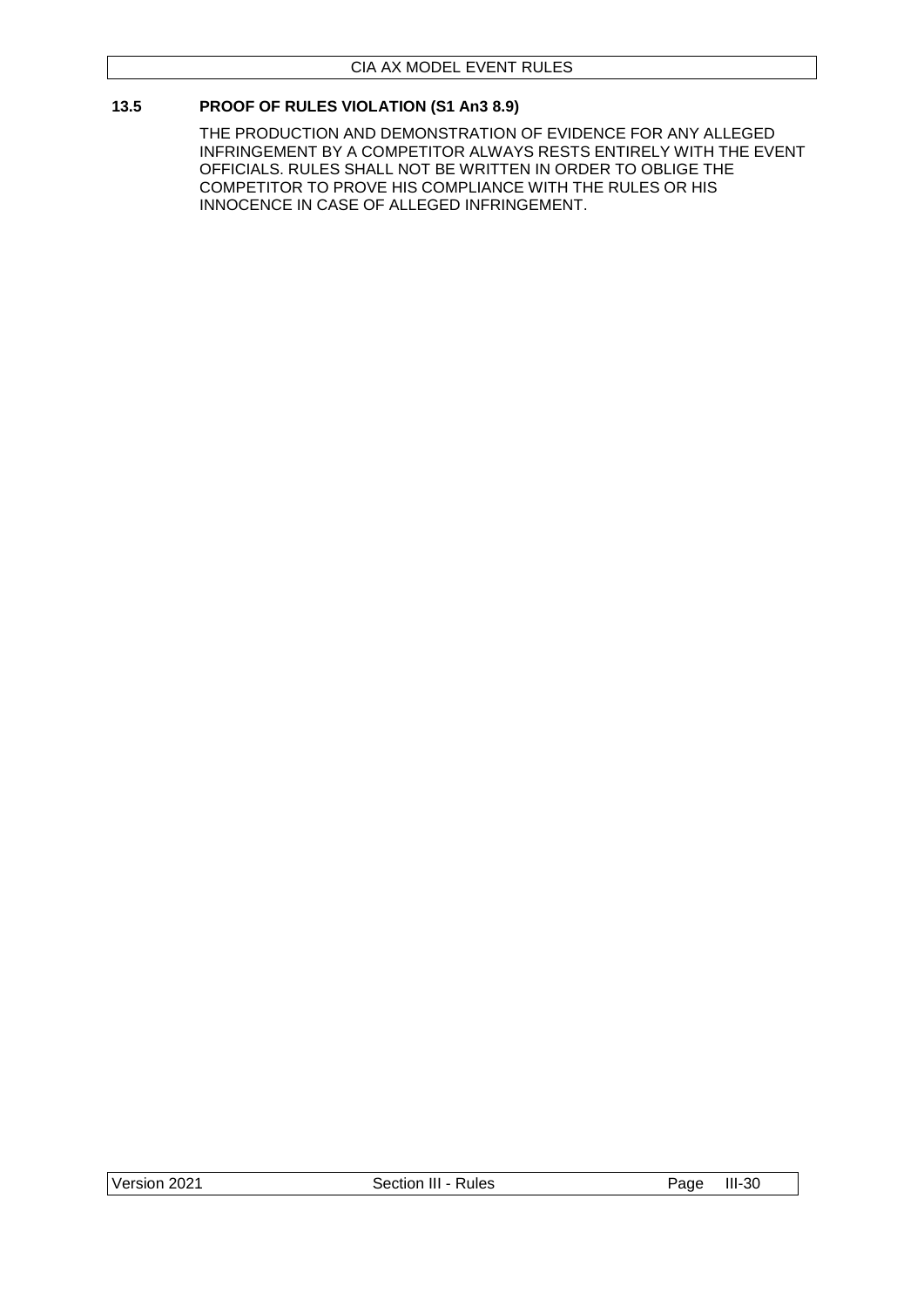# <span id="page-43-0"></span>**CHAPTER 14 - SCORING**

#### <span id="page-43-1"></span>**14.1 RESULT**

A competitor's result is the achieved outcome in a task including result penalties. Results will be expressed in meters, square kilometers, minutes with an accuracy of two decimal places. Degrees will be measured to an accuracy of one or two decimal places depending on the distance defined in the TDS.

#### <span id="page-43-2"></span>**14.2 SCORE**

A competitor's score is the number of points achieved in a task when applying the appropriate formulas. Task or competition penalties may be applied according to the rules.

# <span id="page-43-3"></span>**14.3 PUBLICATION OF SCORES (S1 5.9.4 part)**

- 14.3.1 THE scores OF EACH TASK SHALL BE PUBLISHED WITH THE MINIMUM OF DELAY on the Official Notice Board.
- 14.3.2 Task score sheets shall include:
	- a. EVENT NAME, TASK DATE and time, TASK SEQUENCE NUMBER, TASK NAME AND RULES reference.
	- b. for each competitor his: rank, competition number and name, result, score and if applicable, penalties followed by the kind of penalty, a rule reference and a brief description.
	- c. THE FIXED DATA USED IN THE SCORING FORMULAS (P, A, M, RM, W AND SM) and the checksum
	- d. Publication date and time, version number and signature of the Director.
	- e. IF MORE THAN ONE score SHEET VERSION IS PUBLISHED FOR A PARTICULAR TASK, THE CHANGES FROM THE PREVIOUS ISSUE SHALL BE MARKED AND THE DIFFERENT VERSIONS SHALL BE NUMBERED IN SEQUENCE.
- 14.3.3 Task score sheets will have the following status:
	- PROVISIONAL Provisional scores are published for information only and have no validity for timing purposes.
	- OFFICIAL Time periods for complaints/protests start from the publication of official scores.
	- FINAL Official scores become final after all relevant time periods have expired. The jury may require a correction of the results and/or penalties prior to approving and signing the final scores.
- 14.3.4 Total score sheets shall include:
	- a. Event name
	- b. for each competitor his: rank, competition number and name, total score and task scores
	- c. task checksums
- 14.3.5 Total scores are for information only and will not carry a signature.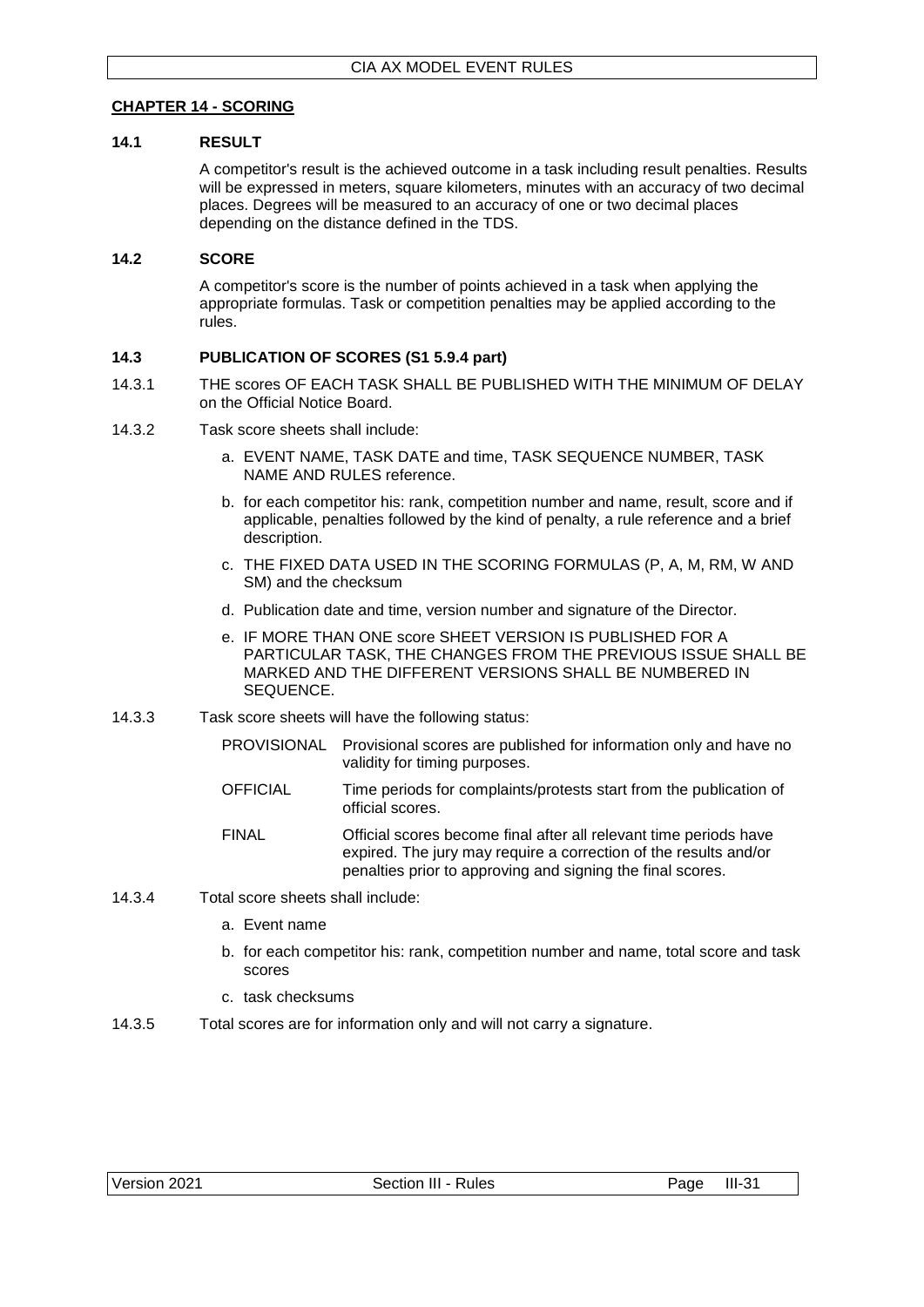# <span id="page-44-0"></span>**14.4 RANKING ORDER**

- 14.4.1 Competitors will be ranked in order of performance according to the rules for each task, after adjustment for any result penalties. Competitors will be ranked in the following groups for each task:
	- Group A Competitors whose results have been measured, or assessed under the rule for lost markers.
	- Group B Competitors flying the task, but not achieving a result. They will be scored equally using Formula Three, or share equally the remaining points available using Formula Two, whichever is the higher.
	- Group C Competitors not making a valid launch or disqualified in the event, all scoring zero points.
- 14.4.2 After calculating the points score with the applicable formula, any penalty points will be subtracted to obtain the competitors final task score. The competitors final task scores will be ranked again before being published.

#### <span id="page-44-1"></span>**14.5 POINTS FORMULA**

- 14.5.1 Each competitor will then be awarded a number of points according to his performance. The formula to be used will depend on the competitor's place in the ranking order for the Task.
- 14.5.2 The best result will be awarded 1000 points before points penalties.
- 14.5.3 The superior half of the results will receive a score between 1000 and approximately 500 points, in proportion to their performance using Formula One.
- 14.5.4 The inferior half of the results will receive a score between approximately 500 points and 0 points according to their relative position in the ranking order using Formula Two.
- 14.5.5 FORMULA ONE: (superior half of performances).

1000 - [(1000 - SM)/(RM - W)] x (R - W)

FORMULA TWO: (inferior half of performances).

 $1000 \times (P + 1 - L)/P$ 

FORMULA THREE: (competitors in group B).

1000 x [(P + 1 - A)/P] - 200

- $P =$  number of competitors entered in the competition.<br> $M =$   $P/2$  (rounded to the next higher number) (Median
- P/2 (rounded to the next higher number) (Median Rank).
- $R =$  competitor's result (meters, etc.) if in the superior half.
- $RM =$  result achieved by the median ranking competitor.
- $L =$  competitor's ranking position if in the inferior portion.
- $W =$  the winning result of the task.
- $A =$  number of competitors in group A.
- SM = rounded points score of the median ranking competitor, calculated under formula two.
- 14.5.6 If fewer than half of the competitors achieve a result in the task, the following changes in definition will apply:
	- RM = lowest ranking result in group A.
	- SM = rounded score of the lowest ranking competitor in group A, calculated under Formula Two.
	- $M =$  lowest ranking competitor in group A.
- 14.5.7 In tasks where no competitor achieves a result, all competitors in group B will receive a score of 500 points before any penalty points.
- 14.5.8 Points scores will be rounded to the nearest whole number.

Version 2021 Section III - Rules Page III-32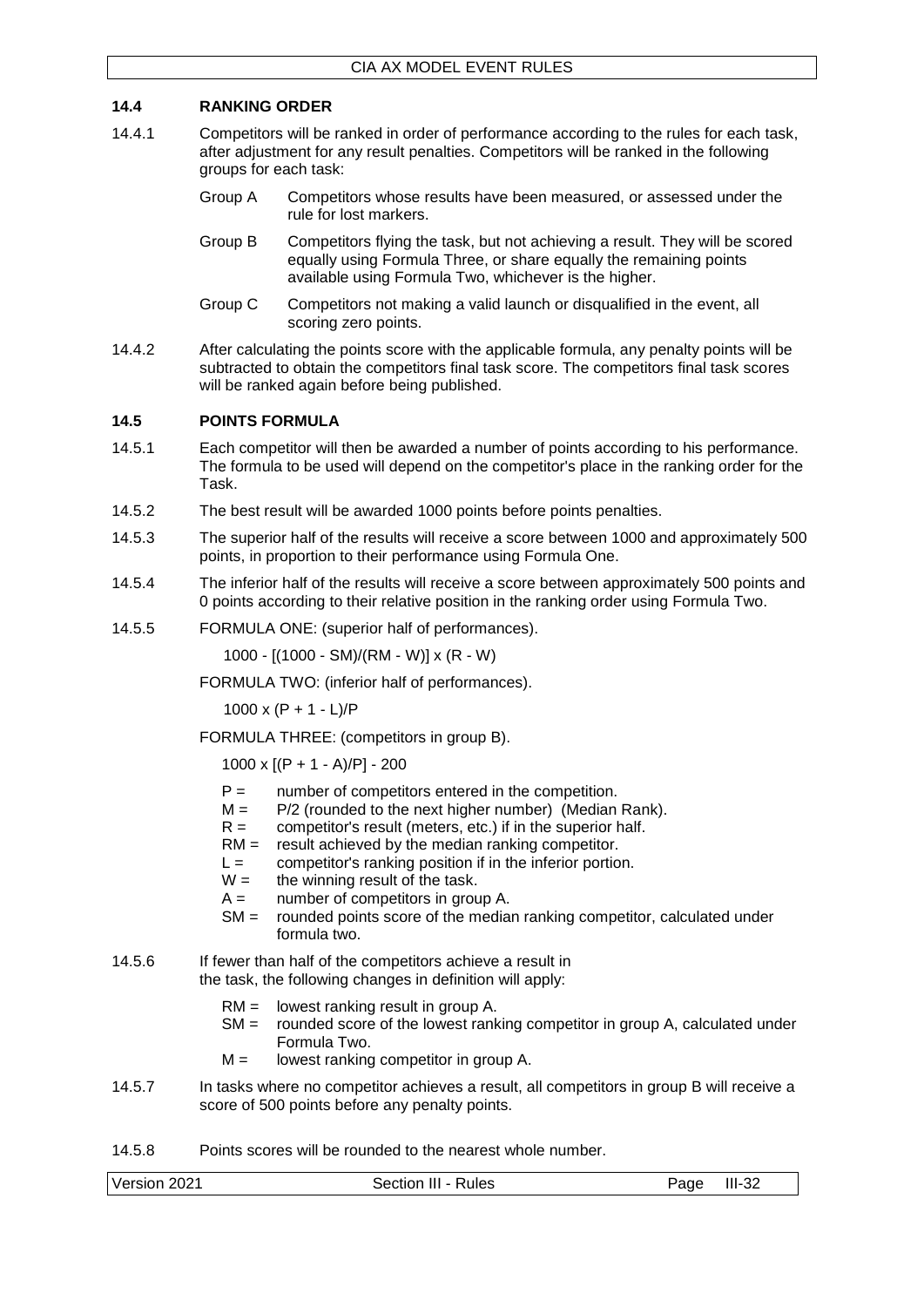# <span id="page-45-0"></span>**14.6 PRECISION**

- 14.6.1 Results shall be established with the highest precision at hand.
- 14.6.2 The following standards will be used:

| Result method    | Precision   | Printout example [m] |
|------------------|-------------|----------------------|
| tape / surveying | centimeters | 1.23                 |
| map coordinate   | decameters  | 1250.00              |
| Track point/GPS  | meters      | 1231.00              |

Any combination of result methods will revert to the lowest precision method used.

If positions can be determined relative to a common coordinate with a more accurate method, the precision of that method will be used.

Interpolation between track points may be used to establish the scoring position.

- 14.6.3 Results are considered tied when the outcome is the same after applying above mentioned principles. Competitors whose results are tied will share equally between them the points which they would have received had they not been so tied.
- 14.6.4 The altitude used in competition is specified in Section II.
- <span id="page-45-1"></span>**14.7 MEASURING** (for events without logger scoring)
- 14.7.1 Measurements by the measuring officials take precedence.
- 14.7.2 Within 200m, tape/surveying, should be used. If there is reason to believe that a GPS measurement may be more accurate or safer for officials/crew than the tape/surveying, a GPS measurement shall be recorded.
- 14.7.3 All marks outside 200m shall be recorded by GPS. In case of a goal selected by the competitor, the coordinates of the goal shall also be recorded by GPS.

#### <span id="page-45-2"></span>**14.8 TOTAL SCORES**

- 14.8.1 The Total Score is the addition of the individual task scores.
- 14.8.2 Where two competitors have equal total scores in the Event, the competitor with the smaller difference between his best and worst scores will be ranked higher.

#### <span id="page-45-3"></span>**14.9 NATION RANKING**

- 14.9.1 Nations will be ranked according to the average total score (before rounding) of all competitors of the relevant NAC.
- 14.9.2 The Nation Ranking requires a minimum of 4 NACs, each with at least 2 competitors scored in the event.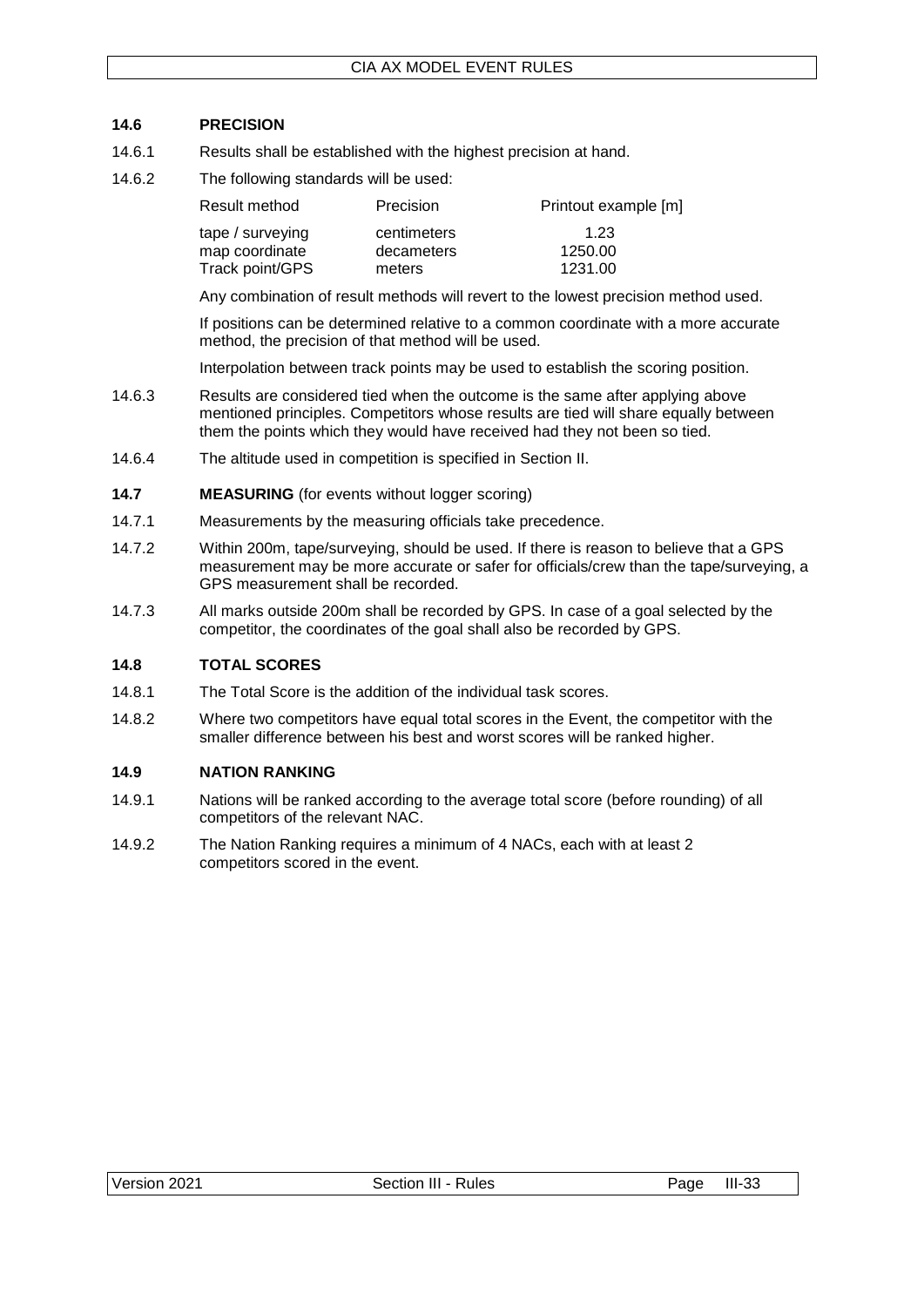# <span id="page-46-0"></span>**CHAPTER 15 - TASKS**

#### <span id="page-46-1"></span>**15.1 PILOT DECLARED GOAL (PDG)**

- 15.1.1 Competitors will attempt to achieve a mark or valid track point close to a goal selected and declared by him.
- 15.1.2 Task data:
	- a. method of declaration
	- b. number of goals permitted
	- c. goals available for declarations

\_\_\_\_\_\_\_\_\_\_\_\_\_\_\_\_\_\_\_\_

- d. minimum and maximum distances of goal(s) from CLP or ILP as per TDS
- 15.1.3 The result is the distance from the mark or closest valid track point to the nearest valid declared goal. Smallest result is best.

# <span id="page-46-2"></span>**15.2 JUDGE DECLARED GOAL (JDG)**

- 15.2.1 Competitors will attempt to achieve a mark or valid track point close to a set goal.
- 15.2.2 Task data:
	- a. position of set goal/target
- 15.2.3 The result is the distance from the mark or closest valid track point to the target, if displayed, or goal. Smallest result is best. \_\_\_\_\_\_\_\_\_\_\_\_\_\_\_\_\_\_\_\_

# <span id="page-46-3"></span>**15.3 HESITATION WALTZ (HWZ)**

- 15.3.1 Competitors will attempt to achieve a mark or valid track point close to one of several set goals.
- 15.3.2 Task data:
	- a. position of various set goals/targets

\_\_\_\_\_\_\_\_\_\_\_\_\_\_\_\_\_\_\_

15.3.3 The result is the distance from the mark or closest valid track point to the nearest target, if displayed, or goal. Smallest result is best.

#### <span id="page-46-4"></span>**15.4 FLY IN (FIN)**

15.4.1 Competitors will find their own launch areas and attempt to achieve a mark or valid track point close to a set goal or target.

#### 15.4.2 Task data:

- a. position of set goal/target
- 15.4.3 The result is the distance from the mark or closest valid track point to the target, if displayed, or goal. Smallest result is best.
- 15.4.4 Only one scoring attempt (marker drop) may be made.

\_\_\_\_\_\_\_\_\_\_\_\_\_\_\_\_\_\_\_\_

In events without logger scoring, a contest landing shall be declared as such to the appointed observer at the earliest opportunity.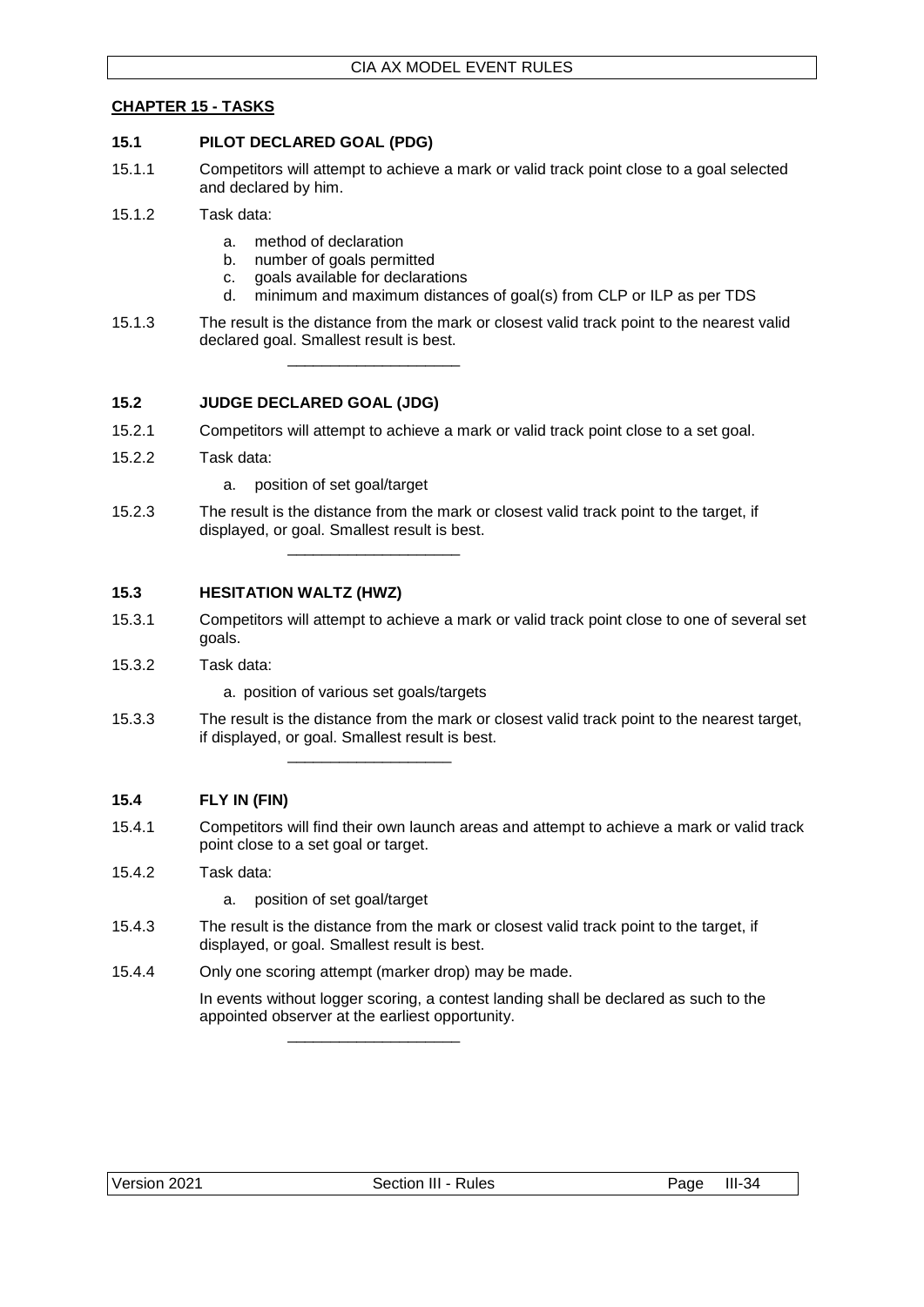# <span id="page-47-0"></span>**15.5 FLY ON (FON)**

- 15.5.1 Competitors will attempt to achieve a mark or valid track point close to a goal selected and declared by them before take-off or during flight.
- 15.5.2 Task data:
	- a. method of declaration,
	- b. number of goals permitted
	- c. goals available for declarations
	- d. minimum and maximum distance between previous mark and declared goal
- 15.5.3 The result is the distance from the mark or closest valid track point to the nearest valid declared goal. Smallest result is best.
- 15.5.4 Declaration method for events with observers:

The competitor must declare his Fly On goal(s) either on the previous marker or on his assigned observer's report form The declaration can take place at any time prior to dropping the previous marker

The declaration must be written by the pilot. A verbal declaration will not be recorded. If the observer is flying in the basket, he should witness and record any declaration written on the marker before the marker is released.

Any valid declaration on the marker will invalidate all declarations on the observer report form.

If no valid goal is declared the competitor will not achieve a result. If more goals are declared than are permitted the competitor will be scored to the least advantageous valid goal.

\_\_\_\_\_\_\_\_\_\_\_\_\_\_\_\_\_\_\_\_

### <span id="page-47-1"></span>**15.6 HARE AND HOUNDS (HNH)**

- 15.6.1 Competitors will follow a hare balloon and attempt to achieve a mark or valid track point close to a target displayed by the hare no more than two meters upwind of the basket after landing.
- 15.6.2 Task data:
	- a. description of the hare balloon

\_\_\_\_\_\_\_\_\_\_\_\_\_\_\_

- b. intended flight duration of the hare balloon
- 15.6.3 The result is the distance from the mark or closest valid track point to the target. Smallest result is best.
- 15.6.4 Variation from intended flight duration of the hare shall not be ground for complaint.
- 15.6.5 The hare may deflate after landing and may be removed from the field.
- 15.6.6 The hare may display a banner hanging below his basket. No competitor shall display any banner hanging below the basket during this task.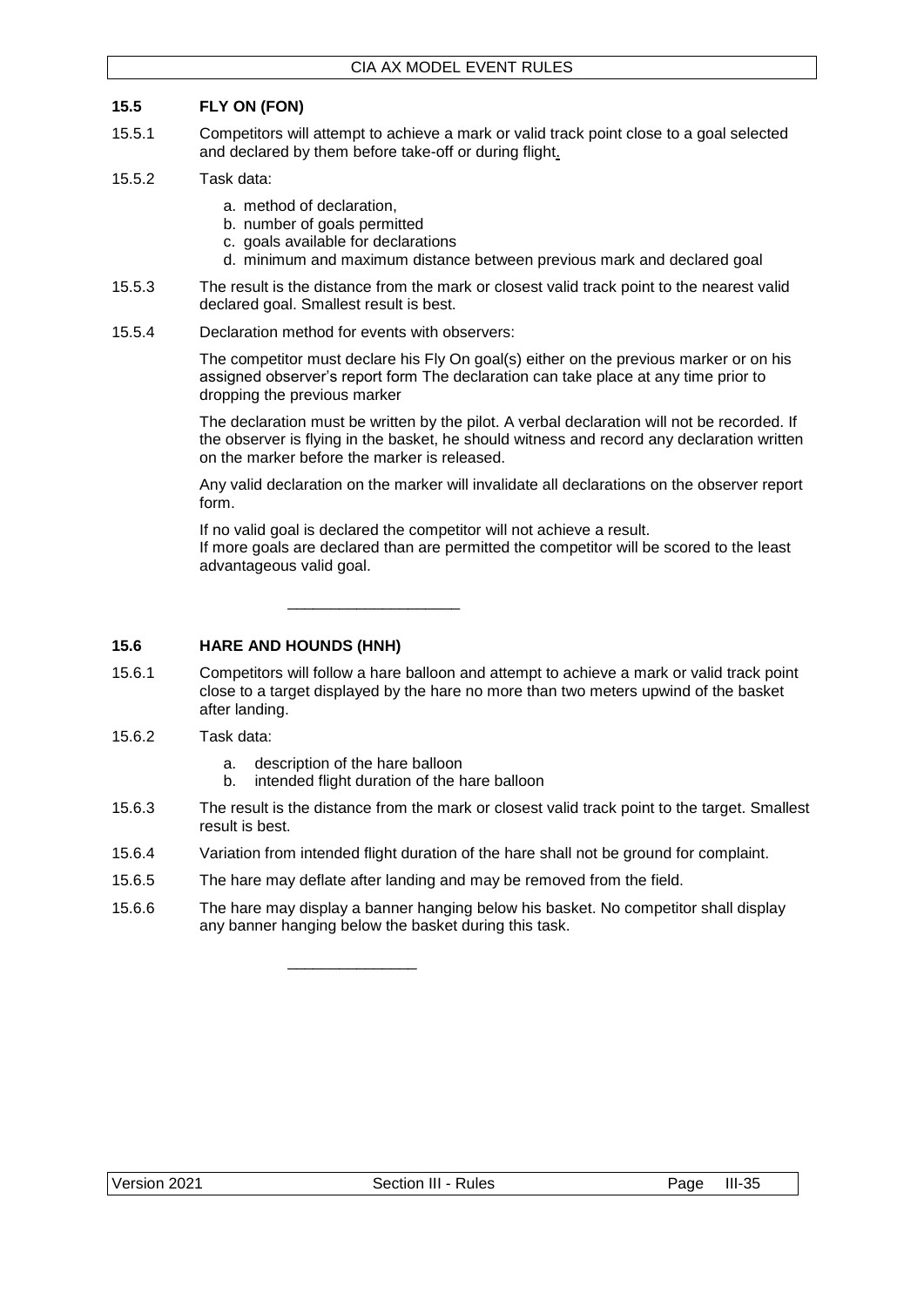# <span id="page-48-0"></span>**15.7 WATERSHIP DOWN (WSD)**

- 15.7.1 Competitors will fly to the launch point of a hare balloon, follow the hare and attempt to achieve a mark or valid track point close to a target displayed by the hare no more than two meters upwind of the basket after landing.
- 15.7.2 Task data:
	- a. description of the hare balloon
	- b. location of the launch point of the hare balloon
	- c. set take-off time of the hare balloon
	- d. intended flight duration of the hare balloon
- 15.7.3 The result is the distance from the mark or closest valid track point to the target. Smallest result is best.
- 15.7.4 If the hare balloon does not take off within 5 minutes after the set time then this task is considered cancelled.
- 15.7.5 Variation from the flight duration of the hare shall not be ground for complaint.
- 15.7.6 The hare may deflate after landing and may be removed from the field.
- 15.7.7 The hare may display a banner hanging below his basket. No competitor shall display any banner hanging below the basket during this task.

# <span id="page-48-1"></span>**15.8 GORDON BENNETT MEMORIAL (GBM)**

- 15.8.1 Competitors will attempt to achieve a mark or valid track point within a scoring area(s) close to a set goal.
- 15.8.2 Task data:
	- a. position of goal/target
	- b. description of scoring area(s)

\_\_\_\_\_\_\_\_\_\_\_\_\_\_\_\_\_

15.8.3 The result is the distance from the mark or closest valid track point to the target, if displayed, or goal. Smallest result is best.

#### <span id="page-48-2"></span>**15.9 CALCULATED RATE OF APPROACH TASK (CRT)**

\_\_\_\_\_\_\_\_\_\_\_\_\_\_\_\_\_\_

\_\_\_\_\_\_\_\_\_\_\_\_\_\_\_\_\_\_\_\_

- 15.9.1 Competitors will attempt to achieve a mark or valid track point within a valid scoring area close to a set goal. The scoring area(s) will have unique times of validity.
- 15.9.2 Task data:
	- a. position of goal/target.
	- b. description of scoring area(s) and their validity times
- 15.9.3 The result is the distance from the mark or closest valid track point to the target, if displayed, or goal. Smallest result is best.
- 15.9.4 A competitor who does not achieve a mark or track point inside a scoring area during its time of validity, will not achieve a result.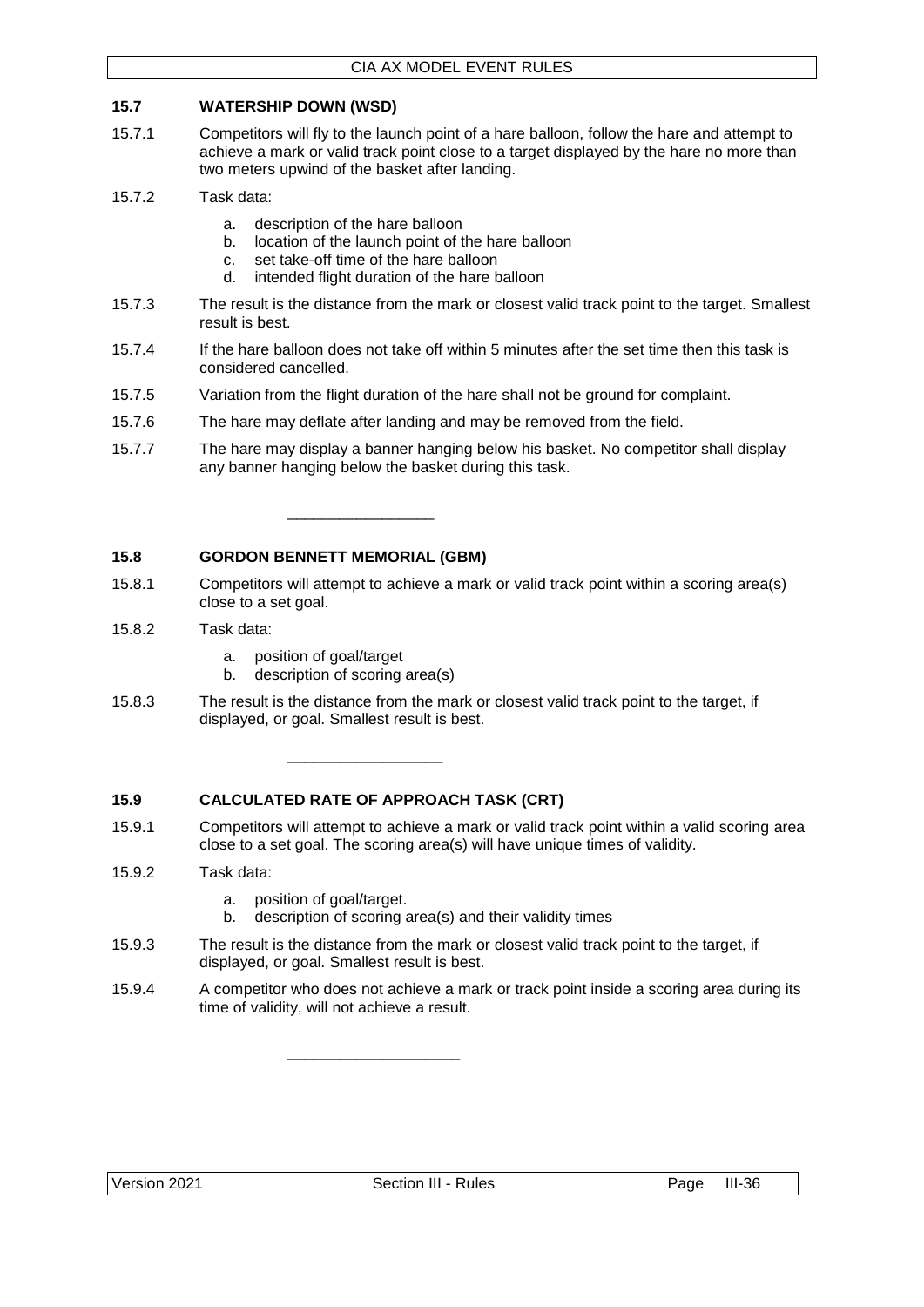# <span id="page-49-0"></span>**15.10 RACE TO AN AREA (RTA)**

- 15.10.1 Competitors will attempt to achieve a mark or valid track point, as specified in the task data, in the shortest time within a scoring area(s) or airspace(s).
- 15.10.2 Task data:
	- a. arrangements of timing
	- b. description of scoring area(s)
- 15.10.3 The result is the elapsed time from the take off to the mark or first valid track point. Smallest result is best.
- 15.10.4 The timing ends at the moment the marker is released, falling or on the ground as seen by the officials, the electronic mark is dropped or at the moment of the first valid track point in the scoring area, if track points only was set. If Observers are used, they must ensure that they have stop-watches when observing in this task

# <span id="page-49-1"></span>**15.11 ELBOW (ELB)**

- 15.11.1 Competitors will attempt to achieve the greatest change of direction in flight.
- 15.11.2 Task data: (If no markers are used)
	- a. description of track point "A"
	- b. description of track point "B"
	- c. description of track point "C"
- 15.11.3 Task data: (if observers and markers are used)
	- a. description of point "A", "B" and "C".

\_\_\_\_\_\_\_\_\_\_\_\_\_\_\_\_\_\_\_

\_\_\_\_\_\_\_\_\_\_\_\_\_\_\_\_\_\_\_\_

- b. minimum and maximum distances from "A" to "B".
- c. minimum and maximum distances from "B" to "C".
- 15.11.4 The result is 180 degrees minus the angle ABC. Greatest result is best.

# <span id="page-49-2"></span>**15.12 LAND RUN (LRN)**

- 15.12.1 Competitors will attempt to achieve the greatest area of a triangle "A", "B" and "C"
- 15.12.2 Task data:
	- a. location of point "A"
	- b. method of determining point "B"
	- c. method of determining point "C"
	- d. description of scoring area(s)
- 15.12.3 The result is the area of triangle ABC. Greatest result is best.

\_\_\_\_\_\_\_\_\_\_\_\_\_\_\_\_\_\_\_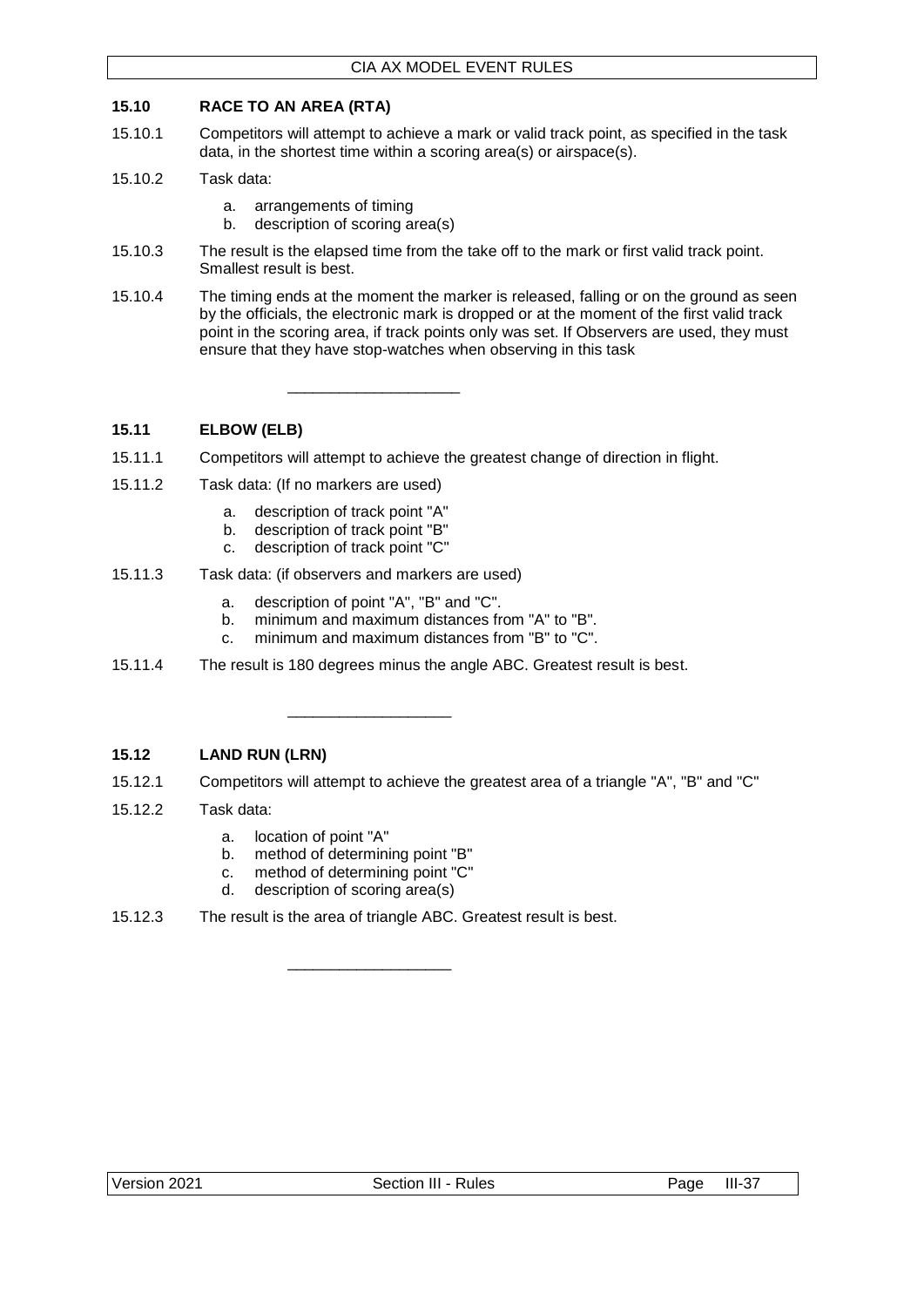# <span id="page-50-0"></span>**15.13 MINIMUM DISTANCE (MDT)**

- 15.13.1 Competitors will attempt to achieve a mark or valid track point close to the reference point, after flying a minimum set time or distance.
- 15.13.2 Task data:
	- a. arrangements of timing
	- b. minimum set time or distance
	- c. reference point
- 15.13.3 The result is the distance from the mark or closest valid track point to the reference point. Smallest result is best.
- 15.13.4 The scoring position is the mark or best track point after the minimum time or distance has elapsed. If Observers are used, the scoring position is the mark if the observer has seen the marker drop after the minimum set time. Otherwise the scoring position will be the landing position, provided that the balloon has been seen by an official to be still airborne after the minimum time.

<span id="page-50-1"></span>**15.14 SHORTEST FLIGHT (SFL)**

- 15.14.1 Competitors will attempt to achieve a mark or valid track point close to the reference point within a set scoring area(s).
- 15.14.2 Task data:
	- a. description of scoring area(s)

\_\_\_\_\_\_\_\_\_\_\_\_\_\_\_\_\_\_\_

\_\_\_\_\_\_\_\_\_\_\_\_\_\_\_\_\_\_\_\_

\_\_\_\_\_\_\_\_\_\_\_\_\_\_\_\_\_\_\_\_

- b. reference point
- 15.14.3 The result is the distance from the mark or best valid track point to the reference point. Smallest result is best.

#### <span id="page-50-2"></span>**15.15 MINIMUM DISTANCE DOUBLE DROP (MDD)**

- 15.15.1 Competitors will attempt to achieve two marks or valid track points close together in different scoring areas.
- 15.15.2 Task data:
	- a. description of scoring areas
- 15.15.3 The result is the distance between the marks or track points. Smallest result is best.
- 15.15.4 Competitors will not achieve a result, unless they have valid track points or marks in different scoring areas as per the TDS.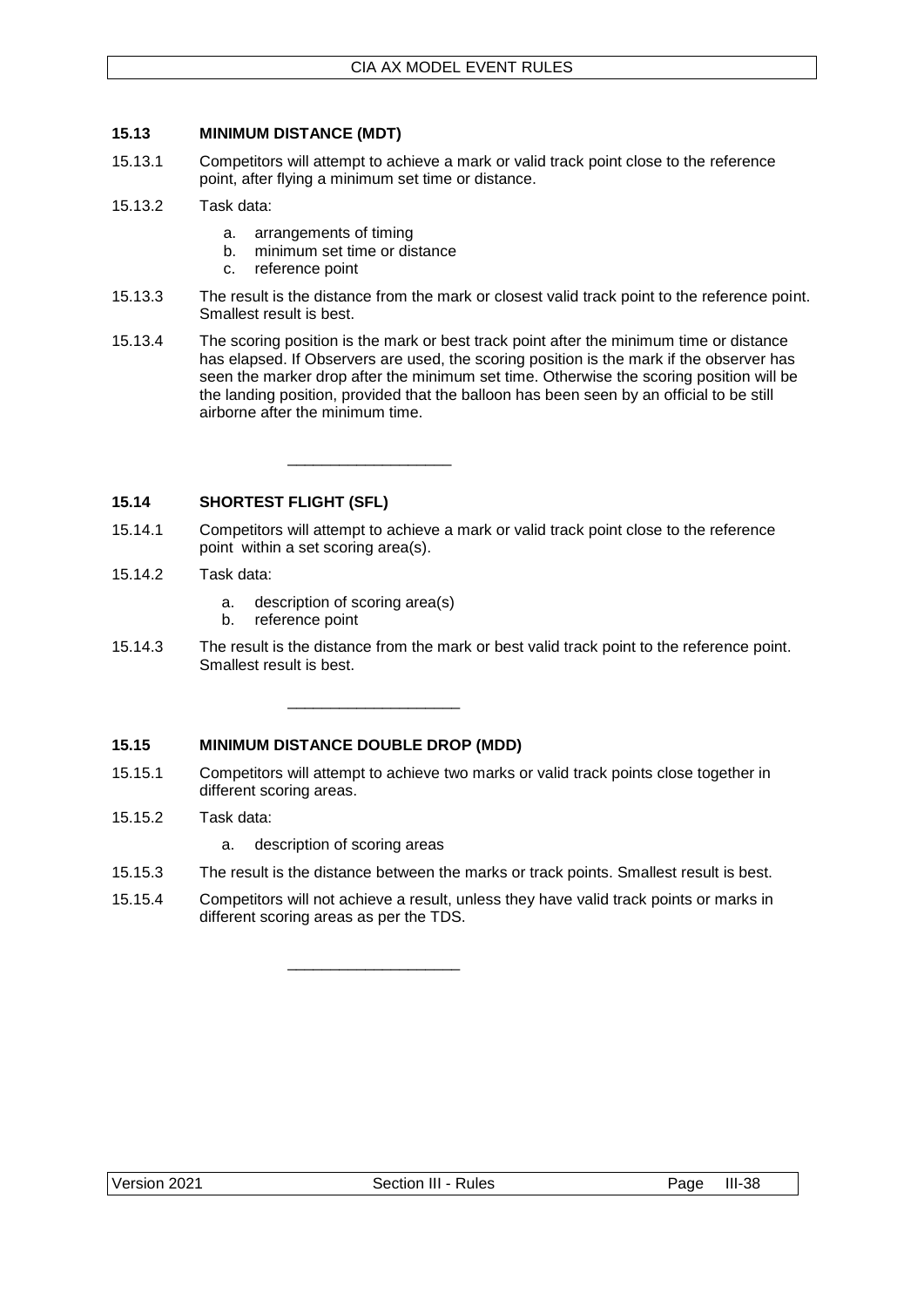#### <span id="page-51-0"></span>**15.16 MAXIMUM DISTANCE TIME (XDT)**

- 15.16.1 Competitors will attempt to achieve a mark or valid track point far away from the reference point, within a maximum set time.
- 15.16.2 Task data:
	- a. maximum set time
	- b. arrangements for timing
	- c. reference point
- 15.16.3 The result is the distance from the mark or furthest valid track point to the reference point. Greatest result is best.
- 15.16.4 (for events with observers)

If the observer does not see the marker release, falling or on the ground or the marker is not recovered in his hands within the maximum set time, the competitor will not achieve a result.

\_\_\_\_\_\_\_\_\_\_\_\_\_\_\_\_\_\_\_

\_\_\_\_\_\_\_\_\_\_\_\_\_\_\_\_\_\_\_

# <span id="page-51-1"></span>**15.17 MAXIMUM DISTANCE (XDI)**

- 15.17.1 Competitors will attempt to achieve a mark or valid track point far away from the reference point within a set scoring area(s).
- 15.17.2 Task data:
	- a. description of scoring area(s)
	- b. reference point
- 15.17.3 The result is the distance from the mark or valid track point to the reference point. Greatest result is best.

#### <span id="page-51-2"></span>**15.18 MAXIMUM DISTANCE DOUBLE DROP (XDD)**

- 15.18.1 Competitors will attempt to achieve two marks or valid track points far apart in the scoring area(s).
- 15.18.2 Task data:
	- a. description of the scoring area(s)
- 15.18.3 The result is the distance between the marks or farthest valid track points. Greatest result is best.

\_\_\_\_\_\_\_\_\_\_\_\_\_\_\_\_\_\_\_\_

# <span id="page-51-3"></span>**15.19 ANGLE (ANG)**

- 15.19.1 Competitors will attempt to achieve the greatest change of direction from a set direction. The change of direction is the angle between the set direction and line "A-B".
- 15.19.2 Task data:
	- a. description of point "A" and "B"
	- b. set direction
	- c. minimum and maximum distances from "A" to "B"

\_\_\_\_\_\_\_\_\_\_\_\_\_\_\_\_\_\_\_\_

15.19.3 The result is the angle between the set direction and the line "A-B". Greatest result is best.

| Version 2021<br>Section III - Rules | Page | $III-39$ |
|-------------------------------------|------|----------|
|-------------------------------------|------|----------|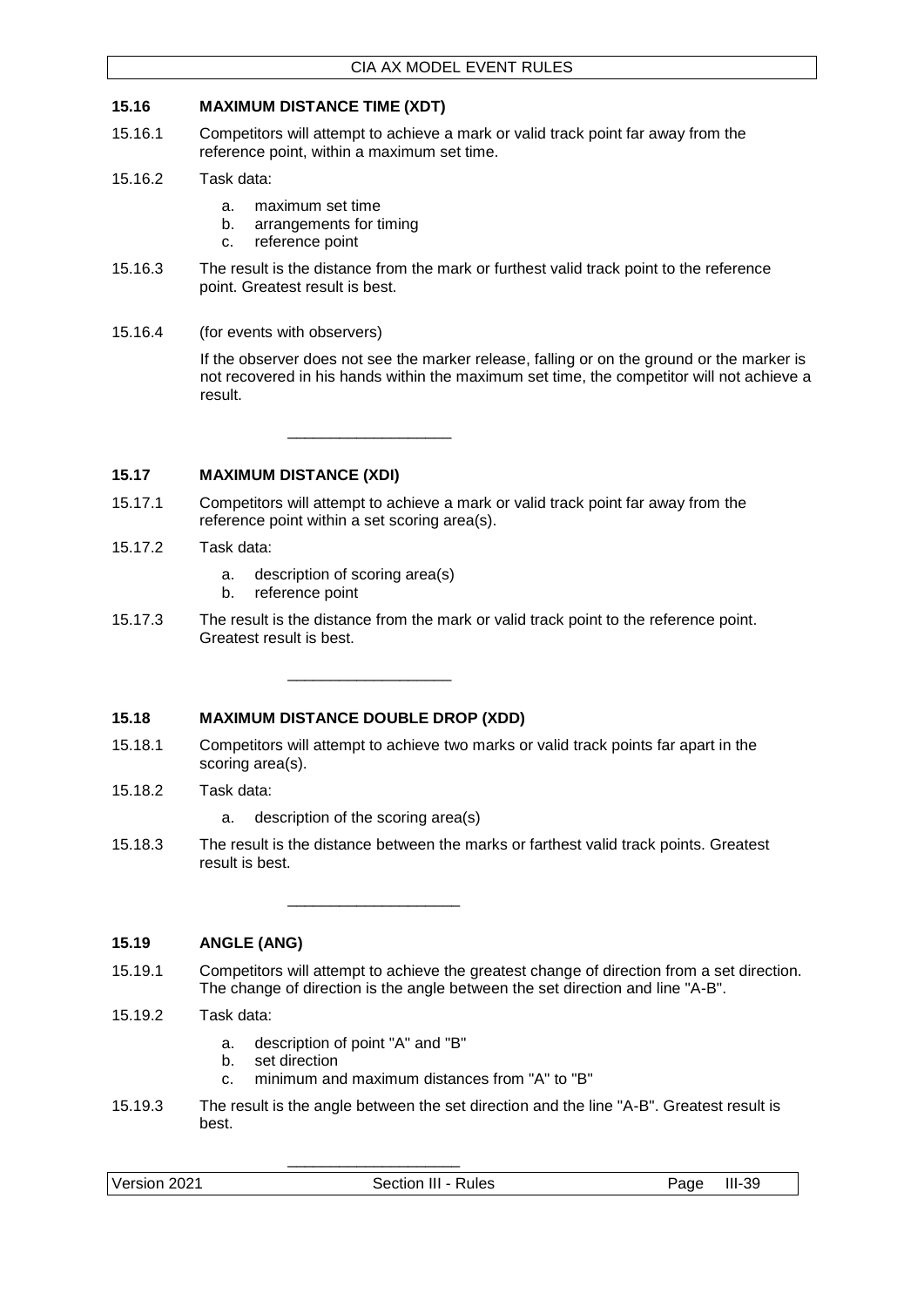- <span id="page-52-0"></span>**15.20 3D Shape Task (3DT)** (for events with logger scoring)
- 15.20.1 Competitors will attempt to achieve the greatest distance within a set airspace.
- 15.20.2 Task data:
	- a. description of set airspace(s).

\_\_\_\_\_\_\_\_\_\_\_\_\_\_\_\_\_\_\_\_

15.20.3 The result is the accumulated horizontal distance between valid track points in the set airspace(s). Greatest result is best